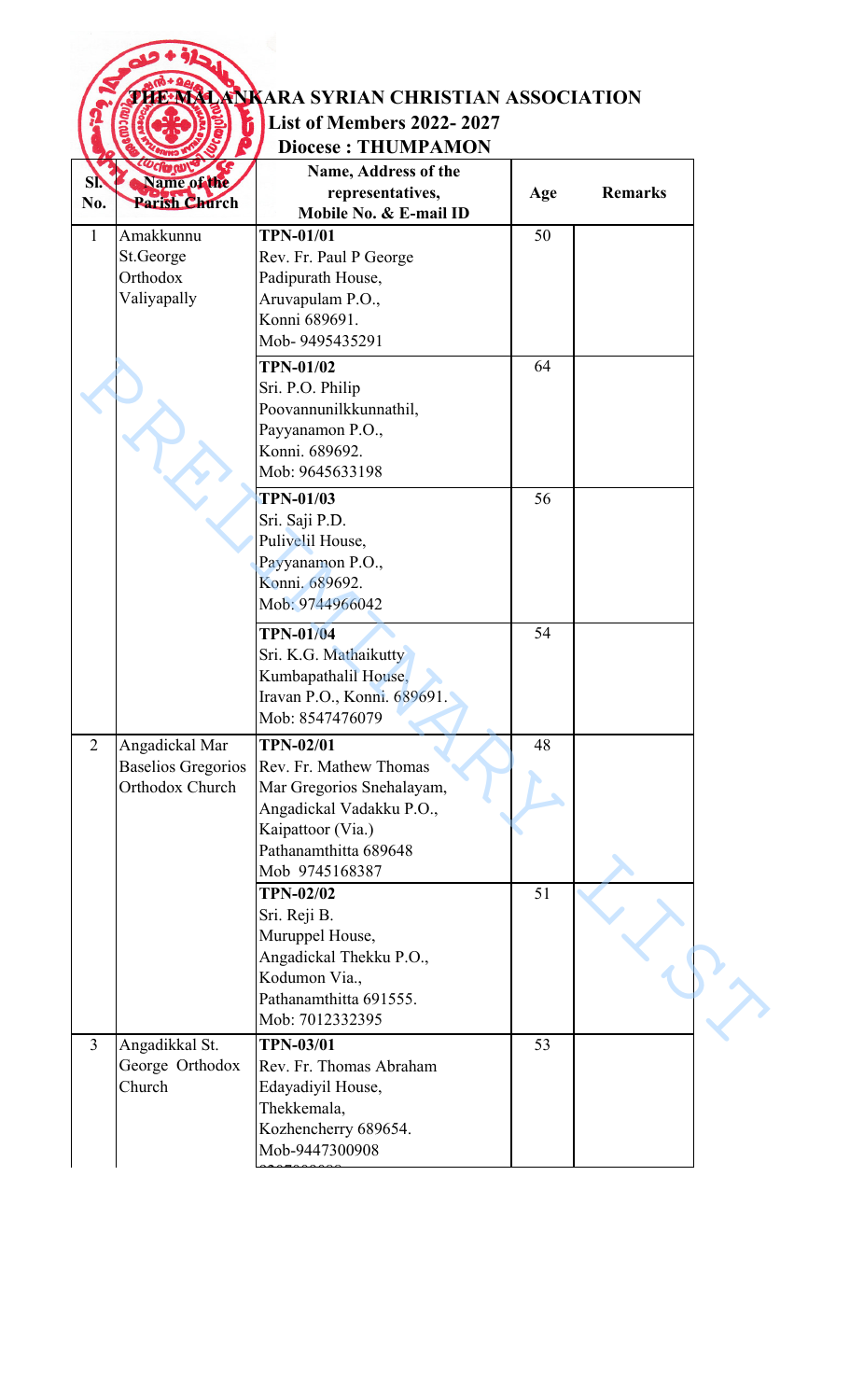|                |                                                          | <b>TPN-03/02</b><br>Dr. George Joseph<br>Vayalerakkathu House,<br>Angadickal South P.O.,<br>Kodumon,<br>Pathanamthitta 691555.<br>Mob: 9446515099<br>drgeorgejoseph@hotmail.com |    |  |
|----------------|----------------------------------------------------------|---------------------------------------------------------------------------------------------------------------------------------------------------------------------------------|----|--|
| $\overline{4}$ | Aruvappulam St.<br>George Orthodox<br>Church             | <b>TPN-04/01</b><br>Rev. Fr. Johnson T Abraham<br>Thaiparampil House,<br>Attachackal P.O.,<br>Konny 689692.<br>Mob-9947254646                                                   | 55 |  |
|                |                                                          | <b>TPN-04/02</b><br>Adv. Thomas M. Padappackal<br>Padappackal House,<br>Aruvappulam 689691.<br>Mob: 9645173089                                                                  | 26 |  |
|                |                                                          | <b>TPN-04/03</b><br>Sri. P.J. John<br>Padippurath House,<br>Aruvappulam 689692.<br>Mob: 9048609960                                                                              | 71 |  |
| 5              | Athirumkal<br>St.George<br>Orthodox Church               | <b>TPN-05/01</b><br>Rev. Fr. Stino Stanely Johns<br>Kachira House,<br>Oonnukal P.O.,<br>Pathanamthitta 689647<br>Mob-9946096414<br>stinostanlyjohns@gmail.com                   | 37 |  |
|                |                                                          | <b>TPN-05/02</b><br>Sri. M.K. Babu<br>Mundackal<br>Athirumkal P.O., Koodal,<br>Patthanamthitta 689693.<br>Mob: 8111966351<br>sumanbabu1963@gmail.com                            | 61 |  |
|                |                                                          | <b>TPN-05/03</b><br>Sri. Raju P.S.<br>Ponmelil House,<br>Athirumkal P.O., Koodal<br>Pathanamthitta 689693.<br>Mob: 9846576870<br>rps18511@gmail.com                             | 56 |  |
| TPN-<br>6      | Attachakkal Mar<br>Philoxinos<br>Orthodox<br>Valiyapally | TPN-06/01<br>Rev. Fr. Laiju Mathew<br>Valiyaparampil House,<br>Mylapra P.O.,<br>Pathanamthitta 689671.<br>Mob-9447076974                                                        | 45 |  |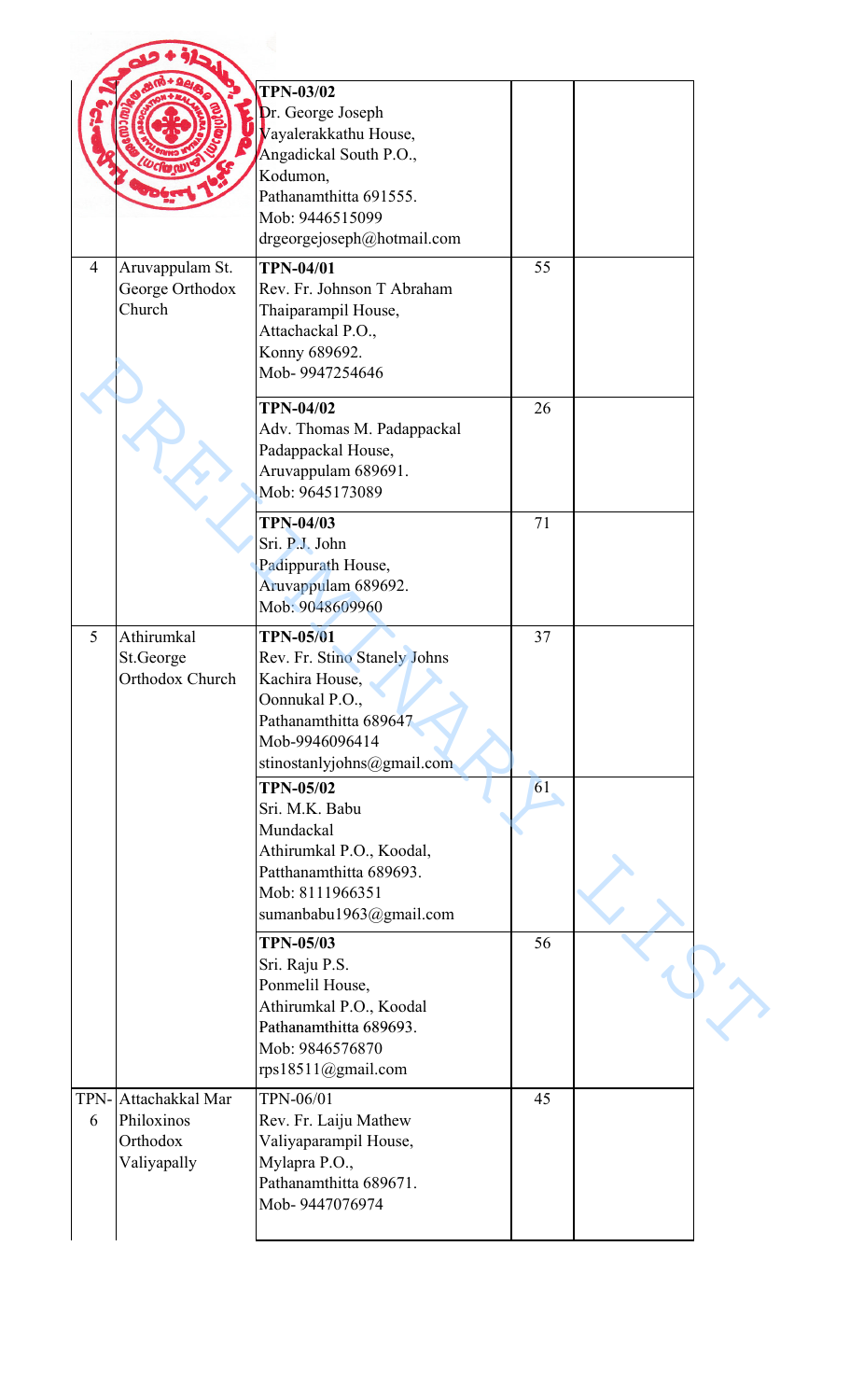|                |                 | <b>TPN-06/02</b>                       | 68 |  |
|----------------|-----------------|----------------------------------------|----|--|
|                |                 | Sri. K.M. Mathew                       |    |  |
|                |                 | Anjilimoottil House,                   |    |  |
|                |                 | Attachakkal P.O.,                      |    |  |
|                |                 | Konni 689692.                          |    |  |
|                |                 | Mob: 9847112319                        |    |  |
|                |                 | anjilmatt@hotmail.com                  |    |  |
|                |                 | <b>TPN-06/03</b>                       | 53 |  |
|                |                 | Sri. Biju Abraham                      |    |  |
|                |                 | Moonlit House,                         |    |  |
|                |                 | Attachakkal P.O.,                      |    |  |
|                |                 | Konni 689692.                          |    |  |
|                |                 | Mob: 9447793880                        |    |  |
|                |                 | ഥറാരക<br><b>TPN-06/04</b>              | 33 |  |
|                |                 | Sri. Linto Steephen                    |    |  |
|                |                 | Charivuparampil House,                 |    |  |
|                |                 | Attachakkal P.O.,                      |    |  |
|                |                 | Konni 689692.                          |    |  |
|                |                 | Mob: 9447341360                        |    |  |
|                |                 | lintosteephen2010@gmail.com            |    |  |
|                |                 | <b>TPN-06/05</b>                       | 45 |  |
|                |                 | Sri. Denny Mathew                      |    |  |
|                |                 | Thoppil House,                         |    |  |
|                |                 | Attachakkal P.O.,                      |    |  |
|                |                 | Konni 689692.                          |    |  |
|                |                 | Mob: 9447054450                        |    |  |
|                |                 | dennythoppil@gmail.com                 |    |  |
| $\overline{7}$ | Attachakkal St. | <b>TPN-07/01</b>                       | 68 |  |
|                | Peters Orthodox | Rev.Fr. Titus George                   |    |  |
|                | Church          | Basil Aramana,                         |    |  |
|                |                 | Makkamkunnu,<br>Pathanamthitta 689645. |    |  |
|                |                 | Mob: 9495112525                        |    |  |
|                |                 |                                        |    |  |
|                |                 | <b>TPN-07/02</b>                       | 50 |  |
|                |                 | <b>Adv. Jaison Mathews</b>             |    |  |
|                |                 | Malayilparambil,                       |    |  |
|                |                 | Attachakkal P.O. 689302.               |    |  |
|                |                 | Mob: 9745156606                        |    |  |
|                |                 | jmathews636@gmail.com                  |    |  |
| 8              | Chandanapally   | <b>TPN-08/01</b>                       | 48 |  |
|                | St. George      | Rev. Fr. Shiju John                    |    |  |
|                | Orthodox        | Manakattu House,                       |    |  |
|                | Valiyapally     | Kumbazha P.O.,                         |    |  |
|                |                 | Pathanamthitta 689653.                 |    |  |
|                |                 | Mob-9447077379                         |    |  |
|                |                 | <b>TPN-08/02</b>                       | 51 |  |
|                |                 | Adv. Anil P. Varghese                  |    |  |
|                |                 | Vadakkekkara House,                    |    |  |
|                |                 | Chandanappally P.O. 689648.            |    |  |
|                |                 | Mob: 9447177370                        |    |  |
|                |                 | anil.pvarghese@gmail.com               |    |  |
|                |                 |                                        |    |  |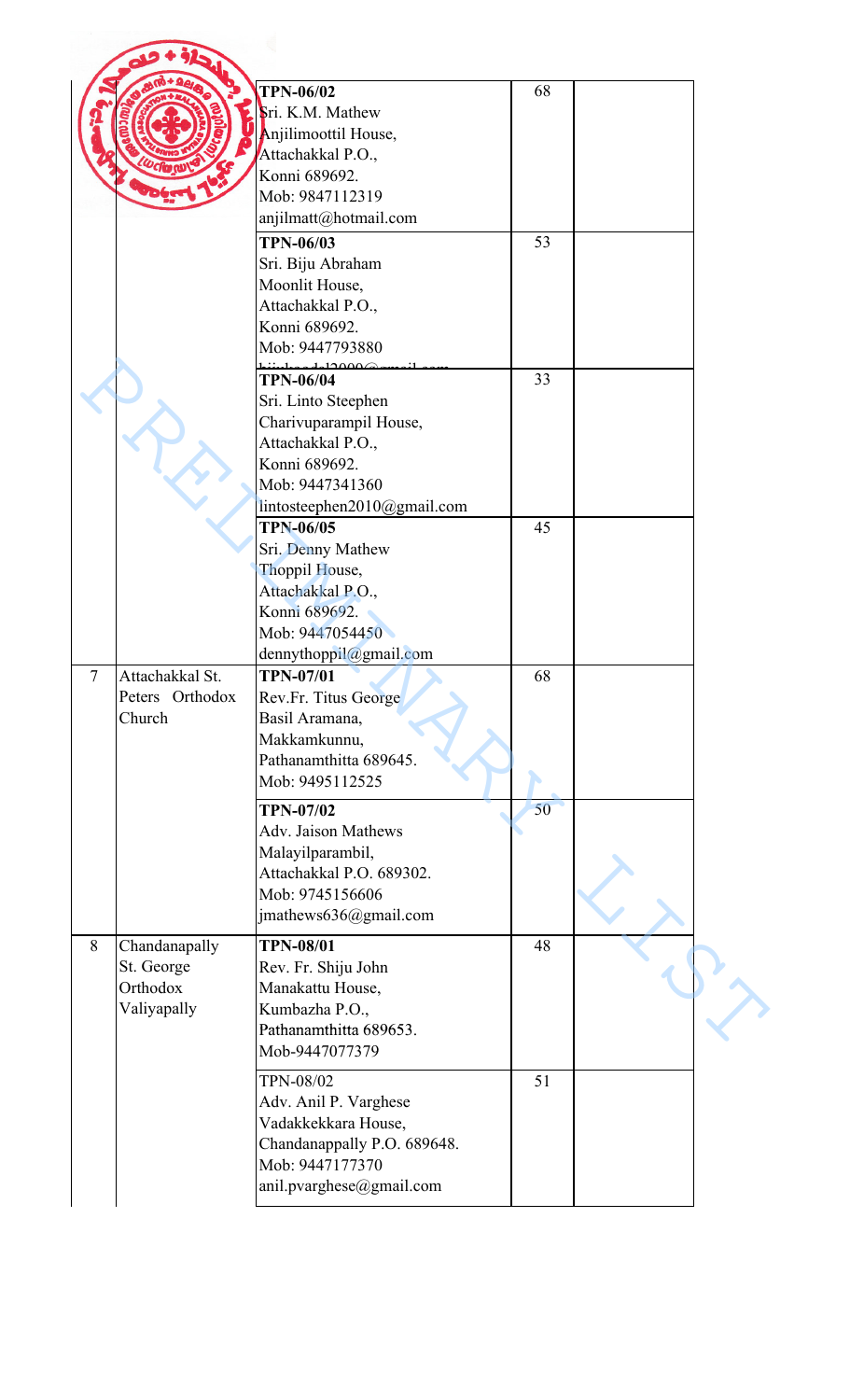|    |                                                | <b>TPN-08/03</b><br>Sri. Jacob George<br>Kuttiyil House,<br>Chandanappally P.O. 689648.<br>Mob: 9447364369<br>jacobkuttiyil@gmail.com                                                        | 51 |  |
|----|------------------------------------------------|----------------------------------------------------------------------------------------------------------------------------------------------------------------------------------------------|----|--|
|    |                                                | <b>TPN-08/04</b><br>Sri. Jastas L. Mathews<br>Nadavallil House,<br>Chandanappally 689648.<br>Mob: 9447440409<br>jessglobal@gmail.com                                                         | 59 |  |
|    |                                                | <b>TPN-08/05</b><br>Sri. Roy Samuvel<br>Cherevukalayil House,<br>Chandanappally 689648.<br>Mob: 9496735944<br>roy.samuel4@gmail.com                                                          | 47 |  |
| 9  | Chandanapally St.<br>Thomas Orthodox<br>Chruch | <b>TPN-09/01</b><br>V.Rev.Prof. John Panarayil Cor<br>Episcopa<br>Panarayil House,<br>Kumbazha P.O., Kalichalpadi,<br>Pathanamthitta 689653.<br>Mob: 9447562522<br>frjohnpanarayil@yahoo.com | 62 |  |
|    |                                                | <b>TPN-9/02</b><br>Sri. Prakash T. John<br>Thenguvilla Vadakkethil,<br>Chandanapally P.O.,<br>Pathanamthitta 689648.<br>Mob: 8086459099<br>prakash.john@gmail.com                            | 57 |  |
|    |                                                | <b>TPN-09/03</b><br>Sri. Anil E.T.<br>Inchivilayil House,<br>Chandanapally,<br>Pathanamthitta 689648.<br>Mob: 9847106621                                                                     |    |  |
| 10 | Chengara<br>St.George<br>Orthodox Chruch       | <b>TPN-10/01</b><br>Rev. Fr. Sunil Abraham<br>Vastholil Abel Cottage,<br>Kodumon P.O.,<br>Pathanamthitta 691555.<br>Mob-9447521722                                                           | 48 |  |
|    |                                                | <b>TPN-10/02</b><br>Sri. M.T. Eappen<br>Madathilethu House,<br>Chengara P.O.,<br>Pathanamthitta 689664.<br>Mob: 7034583709                                                                   |    |  |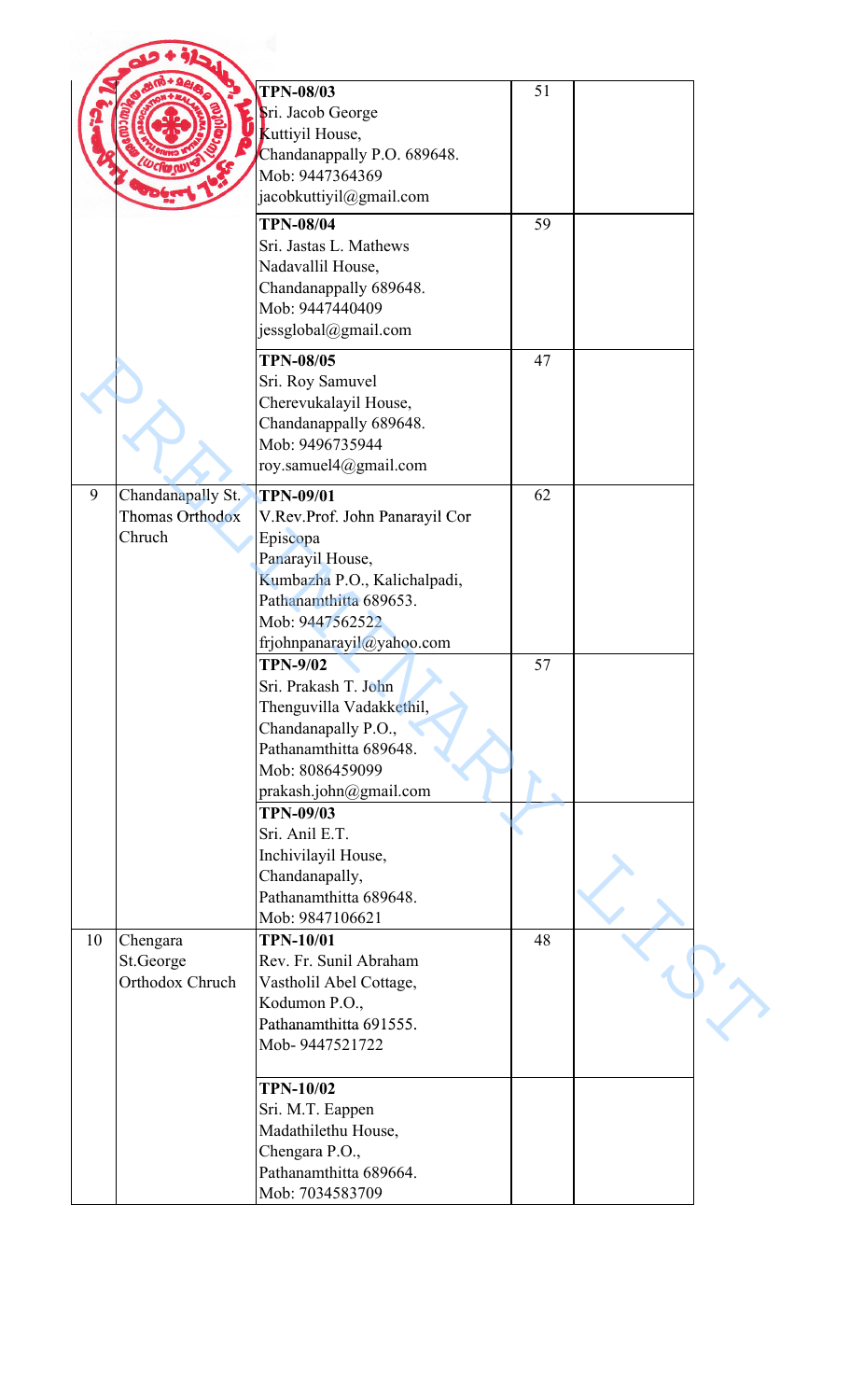|    | <b>Elicode St. George</b><br>Orthodox Chrich      | <b>TPN-11/01</b><br><b>Rev.</b> Fr. Jacob John Mathew<br>Anjilimoottil House,<br>Nariyapuram P.O,<br>Pathanamthitta 689513<br>Mob: 8547841406<br>jacobangilimoottil@gmail.com | 30 |  |
|----|---------------------------------------------------|-------------------------------------------------------------------------------------------------------------------------------------------------------------------------------|----|--|
|    |                                                   | TPN-11/02<br>Sri. Thankachan O.<br>Puthen Bunglow,<br>Mancode P.O., Kalanjoor.<br>Mob: 9544106590                                                                             | 73 |  |
|    |                                                   | <b>TPN-11/03</b><br>Sri. Saji P.T.<br>Parangamthottathil,<br>Elicode, Nirathupura P.O.,<br>Koodal 689693.<br>Mob: 9544411061                                                  | 40 |  |
| 12 | Elimullumplakkal<br>St. George<br>Orthodox Chruch | <b>TPN-12/01</b><br>Rev. Fr. P Y Jesson<br>Mar Kuriakose Asram,<br>Mylapra P.O.,<br>Pathanamthitta 689671.<br>Mob-9447562710.<br>frjessen@gmail.com                           | 48 |  |
|    |                                                   | TPN-12/02<br>Sri. P.K. Daniel<br>Puthenpurackal,<br>Elimullumplackal P.O.,<br>Payyanamon Via.,<br>Konni 689692.<br>Mob:                                                       | 68 |  |
| 13 | Kadamanitta St.<br>Johns Orthodox<br>Chruch       | <b>TPN-13/01</b><br>Rev. Fr. Giji Samuel<br>Kollantethu House,<br>Makkamkunnu,<br>Pathanamthitta 689645.<br>Mob-9447118884<br>samuelfrgiji@gmail.com                          | 53 |  |
|    |                                                   | <b>TPN-13/02</b><br>Sri. Alexander K.J.<br>Kizhakkeparambil,<br>Kadamanitta P.O.,<br>Pathanamthitta 689649<br>Mob: 9447117879                                                 | 75 |  |
|    |                                                   | <b>TPN-13/03</b><br>Sri. Biju K. Varghese<br>Kakkattukkara,<br>Kadamanitta P.O.,<br>Pathanamthitta 689649<br>Mob: 9946325496                                                  | 48 |  |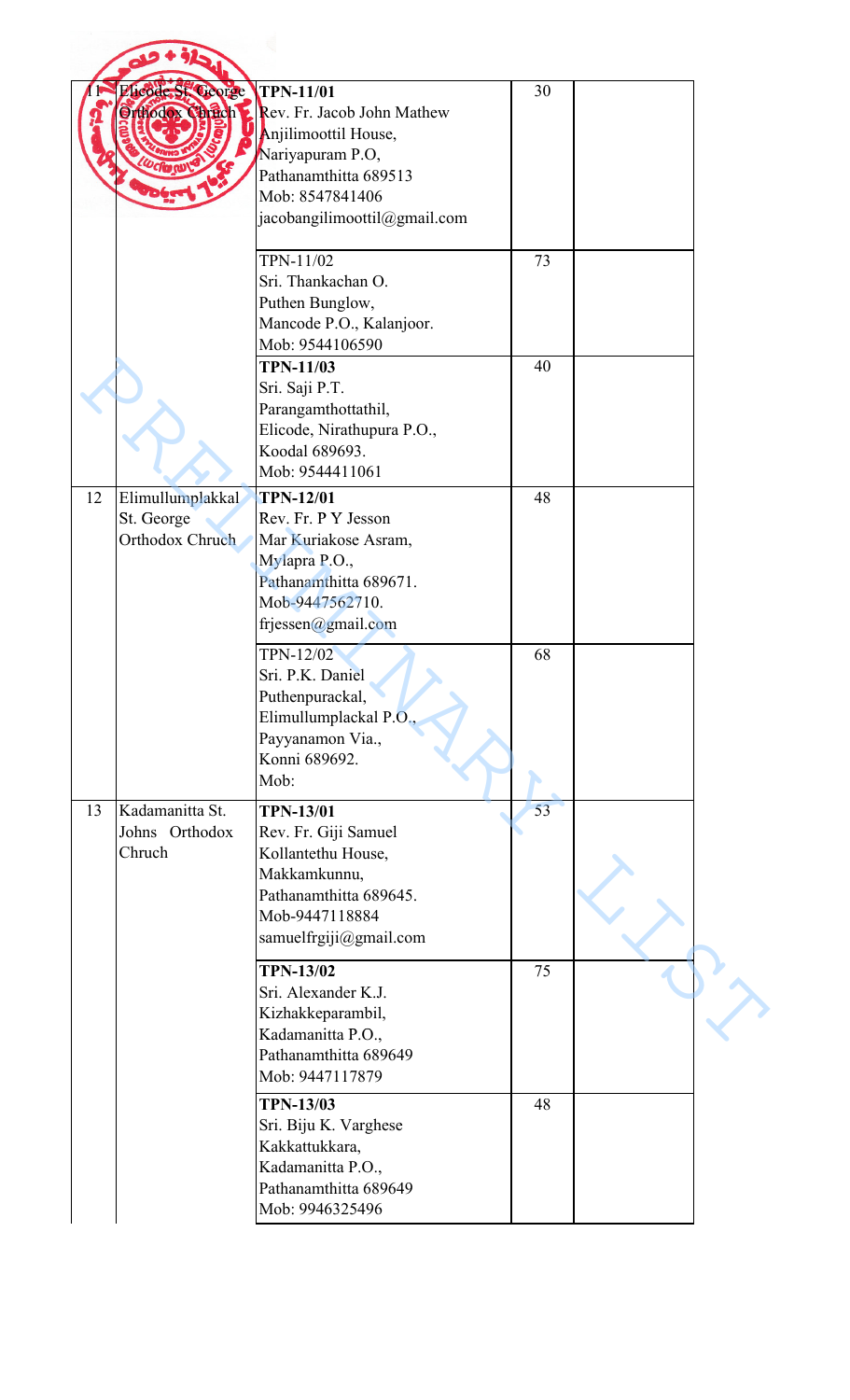|                                                  | <b>TPN-13/04</b><br>Sri. Mammen K.M.<br>Kizhakkeparambil,<br>Kadamanitta P.O.,<br>Pathanamthitta 689649<br>Mob: 9947689072                                   | 76 |  |
|--------------------------------------------------|--------------------------------------------------------------------------------------------------------------------------------------------------------------|----|--|
| 14<br>Kaipattoor St.<br>Ignatius Maha<br>Edavaka | <b>TPN-14/01</b><br>Rev. Fr. Jacob Chacko<br>Kottumannil House,<br>Konni P.O.,<br>Pathanamthitta 689691.<br>Mob-9846883455<br>8606399452                     | 44 |  |
|                                                  | <b>TPN-14/02</b><br>Adv. Linto M. Loyid<br>Mannil House,<br>Kaipattoor P.O.,<br>Pathanamthitta 689648.<br>Mob: 9846748680<br>lintomlayid@gmail.com           | 29 |  |
|                                                  | <b>TPN-14/03</b><br>Sri. Biju Varghese<br>Palliyanathu Puthenveedu,<br>Kaipattoor P.O.,<br>Pathanamthitta 689648.<br>Mob: 9605208739<br>bijukpr232@gmail.com | 53 |  |
|                                                  | <b>TPN-14/04</b><br>Sri. Febin M. Roy<br>Mannil House,<br>Kaipattoor P.O.,<br>Pathanamthitta 689648.<br>Mob: 9847107412<br>9446362999                        | 37 |  |
|                                                  | <b>TPN-14/05</b><br>Sri. Robin John<br>Tholoor Puthenveedu,<br>Kaipattoor P.O.,<br>Pathanamthitta 689648.<br>Mob: 9744222759                                 | 42 |  |
|                                                  | <b>TPN-14/06</b><br>Sri. Abraham M. George<br>Pallickal Mamkoottathil,<br>Kaipattoor P.O.,<br>Pathanamthitta 689648.<br>Mob: 9446112927                      | 55 |  |
|                                                  | <b>TPN-14/07</b><br>Prof. Renny P. Varghese<br>Puthen Bunglow<br>Kaipattoor P.O.,<br>Pathanamthitta 689648.<br>Mob: 9447455144                               | 49 |  |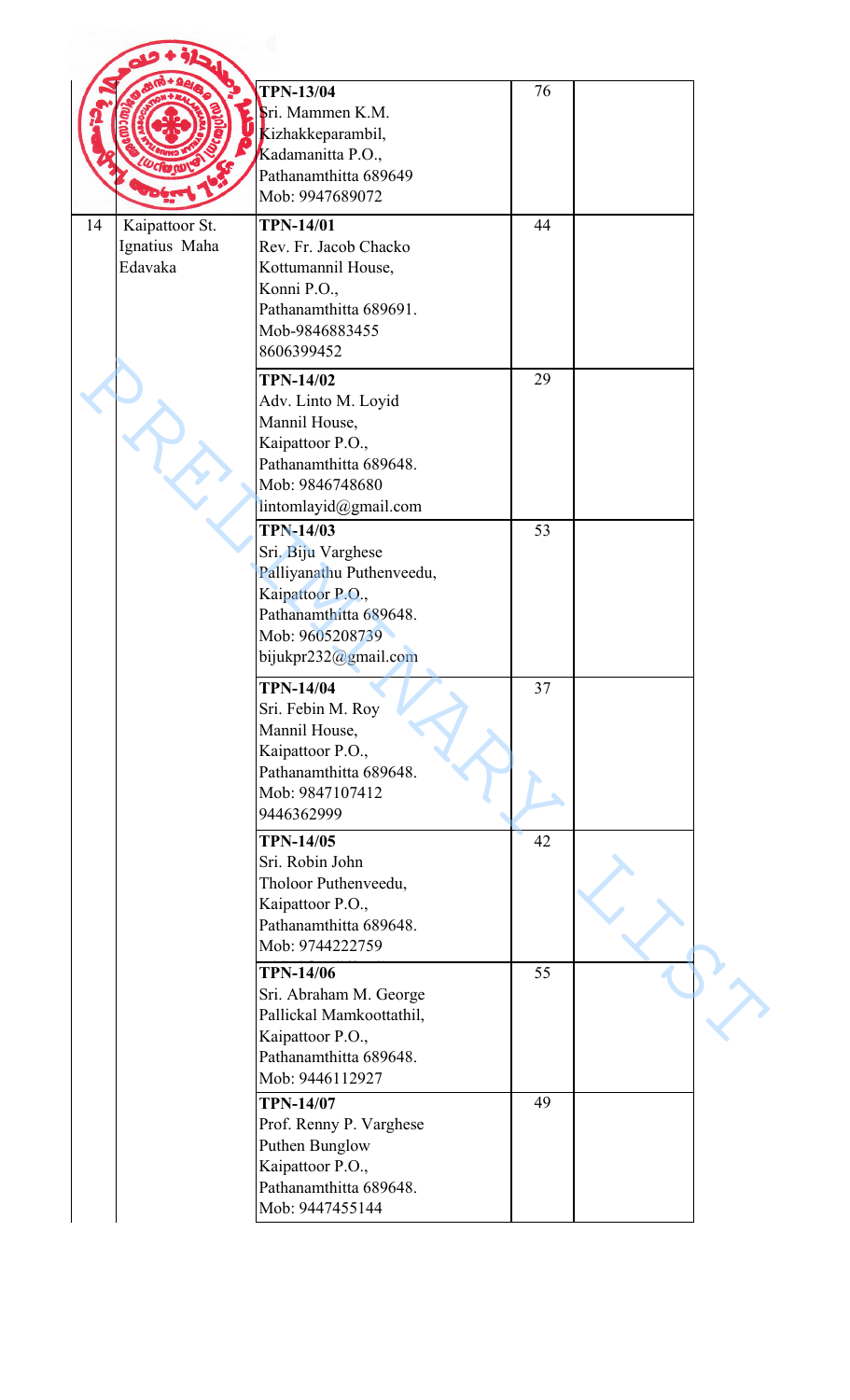|    |                                                    | <b>TPN-14/08</b><br>Sri. Raju Neduvampuram<br>Kaipattoor P.O.,<br>Pathanamthitta 689648.<br>Mob: 8547842266<br>9447152266<br><b>TPN-14/09</b><br>Sri. Shaji Thyplavilayil<br>Thyplavilayil House,<br>Mammoodu P.O.,<br>Kudamucku 689513. | 64<br>58 |  |
|----|----------------------------------------------------|------------------------------------------------------------------------------------------------------------------------------------------------------------------------------------------------------------------------------------------|----------|--|
| 15 | Kalleli Mar<br>Kuriakose<br><b>Orthodox Chruch</b> | Mob: 9495438923<br><b>TPN-15/01</b><br>Rev.Fr. George Prasad<br>Maralil House,<br>Kodunthara,<br>Pathanamthitta.<br>Mob: 9447594690                                                                                                      | 45       |  |
|    |                                                    | TPN-15/02<br>Sri. Manu John<br>Muthirakkalayil,<br>Kalleli P.O., Konni.<br>Mob: 9946062575<br>manujohnkalleli@gmail.com                                                                                                                  | 51       |  |
| 16 | Kalleli St. George<br>Orthodox Chruch              | <b>TPN-16/01</b><br>Rev.Fr. Abraham Samuvel<br>Anandavilasam House,<br>Aruvappulam P.O.,<br>Konni 689691.<br>Mob: 9495682363                                                                                                             | 44       |  |
|    |                                                    | <b>TPN-16/02</b><br>Sri. John K.<br>Mammottil Estate,<br>Oottupara P.O.,<br>Konni 689691.<br>Mob: 9447141351                                                                                                                             | 71       |  |
| 17 | Kalleli Thottam<br>St. Thomas<br>Orthodox Chruch   | <b>TPN-17/01</b><br>Rev. Fr. John Peter<br>Pathalil House<br>Kumbazha PO.<br>Pathanamthitta 689653<br>Mob: 9448017360<br>frjpeter@gmail.com                                                                                              | 58       |  |
|    |                                                    | <b>TPN-17/02</b><br>Sri. J. Shabu<br>Kochuparambil House,<br>Padappackal,<br>Aruvappulam P.O.<br>Konni 689691.<br>Mob: 9446548532<br>jshabu496@gmail.com                                                                                 | 56       |  |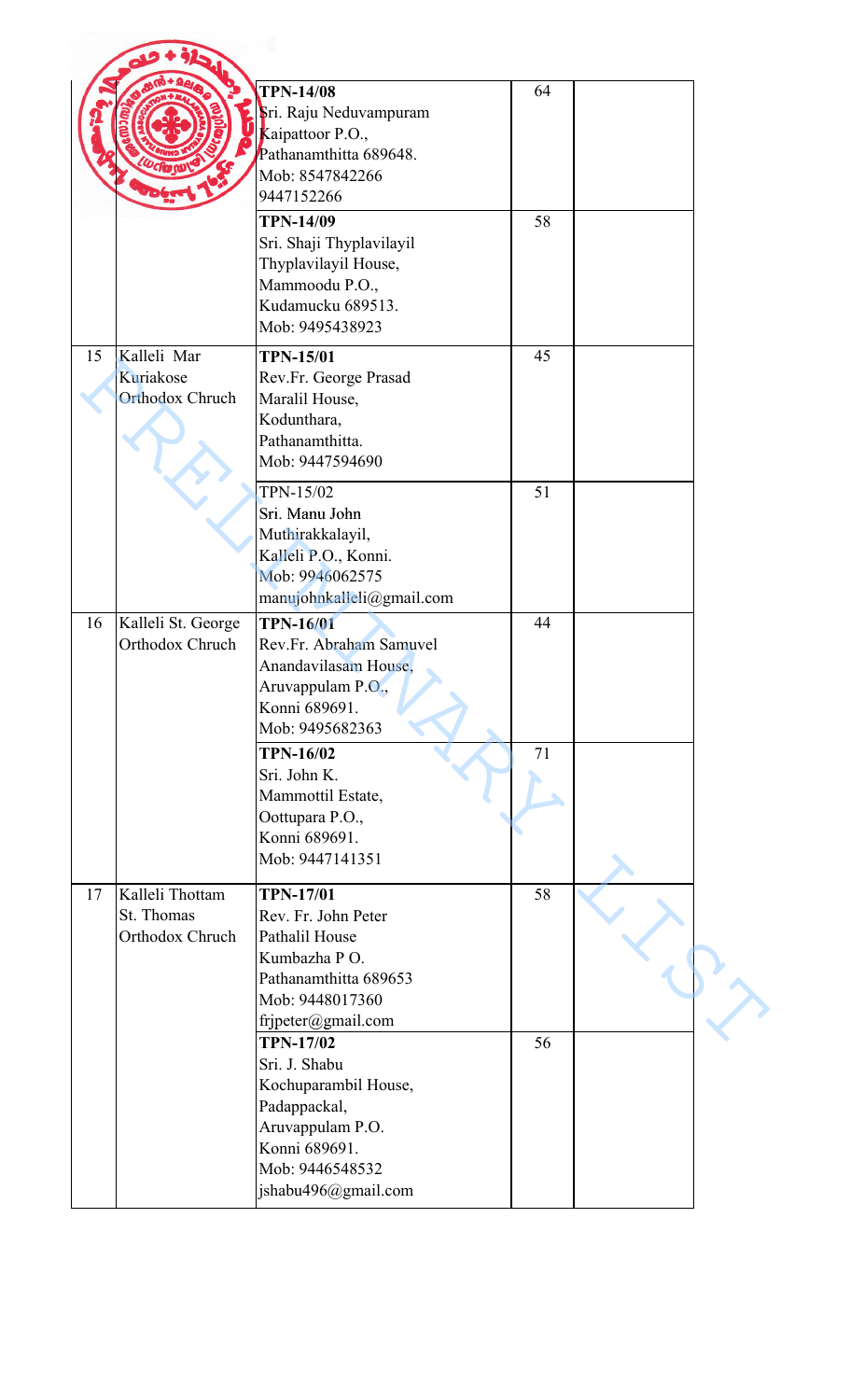|    | ardor, Hanthoor,<br><b>Peters</b><br><b>Orthodox Church</b> | <b>TPN-18/01</b><br>Rev. Fr. Sajan B Varghese<br>Manakkattu House,<br>Kumbazha P.O.,<br>Pathanamthitta 689653.<br>Mob-9446187874                                                | 45 |  |
|----|-------------------------------------------------------------|---------------------------------------------------------------------------------------------------------------------------------------------------------------------------------|----|--|
|    |                                                             | frsajanvarghese@gmail.com<br><b>TPN-18/02</b><br>Sri. Shijin K. Mathew<br>Koduvatrayil House,<br>Elanthoor East P.O.,<br>Pathanamthitta 689643.<br>Mob: 9809960005              | 34 |  |
|    |                                                             | <b>TPN-18/03</b><br>Sri. Saju P. George<br>Pullonal House,<br>Pariyaram P.O, Elanthoor,<br>Pathanamthitta 689643.<br>Mob: 9847797026                                            | 42 |  |
|    |                                                             | <b>TPN-18/04</b><br>Sri. Mathew Abraham<br>Nellikunnathu House,<br>Elanthoor East P.O.,<br>Pathanamthitta 689643.<br>Mob: 9495837711                                            | 70 |  |
| 19 | Kizhakkupuram St.<br>George Orthodox<br>Church              | <b>TPN-19/01</b><br>Rev. Fr. Mathew P Daniel<br>Pulivelil House,<br>Perinjottackal P.O.,<br>Payyanamon, Konni 689692.<br>Mob-9495438018                                         | 60 |  |
|    |                                                             | <b>TPN-19/02</b><br>Dr. George Thomas<br>Sankarathil House,<br>Vadakkupuram P.O.,<br>Pathanamthitta 689653.<br>Mob: 9846415414<br>geonce@gmail.com                              | 38 |  |
| 20 | Kizhavalloor St.<br>Peters Orthodox<br>Valiyapally          | <b>TPN-20/01</b><br>Rev. Fr. Leslie P Cherian<br>Chempothara Anne Chambers,<br>Vayalathala P.O., Ranny,<br>Pathanamthitta 689672.<br>Mob-9447386531<br>lesliepcherian@gmail.com | 43 |  |
|    |                                                             | <b>TPN-20/02</b><br>Dr. P.K. Josekutty<br>Valiyaparambil House,<br>Kizhavalloor,<br>Elakolloor P.O.,<br>Konni, Pathanamthitta 689691<br>Mob: 9447593703                         |    |  |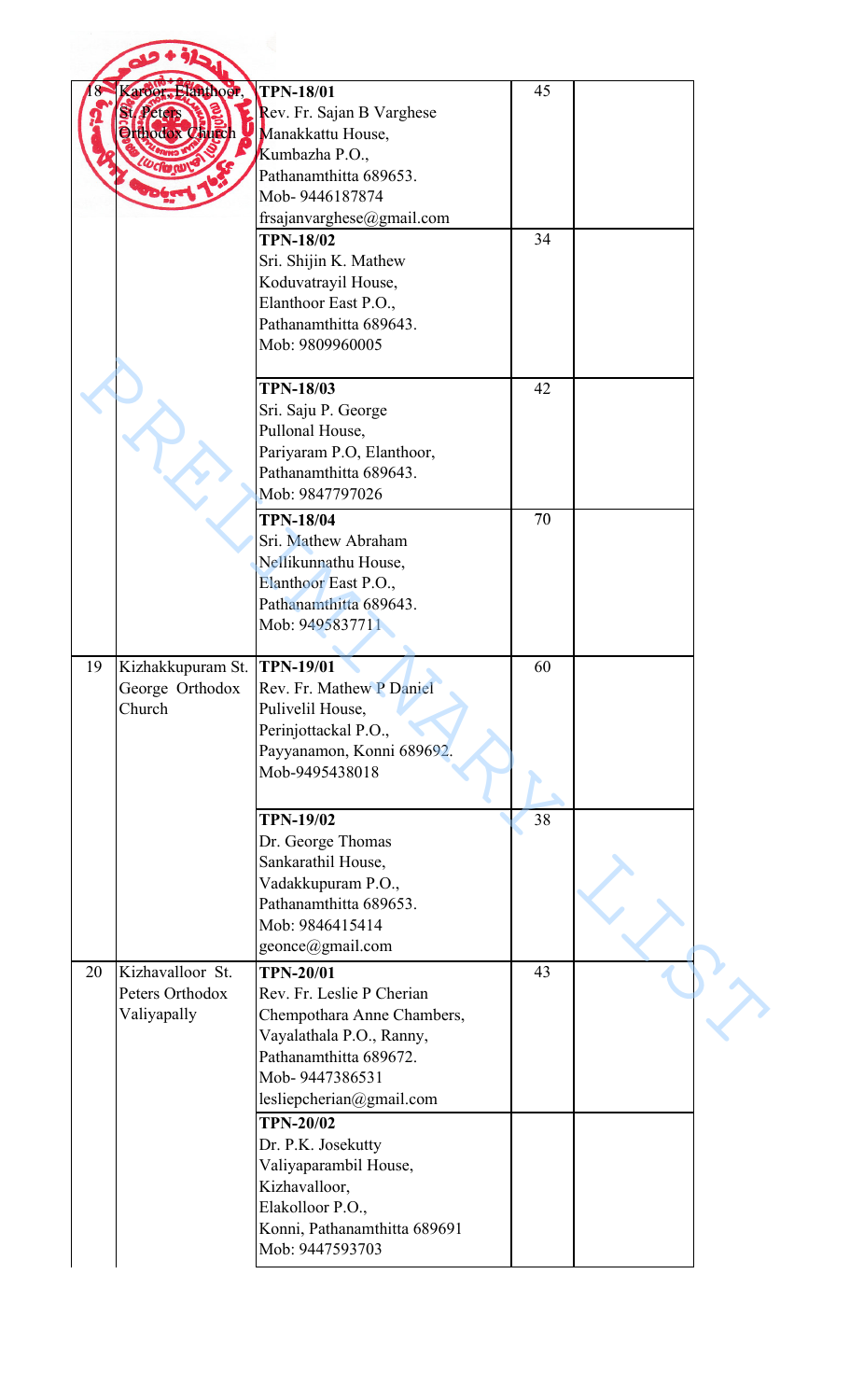|                                                                               | <b>TRN-20/03</b><br>Sri. Alex K. Paul<br>Kuttikattil House,<br>Kizhavalloor,<br>Elakolloor P.O.,<br>Konni, Pathanamthitta 689691<br>Mob: 9447278153            |    | MC Member<br>2017-22 |
|-------------------------------------------------------------------------------|----------------------------------------------------------------------------------------------------------------------------------------------------------------|----|----------------------|
|                                                                               | <b>TPN-20/04</b><br>Sri. Jince K. Oommen<br>Kizhakkeparambil House,<br>Kizhavalloor,<br>Elakolloor P.O.,<br>Konni, Pathanamthitta 689691<br>Mob: 9539881154    |    |                      |
| Kodumon St.<br>$\overline{21}$<br><b>Bahanans</b><br>Orthodox Valiya<br>Pally | <b>TPN-21/01</b><br>Rev. Fr. Varghese Joshua<br>Puliprethu Thekkethil, Thumpamon<br>P.O.,<br>Pathanamthitta 689502.<br>Mob-9446911375<br>frjoshuatpn@gmail.com | 45 |                      |
|                                                                               | <b>TPN-21/02</b><br>Sri. Alex Mathew<br>Veliyath House,<br>Kodumon East P.O,<br>Pathanamthitta 691555.<br>Mob: 9447278049<br>alexveliyath1@gmail.com           | 59 |                      |
|                                                                               | <b>TPN-21/03</b><br>Sri. George Daniel<br>Kaleekal Vilayil,<br>Kodumon P.O,<br>Pathanamthitta 691555.<br>Mob: 9846566537<br>georgekodumon@gmail.com            | 59 |                      |
|                                                                               | <b>TPN-21/04</b><br>Sri. Babuji George<br>Kallukkattil House,<br>Kodumon P.O,<br>Pathanamthitta 691555.<br>Mob: 8281232449                                     | 56 |                      |
|                                                                               | <b>TPN-21/05</b><br>Sri. Thomas Varghese<br>Thumpinal, Kodumon P.O,<br>Pathanamthitta 691555.<br>Mob: 8157890829<br>thomasvarughese97@gmail.com                | 54 |                      |
|                                                                               | <b>TPN-21/06</b><br>Sri. Shibu K.<br>Plavilayil House,<br>Kodumon P.O,<br>Pathanamthitta 691555.<br>Mob: 9447395250                                            | 43 |                      |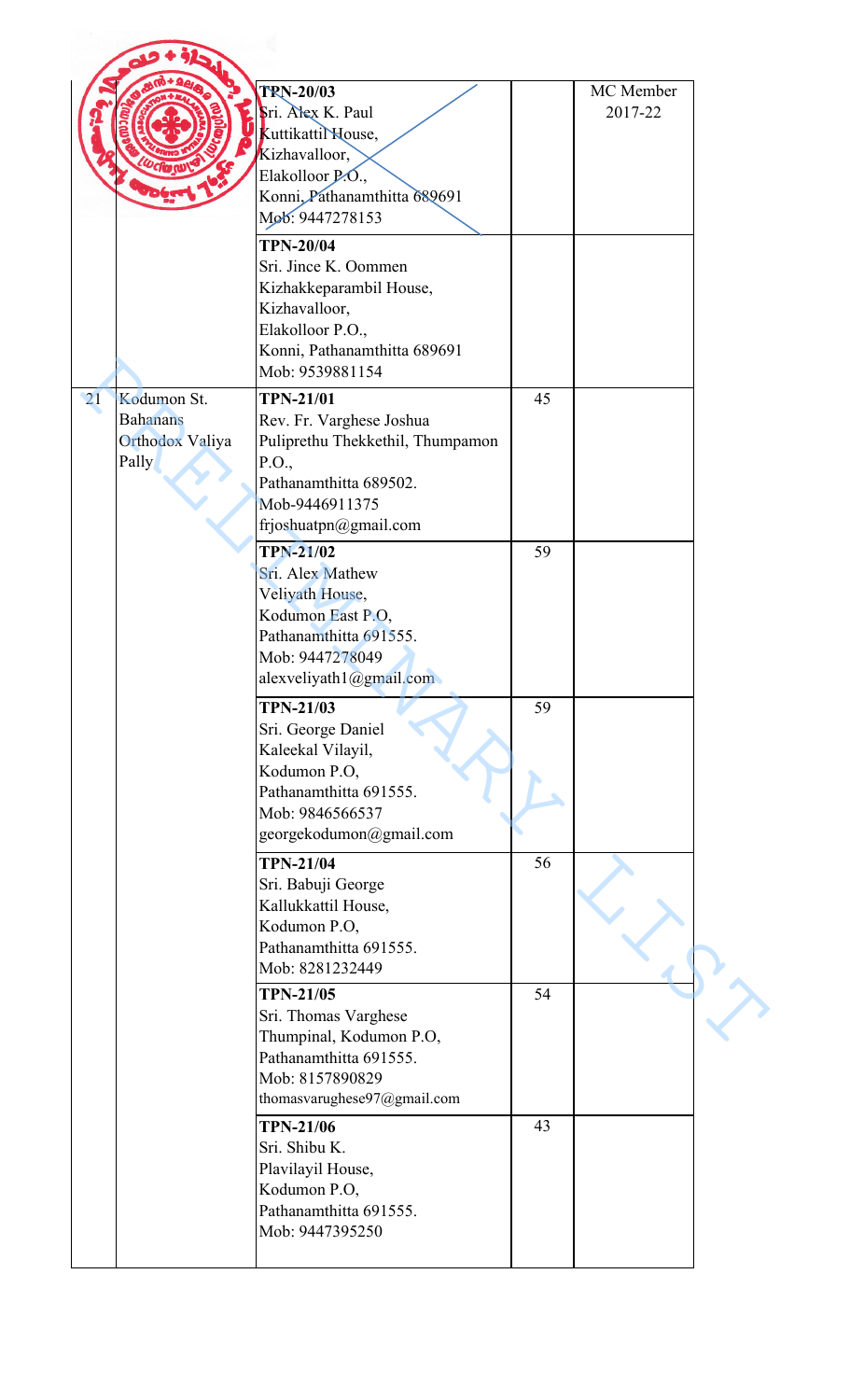| <b>sokkathode.</b><br><b>TPN-22/01</b><br>29<br>Rev. Fr. Rijo Sunny Varghese<br>St. George<br><b>Orthodox Church</b><br><b>Pullonal House</b> |  |
|-----------------------------------------------------------------------------------------------------------------------------------------------|--|
|                                                                                                                                               |  |
| Pariyaram P.O., Elanthoor,                                                                                                                    |  |
| <b>LW clear CU</b><br>Pathanamthitta 689643                                                                                                   |  |
| Mob-7736294076<br>rijosunnyvarghese@gmail.com                                                                                                 |  |
| <b>TPN-22/02</b>                                                                                                                              |  |
| Sri. Saji Yohannan                                                                                                                            |  |
| Vellavoor House,                                                                                                                              |  |
| Kokkathodu P.O.,<br>Konni 689691                                                                                                              |  |
| Mob: 9447700426                                                                                                                               |  |
| sajiy32@gmail.com<br><b>TPN-23/01</b>                                                                                                         |  |
| 59<br>Konnappara St.<br>23<br>Peters Orthodox<br>Rev. Fr. John Varghese                                                                       |  |
| Church<br>Mudackamannil House,                                                                                                                |  |
| Elakolloor P.O., Konni 689703.<br>Mob: 9446324941                                                                                             |  |
| johnvargheseachen@gmail.com                                                                                                                   |  |
| 46<br><b>TPN-23/02</b>                                                                                                                        |  |
| Sri. Varghese Mathew                                                                                                                          |  |
| Pattiyanikkal House,                                                                                                                          |  |
| Konnappara, Athubumkulam,<br>Konni 689692                                                                                                     |  |
| Mob: 9495349378                                                                                                                               |  |
| TPN-23/03<br>67<br>Sri. T.E. Thomas                                                                                                           |  |
| Thandasseril House,                                                                                                                           |  |
| Konnappara, Athubumkulam,                                                                                                                     |  |
| Konni 689692<br>Mob: 9961248348                                                                                                               |  |
| 48<br><b>TPN-23/04</b>                                                                                                                        |  |
| Sri. Biju Varghese                                                                                                                            |  |
| Puthenpurayil House,                                                                                                                          |  |
| Payyanamon, Konni 689692.<br>Mob: 9744418415                                                                                                  |  |
| 6282369376                                                                                                                                    |  |
| 52<br>Konni Mangaram<br>24<br><b>TPN-24/01</b>                                                                                                |  |
| St. Marys<br>Rev.Fr. K.G. Mathew<br>Orthodox Church<br>Kannimel Mary Land,                                                                    |  |
| Mallassery P.O.,                                                                                                                              |  |
| Pathanamthitta 689646.<br>Mob: 9496326726                                                                                                     |  |
| frkgmpls@gmail.com                                                                                                                            |  |
| <b>TPN-24/02</b><br>46                                                                                                                        |  |
| Sri. Manoj M. Philip<br>Vayalinkarothuuu,                                                                                                     |  |
| Kizhavalloor P.O.,                                                                                                                            |  |
| Konni 689691.                                                                                                                                 |  |
| <b>TPN-24/03</b><br>43<br>Sri. Shyju T. John                                                                                                  |  |
| Thayyil House,                                                                                                                                |  |
| Mangaram, Konni P.O. 689691.                                                                                                                  |  |
| Mob: 9744646966                                                                                                                               |  |
| shyjutjohn@gmail.com                                                                                                                          |  |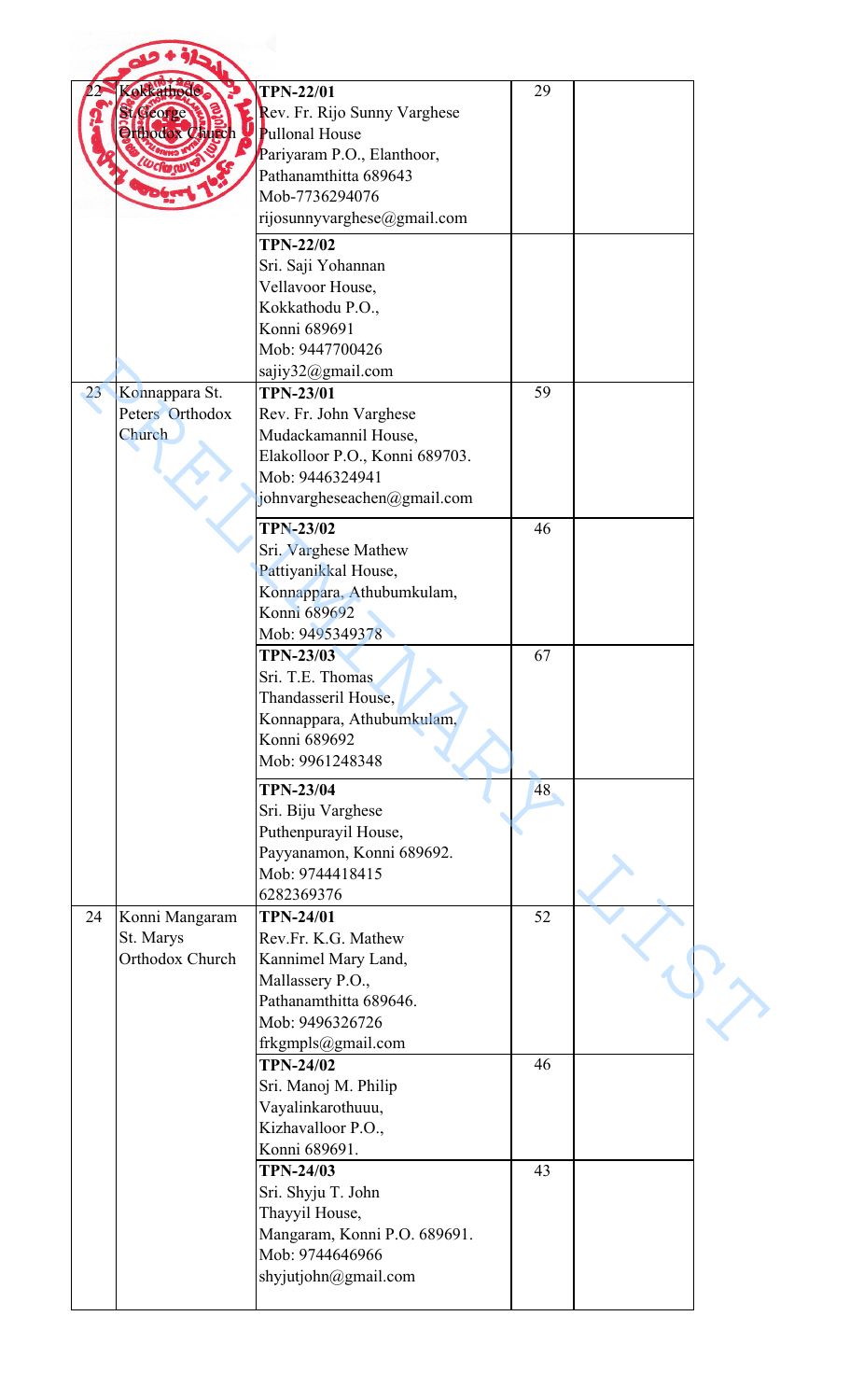|    | <b>Sonn St George</b> | <b>TPN-25/01</b>                   | 37 |  |
|----|-----------------------|------------------------------------|----|--|
|    | Orthodox Maria        | Rev.Fr. Jithu Thomas               |    |  |
|    | davak                 | Kannammannil J.J. House,           |    |  |
|    |                       | Mylappara Town P.O.,               |    |  |
|    |                       | Pathanamthitta 689678.             |    |  |
|    |                       | Mob 9605125756                     |    |  |
|    |                       | <b>TPN-25/02</b>                   |    |  |
|    |                       | Sri. Biju Varghese                 |    |  |
|    |                       | Illarickal House,                  |    |  |
|    |                       | Konni P.O., Pathanamthitta 689691. |    |  |
|    |                       | Mob: 9447593014                    |    |  |
|    |                       | bijuvillirickal@gmail.com.         |    |  |
|    |                       | <b>TPN-25/03</b>                   | 30 |  |
|    |                       | Sri. Jerry Varghese                |    |  |
|    |                       | <b>Thombil House</b>               |    |  |
|    |                       | Konni P.O. 689691.                 |    |  |
|    |                       |                                    |    |  |
|    |                       | Mob: 9746149866                    |    |  |
|    |                       | jerryvarghese.konni@gmail.com      |    |  |
|    |                       | <b>TPN-25/04</b>                   | 62 |  |
|    |                       | Sri. K.S. Joseph                   |    |  |
|    |                       | Kochuthundiyil House,              |    |  |
|    |                       | Konni P.O. 689691.                 |    |  |
|    |                       | Mob: 9446186254                    |    |  |
|    |                       | <b>TPN-25/05</b>                   | 63 |  |
|    |                       |                                    |    |  |
|    |                       | Sri. Jose Varghese N.              |    |  |
|    |                       | Nellimoottil House,                |    |  |
|    |                       | Marangadu Jn., Konni P.O.          |    |  |
|    |                       | Mob: 9446186440                    |    |  |
|    |                       | josenellimoottil@gmail.com         |    |  |
|    |                       | <b>TPN-25/06</b>                   |    |  |
|    |                       | Sri. V.D. Thankachan               |    |  |
|    |                       | Valiyathekkethil House,            |    |  |
|    |                       | Mangaram, Konni P.O.               |    |  |
|    |                       | Mob: 9946463899                    |    |  |
|    |                       | vdthankachen56@gmail.com           |    |  |
| 26 | Kozhencherry St.      | <b>TPN-26/01</b>                   | 43 |  |
|    | Mathews               | Rev. Fr. George David              |    |  |
|    | Valiyapally           | Kannakuzhiyil House, Attachakal    |    |  |
|    |                       | P.O., Konni 689692.                |    |  |
|    |                       | Mob-9447594974                     |    |  |
|    |                       | frmanjukannakuzhiyil@gmail.com     |    |  |
|    |                       | <b>TPN-26/02</b>                   | 73 |  |
|    |                       | Dr. Roy M. Mathew Muthoottu        |    |  |
|    |                       | Kozhencherry P.O.,                 |    |  |
|    |                       | Pathanamthitta 689641.             |    |  |
|    |                       | Mob: 9847032251                    |    |  |
|    |                       |                                    |    |  |
|    |                       | <b>TPN-26/03</b>                   | 62 |  |
|    |                       | Sri. Varghese C. Kutty             |    |  |
|    |                       | Charipurathu House,                |    |  |
|    |                       | Thekkemala P.O.,                   |    |  |
|    |                       | Pathanamthitta                     |    |  |
|    |                       | Mob: 9447802168                    |    |  |
|    |                       |                                    |    |  |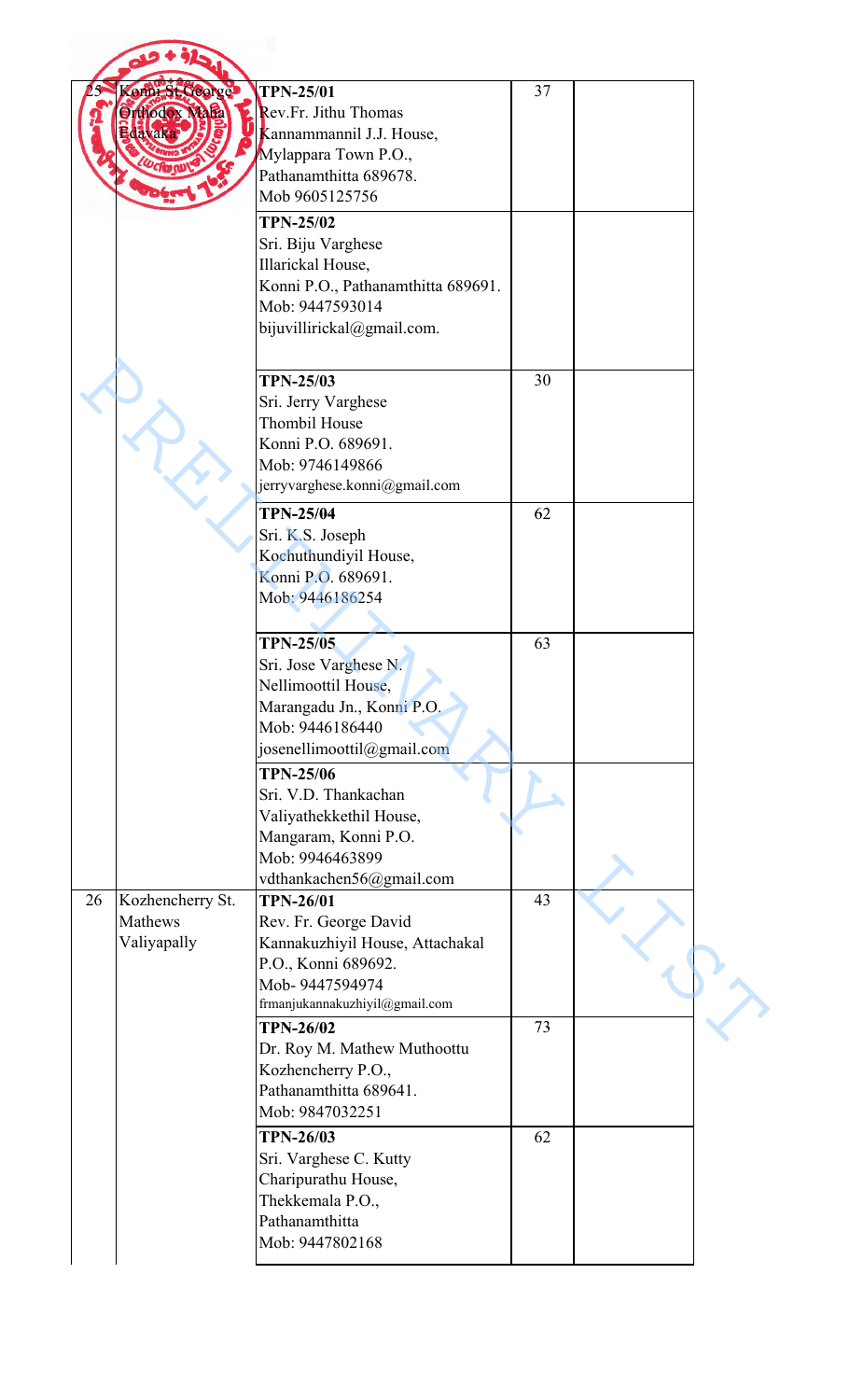|    |                             | <b>TPN-26/04</b>                                           | 51 |  |
|----|-----------------------------|------------------------------------------------------------|----|--|
|    |                             | Sri. Shibu Philip<br>Kalayil Puthenveedu,<br>Kozhencherry. |    |  |
|    |                             | Mob: 9446600366                                            |    |  |
| 27 | Kudappanakulam<br>St. Marys | <b>TPN-27/01</b><br>V.Rev. Bazalel Ramban                  | 43 |  |
|    | Orthodox Church             | Moolekkonil House,<br>Paranthal P.O.,                      |    |  |
|    |                             | Mithrapuram Adoor 689501.<br>Mob: 9961627284               |    |  |
|    |                             | frwilsonmathew79@gmail.com<br><b>TPN-27/02</b>             | 42 |  |
|    |                             | Sri Biju Samuel                                            |    |  |
|    |                             | Plavilavadakkethil House,<br>Pezhumpara P.O.,              |    |  |
|    |                             | Vadasserikkara 689662.<br>Mob: 9048884539                  |    |  |
| 28 | Kumbazha St.                | <b>TPN-28/01</b>                                           | 49 |  |
|    | Marys Valiaya<br>Cathedral  | Rev. Fr. John Philipose<br>Padiyra House,                  |    |  |
|    |                             | V. Kottayam P.O., Pathanamthitta<br>689656.                |    |  |
|    |                             | Mob-9495185675                                             |    |  |
|    |                             | johnphilipsose $05\omega$ gmail.com                        |    |  |
|    |                             | <b>TPN-28/02</b><br>Sri. Anil K. Titus                     | 52 |  |
|    |                             | Kochuveettil,                                              |    |  |
|    |                             | Kumbazha P.O.,<br>Pathanamthitta 689653.                   |    |  |
|    |                             | Mob: 9947655920                                            |    |  |
|    |                             | <b>TPN-28/03</b><br>Sri. Reji Alexander                    | 50 |  |
|    |                             | Moolamureyil,                                              |    |  |
|    |                             | Kumbazha P.O.,<br>Pathanamthitta 689653.                   |    |  |
|    |                             | Mob: 9544392557                                            |    |  |
|    |                             | rejimoolamuriyil@gmail.com                                 |    |  |
|    |                             | <b>TPN-28/04</b><br>Sri. Shinu James                       | 35 |  |
|    |                             | Pulikeezhil House,                                         |    |  |
|    |                             | Vettoor P.O., Kumbazha,<br>Pathanamthitta 689653.          |    |  |
|    |                             | Mob: 8129425154                                            |    |  |
|    |                             | shinujames515@gmail.com<br><b>TPN-28/05</b>                | 26 |  |
|    |                             | Sri. Nithin Manakkattumannil                               |    |  |
|    |                             | Kumbazha P.O.,                                             |    |  |
|    |                             | Pathanamthitta 689653.<br>Mob: 8089130317                  |    |  |
|    |                             | nithinmanakkattumannil@gmail.com                           |    |  |
|    |                             |                                                            |    |  |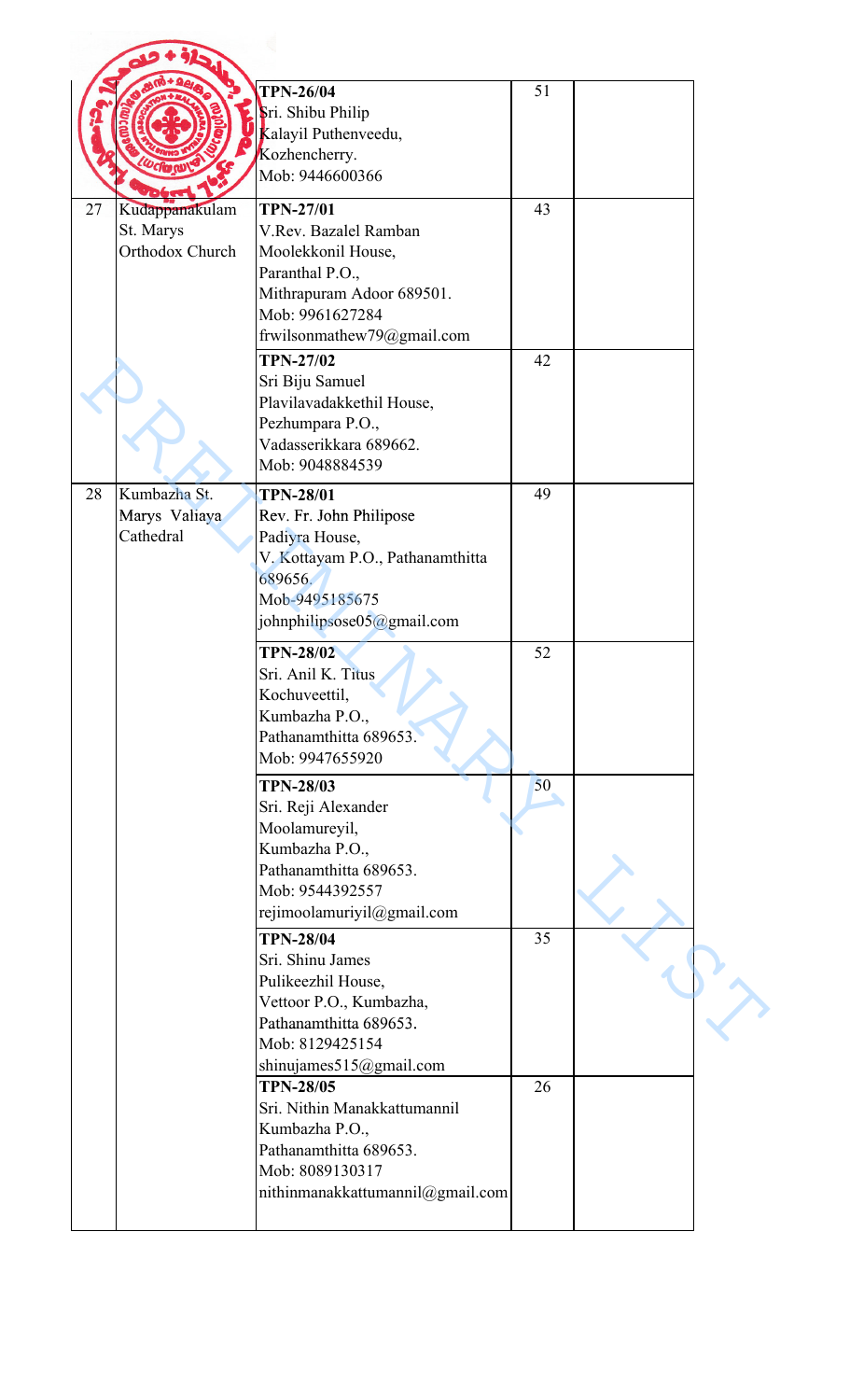|    | umbazha                                                                                                                                                                                                                                                                                                                                                                                                                                                                                                                                                                                                                                                                                                                                                                                                                                                                                                                                                                                                                                                                                                                                                                                                                                                      | <b>TPN-29/01</b>       | 49 |  |  |
|----|--------------------------------------------------------------------------------------------------------------------------------------------------------------------------------------------------------------------------------------------------------------------------------------------------------------------------------------------------------------------------------------------------------------------------------------------------------------------------------------------------------------------------------------------------------------------------------------------------------------------------------------------------------------------------------------------------------------------------------------------------------------------------------------------------------------------------------------------------------------------------------------------------------------------------------------------------------------------------------------------------------------------------------------------------------------------------------------------------------------------------------------------------------------------------------------------------------------------------------------------------------------|------------------------|----|--|--|
|    |                                                                                                                                                                                                                                                                                                                                                                                                                                                                                                                                                                                                                                                                                                                                                                                                                                                                                                                                                                                                                                                                                                                                                                                                                                                              |                        |    |  |  |
|    |                                                                                                                                                                                                                                                                                                                                                                                                                                                                                                                                                                                                                                                                                                                                                                                                                                                                                                                                                                                                                                                                                                                                                                                                                                                              |                        |    |  |  |
|    |                                                                                                                                                                                                                                                                                                                                                                                                                                                                                                                                                                                                                                                                                                                                                                                                                                                                                                                                                                                                                                                                                                                                                                                                                                                              |                        |    |  |  |
|    |                                                                                                                                                                                                                                                                                                                                                                                                                                                                                                                                                                                                                                                                                                                                                                                                                                                                                                                                                                                                                                                                                                                                                                                                                                                              |                        |    |  |  |
|    |                                                                                                                                                                                                                                                                                                                                                                                                                                                                                                                                                                                                                                                                                                                                                                                                                                                                                                                                                                                                                                                                                                                                                                                                                                                              |                        |    |  |  |
|    |                                                                                                                                                                                                                                                                                                                                                                                                                                                                                                                                                                                                                                                                                                                                                                                                                                                                                                                                                                                                                                                                                                                                                                                                                                                              |                        |    |  |  |
|    |                                                                                                                                                                                                                                                                                                                                                                                                                                                                                                                                                                                                                                                                                                                                                                                                                                                                                                                                                                                                                                                                                                                                                                                                                                                              |                        |    |  |  |
|    |                                                                                                                                                                                                                                                                                                                                                                                                                                                                                                                                                                                                                                                                                                                                                                                                                                                                                                                                                                                                                                                                                                                                                                                                                                                              |                        |    |  |  |
|    |                                                                                                                                                                                                                                                                                                                                                                                                                                                                                                                                                                                                                                                                                                                                                                                                                                                                                                                                                                                                                                                                                                                                                                                                                                                              |                        |    |  |  |
|    |                                                                                                                                                                                                                                                                                                                                                                                                                                                                                                                                                                                                                                                                                                                                                                                                                                                                                                                                                                                                                                                                                                                                                                                                                                                              |                        |    |  |  |
|    |                                                                                                                                                                                                                                                                                                                                                                                                                                                                                                                                                                                                                                                                                                                                                                                                                                                                                                                                                                                                                                                                                                                                                                                                                                                              |                        |    |  |  |
|    |                                                                                                                                                                                                                                                                                                                                                                                                                                                                                                                                                                                                                                                                                                                                                                                                                                                                                                                                                                                                                                                                                                                                                                                                                                                              |                        |    |  |  |
|    |                                                                                                                                                                                                                                                                                                                                                                                                                                                                                                                                                                                                                                                                                                                                                                                                                                                                                                                                                                                                                                                                                                                                                                                                                                                              |                        |    |  |  |
|    |                                                                                                                                                                                                                                                                                                                                                                                                                                                                                                                                                                                                                                                                                                                                                                                                                                                                                                                                                                                                                                                                                                                                                                                                                                                              |                        |    |  |  |
|    |                                                                                                                                                                                                                                                                                                                                                                                                                                                                                                                                                                                                                                                                                                                                                                                                                                                                                                                                                                                                                                                                                                                                                                                                                                                              |                        |    |  |  |
|    | Rev. Fr. Biju Mathews<br>t Simons<br>Kaleekkal House,<br><b>Elthedra</b><br>Mannarakulanji PO.<br>Pathanamthitta 689678<br>Mob: 9447063949<br>prbijumoothews@gmail.com<br>44<br><b>TPN-29/02</b><br>Sri. Dipu Oommen<br>Kizhakkekara House,<br>Kumbazha P.O.,<br>Pathanamthitta 689653.<br>Mob: 9447059620<br>dipuoommen200@yahoo.com<br>37<br><b>TPN-29/03</b><br>Sri. Sibin T. Mathew<br>Thottathil House,<br>Kumbazha P.O.,<br>Pathanamthitta 689653.<br>Mob: 8281074755<br>sobinthottathil@gmail.com<br><b>TPN-29/04</b><br>33<br>Sri. Robin Philip<br>Melemannil House,<br>Kumbazha P.O.,<br>Pathanamthitta 689653.<br>Mob: 9847071995<br>robinphilip27@gmail.com<br>32<br><b>TPN-29/05</b><br>Sri. Sohil V. Simon<br>Kunnumpurathu House,<br>Kumbazha P.O.,<br>Pathanamthitta 689653.<br>Mob: 9496550180<br>sohilusk@gmail.com<br><b>TPN-30/01</b><br>MC Member<br>Kureelayyam<br>St. Johns<br>2017-22<br>Rev. Fr. Roy P Thomas<br>Orthodox Church<br>Plamkottathil House,<br>Prakkanam P.O.<br>Pathanamthitta 689643.<br>Mob-9446423513<br><b>TPN-30/02</b><br>71<br>Sri. Mathew P. Alex<br>Kulathoor House, NO. 12,<br>Mundukottakkal P.O.,<br>Pathanamthitta 689649.<br>Mob: 9446685275<br><b>TPN-30/03</b><br>40<br>Sri. Aji Mathew<br>Aji Bhavan, |                        |    |  |  |
|    |                                                                                                                                                                                                                                                                                                                                                                                                                                                                                                                                                                                                                                                                                                                                                                                                                                                                                                                                                                                                                                                                                                                                                                                                                                                              |                        |    |  |  |
|    |                                                                                                                                                                                                                                                                                                                                                                                                                                                                                                                                                                                                                                                                                                                                                                                                                                                                                                                                                                                                                                                                                                                                                                                                                                                              |                        |    |  |  |
|    |                                                                                                                                                                                                                                                                                                                                                                                                                                                                                                                                                                                                                                                                                                                                                                                                                                                                                                                                                                                                                                                                                                                                                                                                                                                              |                        |    |  |  |
|    |                                                                                                                                                                                                                                                                                                                                                                                                                                                                                                                                                                                                                                                                                                                                                                                                                                                                                                                                                                                                                                                                                                                                                                                                                                                              |                        |    |  |  |
|    |                                                                                                                                                                                                                                                                                                                                                                                                                                                                                                                                                                                                                                                                                                                                                                                                                                                                                                                                                                                                                                                                                                                                                                                                                                                              |                        |    |  |  |
|    |                                                                                                                                                                                                                                                                                                                                                                                                                                                                                                                                                                                                                                                                                                                                                                                                                                                                                                                                                                                                                                                                                                                                                                                                                                                              |                        |    |  |  |
|    |                                                                                                                                                                                                                                                                                                                                                                                                                                                                                                                                                                                                                                                                                                                                                                                                                                                                                                                                                                                                                                                                                                                                                                                                                                                              |                        |    |  |  |
|    |                                                                                                                                                                                                                                                                                                                                                                                                                                                                                                                                                                                                                                                                                                                                                                                                                                                                                                                                                                                                                                                                                                                                                                                                                                                              |                        |    |  |  |
|    |                                                                                                                                                                                                                                                                                                                                                                                                                                                                                                                                                                                                                                                                                                                                                                                                                                                                                                                                                                                                                                                                                                                                                                                                                                                              |                        |    |  |  |
|    |                                                                                                                                                                                                                                                                                                                                                                                                                                                                                                                                                                                                                                                                                                                                                                                                                                                                                                                                                                                                                                                                                                                                                                                                                                                              |                        |    |  |  |
|    |                                                                                                                                                                                                                                                                                                                                                                                                                                                                                                                                                                                                                                                                                                                                                                                                                                                                                                                                                                                                                                                                                                                                                                                                                                                              |                        |    |  |  |
|    |                                                                                                                                                                                                                                                                                                                                                                                                                                                                                                                                                                                                                                                                                                                                                                                                                                                                                                                                                                                                                                                                                                                                                                                                                                                              |                        |    |  |  |
|    |                                                                                                                                                                                                                                                                                                                                                                                                                                                                                                                                                                                                                                                                                                                                                                                                                                                                                                                                                                                                                                                                                                                                                                                                                                                              |                        |    |  |  |
|    |                                                                                                                                                                                                                                                                                                                                                                                                                                                                                                                                                                                                                                                                                                                                                                                                                                                                                                                                                                                                                                                                                                                                                                                                                                                              |                        |    |  |  |
|    |                                                                                                                                                                                                                                                                                                                                                                                                                                                                                                                                                                                                                                                                                                                                                                                                                                                                                                                                                                                                                                                                                                                                                                                                                                                              |                        |    |  |  |
|    |                                                                                                                                                                                                                                                                                                                                                                                                                                                                                                                                                                                                                                                                                                                                                                                                                                                                                                                                                                                                                                                                                                                                                                                                                                                              |                        |    |  |  |
|    |                                                                                                                                                                                                                                                                                                                                                                                                                                                                                                                                                                                                                                                                                                                                                                                                                                                                                                                                                                                                                                                                                                                                                                                                                                                              |                        |    |  |  |
|    |                                                                                                                                                                                                                                                                                                                                                                                                                                                                                                                                                                                                                                                                                                                                                                                                                                                                                                                                                                                                                                                                                                                                                                                                                                                              |                        |    |  |  |
| 30 |                                                                                                                                                                                                                                                                                                                                                                                                                                                                                                                                                                                                                                                                                                                                                                                                                                                                                                                                                                                                                                                                                                                                                                                                                                                              |                        |    |  |  |
|    |                                                                                                                                                                                                                                                                                                                                                                                                                                                                                                                                                                                                                                                                                                                                                                                                                                                                                                                                                                                                                                                                                                                                                                                                                                                              |                        |    |  |  |
|    |                                                                                                                                                                                                                                                                                                                                                                                                                                                                                                                                                                                                                                                                                                                                                                                                                                                                                                                                                                                                                                                                                                                                                                                                                                                              |                        |    |  |  |
|    |                                                                                                                                                                                                                                                                                                                                                                                                                                                                                                                                                                                                                                                                                                                                                                                                                                                                                                                                                                                                                                                                                                                                                                                                                                                              |                        |    |  |  |
|    |                                                                                                                                                                                                                                                                                                                                                                                                                                                                                                                                                                                                                                                                                                                                                                                                                                                                                                                                                                                                                                                                                                                                                                                                                                                              |                        |    |  |  |
|    |                                                                                                                                                                                                                                                                                                                                                                                                                                                                                                                                                                                                                                                                                                                                                                                                                                                                                                                                                                                                                                                                                                                                                                                                                                                              |                        |    |  |  |
|    |                                                                                                                                                                                                                                                                                                                                                                                                                                                                                                                                                                                                                                                                                                                                                                                                                                                                                                                                                                                                                                                                                                                                                                                                                                                              |                        |    |  |  |
|    |                                                                                                                                                                                                                                                                                                                                                                                                                                                                                                                                                                                                                                                                                                                                                                                                                                                                                                                                                                                                                                                                                                                                                                                                                                                              |                        |    |  |  |
|    |                                                                                                                                                                                                                                                                                                                                                                                                                                                                                                                                                                                                                                                                                                                                                                                                                                                                                                                                                                                                                                                                                                                                                                                                                                                              |                        |    |  |  |
|    |                                                                                                                                                                                                                                                                                                                                                                                                                                                                                                                                                                                                                                                                                                                                                                                                                                                                                                                                                                                                                                                                                                                                                                                                                                                              |                        |    |  |  |
|    |                                                                                                                                                                                                                                                                                                                                                                                                                                                                                                                                                                                                                                                                                                                                                                                                                                                                                                                                                                                                                                                                                                                                                                                                                                                              |                        |    |  |  |
|    |                                                                                                                                                                                                                                                                                                                                                                                                                                                                                                                                                                                                                                                                                                                                                                                                                                                                                                                                                                                                                                                                                                                                                                                                                                                              |                        |    |  |  |
|    |                                                                                                                                                                                                                                                                                                                                                                                                                                                                                                                                                                                                                                                                                                                                                                                                                                                                                                                                                                                                                                                                                                                                                                                                                                                              |                        |    |  |  |
|    |                                                                                                                                                                                                                                                                                                                                                                                                                                                                                                                                                                                                                                                                                                                                                                                                                                                                                                                                                                                                                                                                                                                                                                                                                                                              |                        |    |  |  |
|    |                                                                                                                                                                                                                                                                                                                                                                                                                                                                                                                                                                                                                                                                                                                                                                                                                                                                                                                                                                                                                                                                                                                                                                                                                                                              |                        |    |  |  |
|    |                                                                                                                                                                                                                                                                                                                                                                                                                                                                                                                                                                                                                                                                                                                                                                                                                                                                                                                                                                                                                                                                                                                                                                                                                                                              | Mundukottakkal P.O.,   |    |  |  |
|    |                                                                                                                                                                                                                                                                                                                                                                                                                                                                                                                                                                                                                                                                                                                                                                                                                                                                                                                                                                                                                                                                                                                                                                                                                                                              | Pathanamthitta 689649. |    |  |  |
|    |                                                                                                                                                                                                                                                                                                                                                                                                                                                                                                                                                                                                                                                                                                                                                                                                                                                                                                                                                                                                                                                                                                                                                                                                                                                              | Mob: 9947043763        |    |  |  |
|    |                                                                                                                                                                                                                                                                                                                                                                                                                                                                                                                                                                                                                                                                                                                                                                                                                                                                                                                                                                                                                                                                                                                                                                                                                                                              |                        |    |  |  |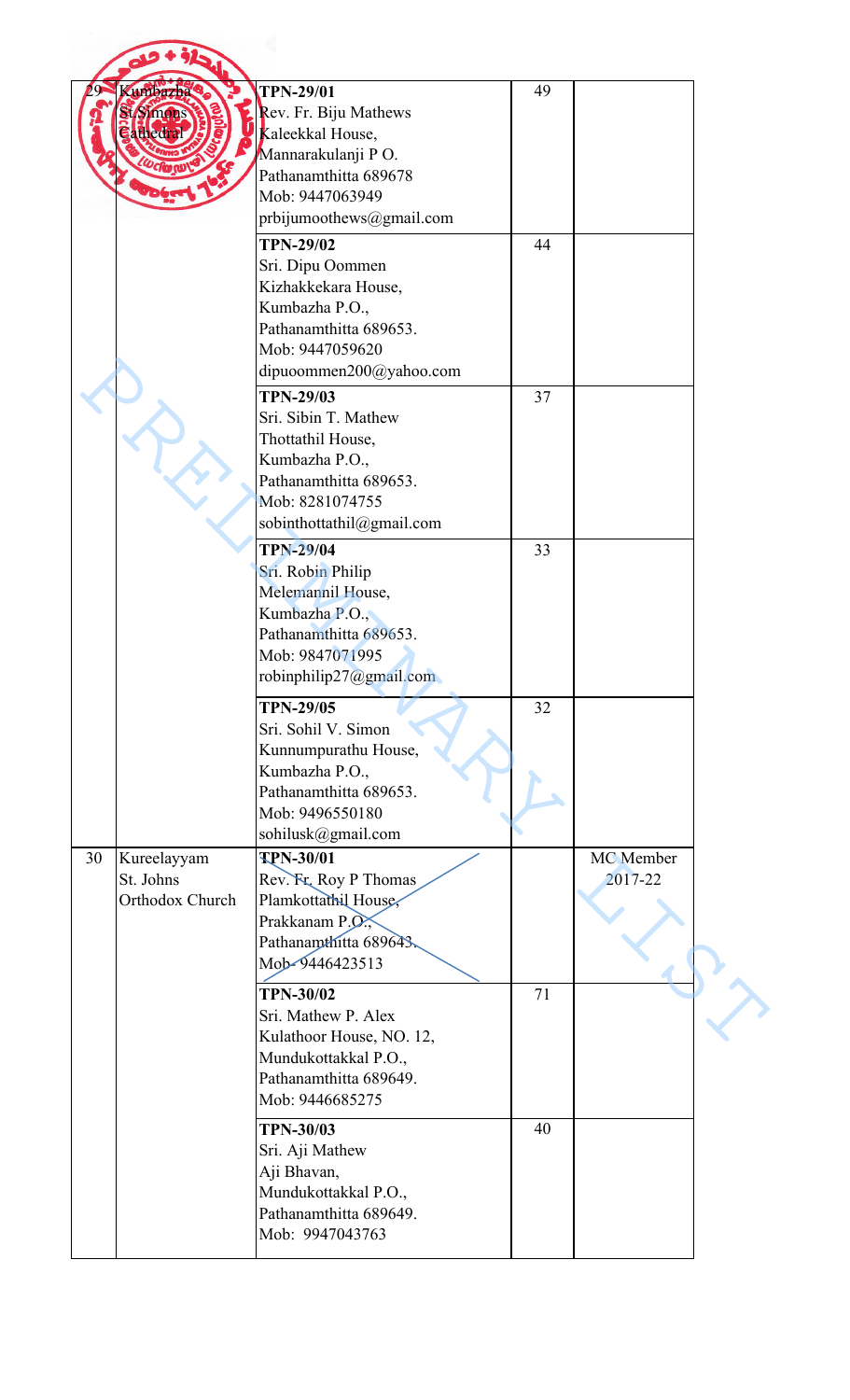|                 | akkeor, St Mary's                                    | <b>TPN-31/01</b><br><b>Orthodox Chiech El Rev. Fr. George Mathew</b><br>Puthuparampil, Bethel Bhavan,                          | 50 |  |
|-----------------|------------------------------------------------------|--------------------------------------------------------------------------------------------------------------------------------|----|--|
|                 |                                                      | Thumpamon PO,<br>Pathanamthitta - 689502                                                                                       |    |  |
|                 |                                                      | Mob-9446188549<br><b>TPN-31/02</b>                                                                                             | 63 |  |
|                 |                                                      | Sri. Raju Samuel<br>Kollantethu House,<br>Mallassery P.O.,<br>Pathanamthitta 689646<br>Mob: 9778348692                         |    |  |
|                 | Lakkoor,                                             | <b>TPN-31/03</b><br>Sri. Joseph Daniel<br>Kannakuzhyil House,<br>Mallassery P.O.,<br>Pathanamthitta 689645.<br>Mob: 8111817834 | 59 |  |
| 32<br>Cathedral | Makkamkunnu St.<br><b>Stephens Orthodox</b><br>P.O., | <b>TPN-32/01</b><br>Rev. Fr. Gabriel Joseph<br>Vadasseriyathu House, Uthimoodu<br>Pathanamthitta 689672.                       |    |  |
|                 |                                                      | Mob-9447268368<br>gabrielj17@gmail.com                                                                                         |    |  |
|                 |                                                      | <b>TPN-32/02</b><br>Sri. Sunny Varghese<br>Cheruvila Puthenveedu,<br>Makkamkunnu,<br>Pathanamthitta 689645.<br>Mob: 9495435050 | 51 |  |
|                 |                                                      | sunnypta@rediffmail.com<br><b>TPN-32/03</b>                                                                                    | 68 |  |
|                 |                                                      | Sri. P.I. Mathew<br>Parackattu Sadanathil,<br>Nannuvakkadu,<br>Pathanamthitta 689645.<br>Mob: 9447572792                       |    |  |
|                 |                                                      | <b>TPN-32/04</b><br>Sri. Abel Mathew<br>Makkamkunnu,<br>Pathanamthitta<br>Mob: 9447104412<br>abelmathew9332@gmail.com          | 53 |  |
|                 |                                                      | <b>TPN-32/05</b><br>Dr. Thomas John Mampra<br>Mampara House,<br>Near KSRTC,                                                    | 62 |  |
|                 |                                                      | Pathanamthitta 689645.<br>Mob: 9446491306                                                                                      |    |  |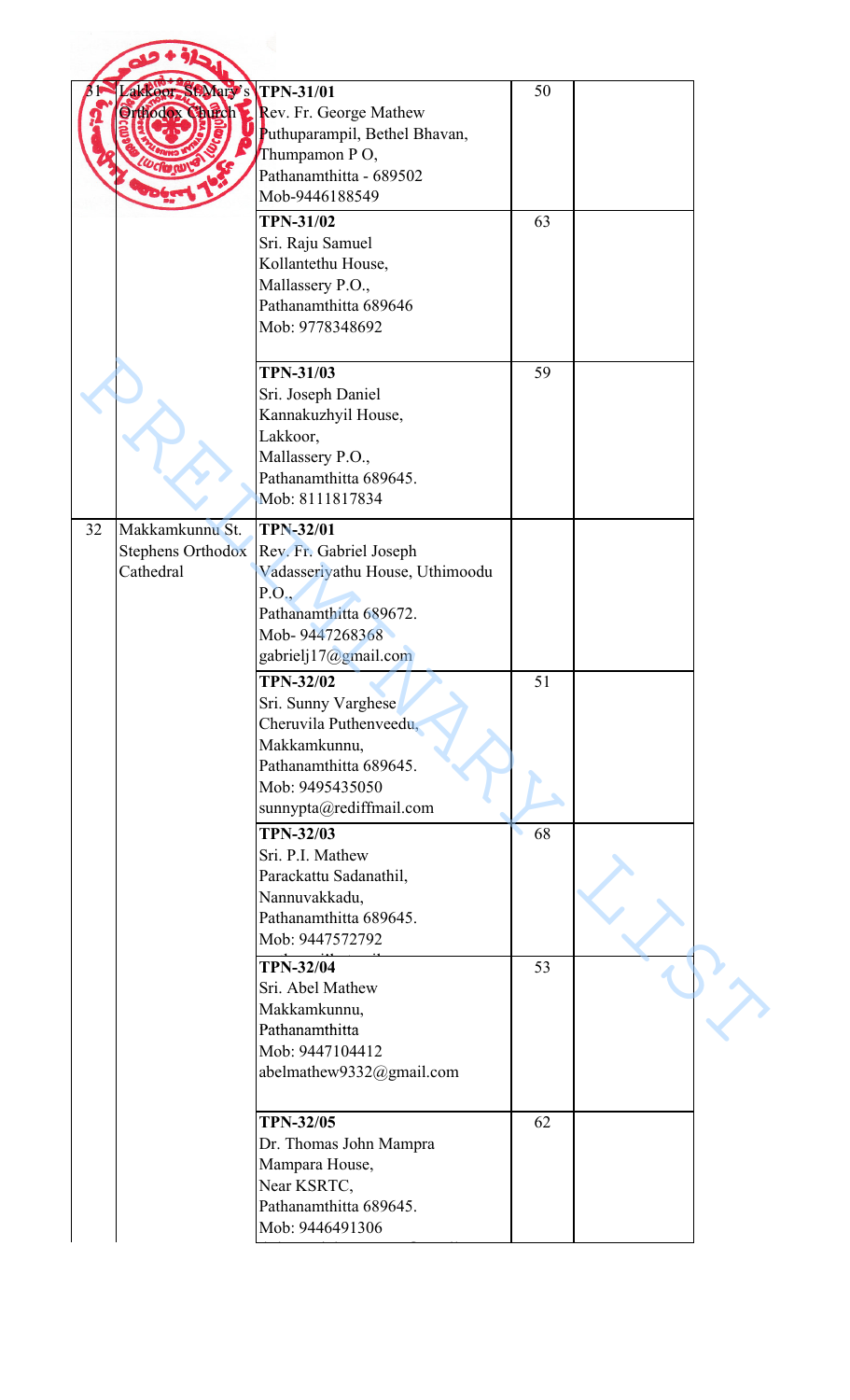|    |                | <b>TPN-32/06</b>           | 51 |  |
|----|----------------|----------------------------|----|--|
|    |                | Sri. Rajan Samuel          |    |  |
|    |                |                            |    |  |
|    |                | Kottackal House,           |    |  |
|    |                | Makkamkunnu,               |    |  |
|    |                | Pathanamthitta 689645.     |    |  |
|    |                | Mob: 9247133077            |    |  |
|    |                | <b>TPN-32/07</b>           | 41 |  |
|    |                |                            |    |  |
|    |                | Sri. Sajan Daniel          |    |  |
|    |                | Ozhimannil House,          |    |  |
|    |                | Azhoor,                    |    |  |
|    |                | Pathanamthitta 689645.     |    |  |
|    |                | Mob: 9847832961            |    |  |
|    |                | sajanod@gmail.com          |    |  |
|    |                | <b>TPN-32/08</b>           | 64 |  |
|    |                | Sri. Raju Philip           |    |  |
|    |                | Thoppil Plamthottathil,    |    |  |
|    |                |                            |    |  |
|    |                | College Road,              |    |  |
|    |                | Pathanamthitta 689645.     |    |  |
|    |                | Mob: 9886200633            |    |  |
|    |                | rajnthoppilans@yahoo.co.in |    |  |
| 33 | Mallassery St. | <b>TPN-33/01</b>           | 48 |  |
|    | Marys Orthodox | Rev. Fr. Sam K Daniel      |    |  |
|    | Church         | Kudanthi Vadakkethil       |    |  |
|    |                | Nariyapuram,               |    |  |
|    |                | Pathanamthitta 689513.     |    |  |
|    |                | Mob-9447277225             |    |  |
|    |                |                            |    |  |
|    |                | samkdaniel1974@gmail.com   |    |  |
|    |                | <b>TPN-33/02</b>           | 49 |  |
|    |                | Sri. P.K. Thomas           |    |  |
|    |                | Palanilkkunathil House,    |    |  |
|    |                | Pramadom, Mallassery P.O.  |    |  |
|    |                | Pathanamthitta 689646.     |    |  |
|    |                | Mob: 9447563590            |    |  |
|    |                | thomaspk9359@gmail.com     |    |  |
|    |                | <b>TPN-33/03</b>           | 77 |  |
|    |                | Sri. V.G. John             |    |  |
|    |                |                            |    |  |
|    |                | Valuparambil House,        |    |  |
|    |                | Lakkoor, Mallassery P.O.,  |    |  |
|    |                | Pathanamthitta 689646      |    |  |
|    |                | Mob: 9447358737            |    |  |
|    |                | vgjohnmargattu@gmail.com   |    |  |
|    |                | <b>TPN-33/04</b>           | 76 |  |
|    |                | Sri. M. Mathai             |    |  |
|    |                | Nediyakalayil House,       |    |  |
|    |                | Pramadom, Mallassery P.O.  |    |  |
|    |                | Pathanamthitta 689646.     |    |  |
|    |                | Mob: 9446545399            |    |  |
|    |                | 9946353463                 |    |  |
|    |                |                            |    |  |
|    |                | <b>TPN-33/05</b>           | 52 |  |
|    |                | Sri. P.G. Thomas           |    |  |
|    |                | Kidangil House,            |    |  |
|    |                | Mallassery P.O,            |    |  |
|    |                | Pathanamthitta 689646.     |    |  |
|    |                | Mob: 8921453184            |    |  |
|    |                | thomaspncc50@gmail.com     |    |  |
|    |                |                            |    |  |
|    |                |                            |    |  |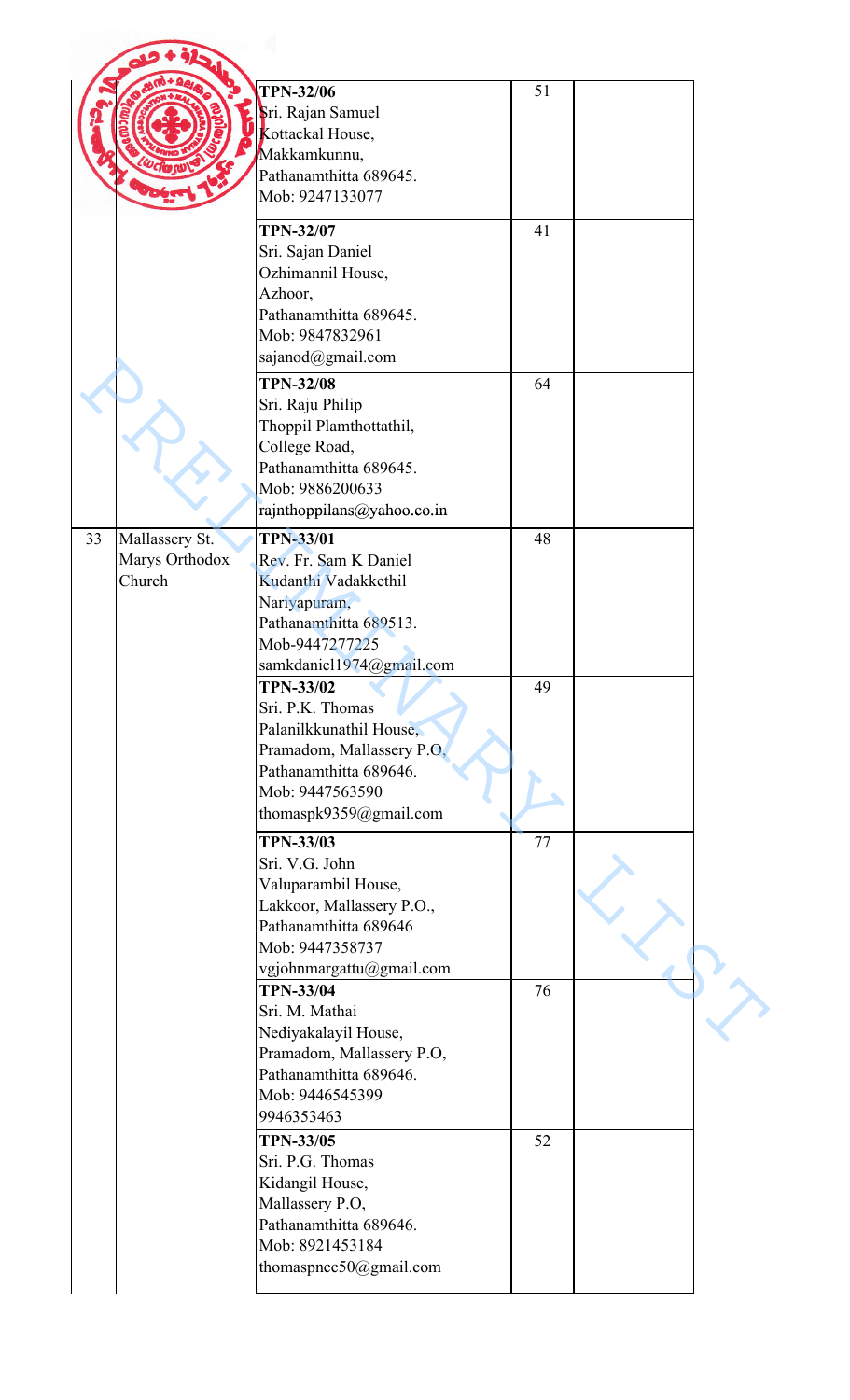|    |                               | <b>TPN-33/06</b>                                      | 59 |  |
|----|-------------------------------|-------------------------------------------------------|----|--|
|    |                               |                                                       |    |  |
|    |                               | Sri. Raju John                                        |    |  |
|    |                               | Love Land Puthuparambil,                              |    |  |
|    |                               | Mallassery P.O,                                       |    |  |
|    |                               | Pathanamthitta 689646.                                |    |  |
|    |                               | Mob: 6238137495                                       |    |  |
|    |                               | raju5519@gmail.com                                    |    |  |
| 34 | Mannarkulanji Mar   TPN-34/01 |                                                       | 34 |  |
|    | <b>Baselious</b>              | Rev. Fr. Libu Jacob Varghese                          |    |  |
|    |                               | Gregorios Orthodox Karimpukandathil House,            |    |  |
|    | Church                        | Elanthoor East P.O.,                                  |    |  |
|    |                               | Variyapuram,                                          |    |  |
|    |                               | Pathanamthitta 689643.                                |    |  |
|    |                               | Mob-9037347466                                        |    |  |
|    |                               | libujacob59@gmail.com                                 |    |  |
|    |                               |                                                       |    |  |
|    |                               | <b>TPN-34/02</b>                                      | 58 |  |
|    |                               | Sri. George Mathew                                    |    |  |
|    |                               | Mudackamannil House,                                  |    |  |
|    |                               | Chengalthadom P.O.,                                   |    |  |
|    |                               | Pathanamthitta 689671.                                |    |  |
|    |                               | Mob: 8547103436                                       |    |  |
|    |                               | bennymudackamannil@yahoo.com                          |    |  |
|    |                               | <b>TPN-34/03</b>                                      | 70 |  |
|    |                               | Sri. V.T. Samuel                                      |    |  |
|    |                               | Vazhakunnathu House,                                  |    |  |
|    |                               | Madamon, Ranni-Perunad,                               |    |  |
|    |                               | Pathanamthtitta.                                      |    |  |
|    |                               | Mob: 7902300524, 9946811339                           |    |  |
|    |                               | <b>TPN-34/04</b>                                      | 71 |  |
|    |                               | Sri. George Mathew                                    |    |  |
|    |                               | Padipurath Prince Dale,                               |    |  |
|    |                               | Mannarakulanji P.O.,                                  |    |  |
|    |                               | Pathanamthitta 689678.                                |    |  |
|    |                               | Mob: 9446020355                                       |    |  |
|    |                               | georgemathew55555@gmail.com                           |    |  |
| 35 | Manneera Mar                  | <b>TPN-35/01</b>                                      | 32 |  |
|    | Philoxenos                    | Rev.Fr. Bipin K. Yohannan                             |    |  |
|    | Orthodox Church               | Kochiramannil John Villa,                             |    |  |
|    |                               | Mutom P.O., Thumpamon,                                |    |  |
|    |                               | Pathanamthitta 689502.                                |    |  |
|    |                               | Mob: 9048909915                                       |    |  |
|    |                               | bipinky123@gmail.com                                  |    |  |
|    |                               | <b>TPN-35/02</b>                                      | 50 |  |
|    |                               |                                                       |    |  |
|    |                               | Sri. Saji K.                                          |    |  |
|    |                               | Kadampattu House,                                     |    |  |
|    |                               | Manneera P.O., Thannithodu,                           |    |  |
|    |                               | Pathanamthitta 689699.                                |    |  |
|    |                               | Mob: 8547382662                                       |    |  |
|    |                               | yabinjissa@gmail.com                                  |    |  |
|    |                               | <b>TPN-35/03</b>                                      | 54 |  |
|    |                               | Sri. Varghese Baby                                    |    |  |
|    |                               | Thundiyil House,                                      |    |  |
|    |                               |                                                       |    |  |
|    |                               |                                                       |    |  |
|    |                               | Manneera P.O., Thannithodu,<br>Pathanamthitta 689699. |    |  |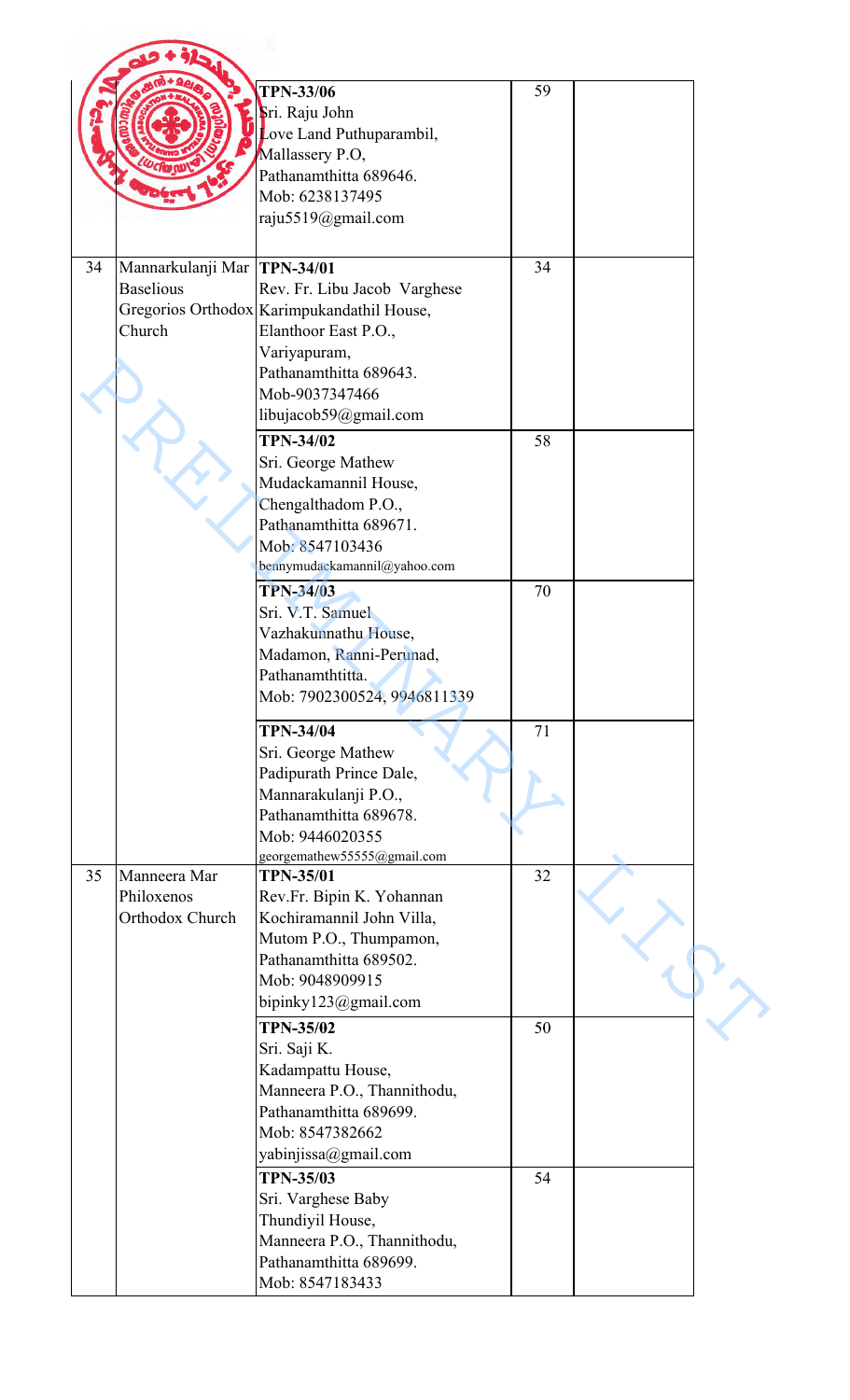| T  | Mulanthara                                                     | <b>TPN-36/01</b><br>St Mary's Orthodox Rev. Fr. Alex Mathews<br>Ayroor Hills, Mangaram,<br>Konni P.O. 689691.<br>Mob-9446012329<br>mathewsbrince@gmail.com                                   | 40 |  |
|----|----------------------------------------------------------------|----------------------------------------------------------------------------------------------------------------------------------------------------------------------------------------------|----|--|
|    |                                                                | <b>TPN-36/02</b><br>Sri. Linu Varghese<br>Velanparambil House,<br>Kummannoor P.O.,<br>Konny 689691.<br>Mob: 9495311967, 9961130141<br>linuvarghese999@gmail.com                              | 36 |  |
|    |                                                                | <b>TPN-36/03</b><br>Sri. Joy Thomas<br>Kulangaraputhenveedu,<br>Aanakuthi Junction,<br>Kummannoor P.O.,<br>Konni 689691.<br>Mob: 9447525548, 9061681801<br>jothomaskulangara@gmail.com       | 51 |  |
| 37 | Mullanikkadu St.<br>Marys Orthodox<br>Valiyapally              | <b>TPN-37/01</b><br>Rev.Fr. Raju Daniel<br>Plamthottathil House,<br>Mylapra Town P.O.,<br>Pathanamthitta 689678<br>Mob: 9447773810                                                           | 57 |  |
|    |                                                                | <b>TPN-37/02</b><br>Sri. Jose Samuel<br>Padippurathu House,<br>Mullanickadu, Vazhamuttom P.O.,<br>Omalloor,<br>Pathanamthitta 689647.<br>Mob: 9847678330<br>josesamuelpadippurathu@gmail.com | 64 |  |
|    |                                                                | <b>TPN-37/03</b><br>Sri. K.V. Roymon<br>Parankamvilayil House,<br>Paivally Bhagam, Omalloor PO,<br>Pathanamthitta 689647.<br>Mob: 9605185783                                                 |    |  |
|    |                                                                | <b>TPN-37/04</b><br>Sri. Samuel T.V.<br>Thayyil House,<br>Panniyali, Omalloor P.O.,<br>Pathanamthitta 689647.<br>Mob: 9946063165<br>tvsamuel7@gmail.com                                      | 70 |  |
| 38 | Mylapra St. George <b>TPN-38/01</b><br>Orthodox<br>Valiyapally | Rev. Fr. Aby T Samuel<br>Thekkekara Mini Bhavan,<br>Elanthoor P.O.,<br>Pathanamthitta 689643.<br>Mob-9747631684                                                                              | 38 |  |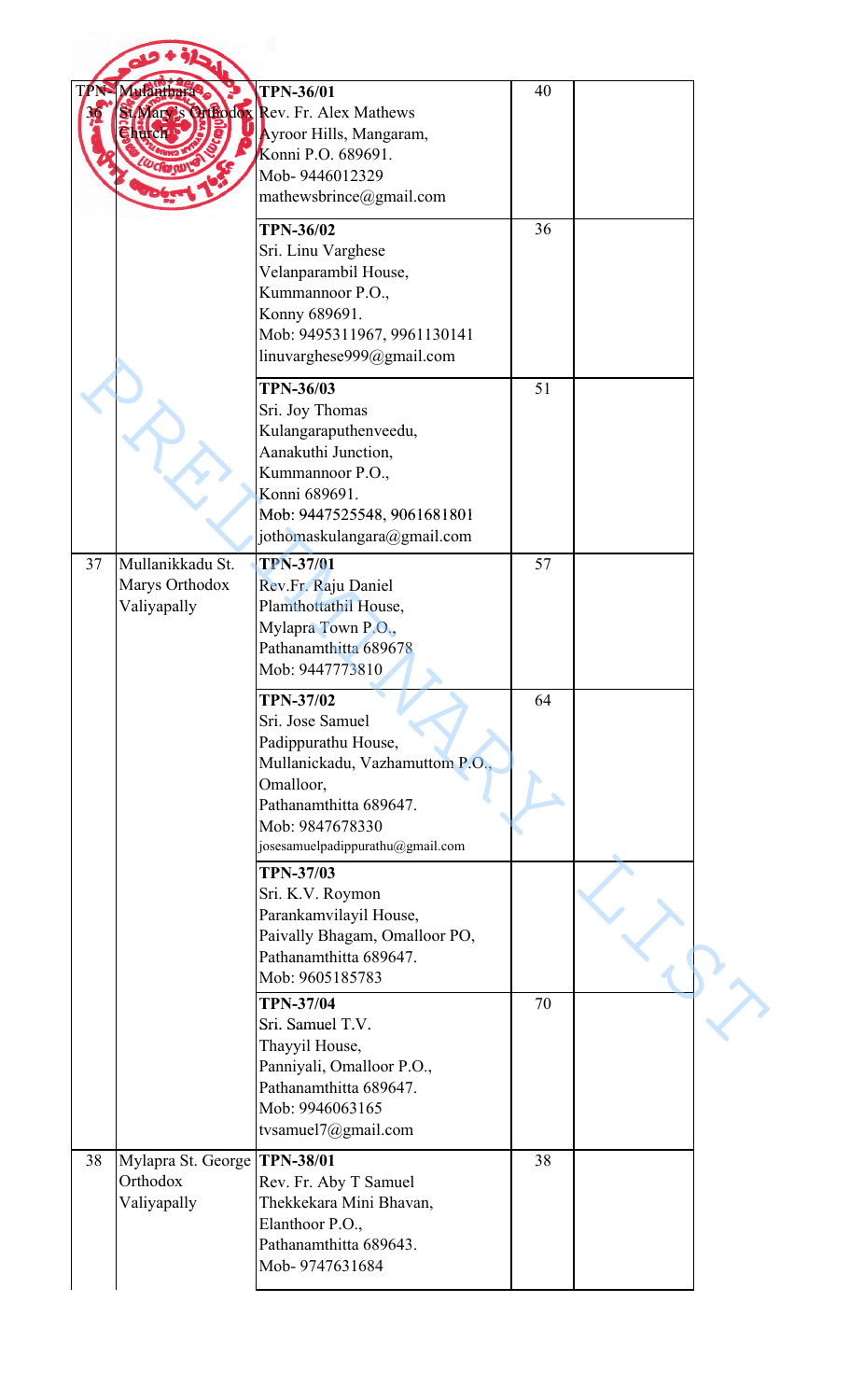|    |                                | <b>TPN-38/02</b><br>Sri. Paul Varghese<br>Parthalapadiyil House,<br>Kumbazha P.O.,<br>Pathanamthitta.<br>Mob: 9446273751                                                            | 55 |                                |  |
|----|--------------------------------|-------------------------------------------------------------------------------------------------------------------------------------------------------------------------------------|----|--------------------------------|--|
|    |                                | <b>TPN-38/03</b><br>Sri. Biju Koshy<br>Biju Bhavan,<br>Mylapra Town P.O.<br>Pathanamthitta.<br>Mob: 9074249270                                                                      | 53 |                                |  |
|    |                                | <b>TPN-38/04</b><br>Sri. Varghese Abraham<br>Parthalapadiyil House,<br>Mylapra Town P.O.,<br>Pathanamthitta.<br>Mob: 9447799618                                                     | 41 |                                |  |
|    |                                | <b>TPN-38/05</b><br>Sri. Prince P. George<br>Paikkattu House,<br>Manarakulanji P.O.,<br>Mylapra.<br>Mob: 9446187853                                                                 | 41 |                                |  |
|    |                                | <b>TPN-38/06</b><br>Sri. Thomas C.C.<br>Charayil House,<br>Kumbazha North,<br>Mylapra P.O.,<br>Mob: 9544637003                                                                      | 38 |                                |  |
| 39 | Nannuvakadu St.<br>Valiyapally | <b>TPN-39/01</b><br>Gregorios Orthodox Rev. Fr. Cherian T Samuel<br>Thykoottathil House,<br>Thekkemala P.Q.<br>Kolencherry 689654<br>Mob-9447413922<br>fr.cherina.samuvel@gmail.com |    | <b>MC</b><br>Member<br>2017-22 |  |
|    |                                | <b>TPN-39/02</b><br>Sri. Raju Varghese<br>Inchikkalayil,<br>Churelikkodu,<br>Pathanamthitta<br>Mob: 9961682804<br>rajuvarghese1954@gmail.com                                        | 68 |                                |  |
|    |                                | <b>TPN-39/01</b><br>Sri. Thomas M. John<br>Madappallil House,<br>Nannuvakkad,<br>Pathanamthitta 689645.<br>Mob: 9447178937<br>sajimadappallil@gmail.com                             | 58 |                                |  |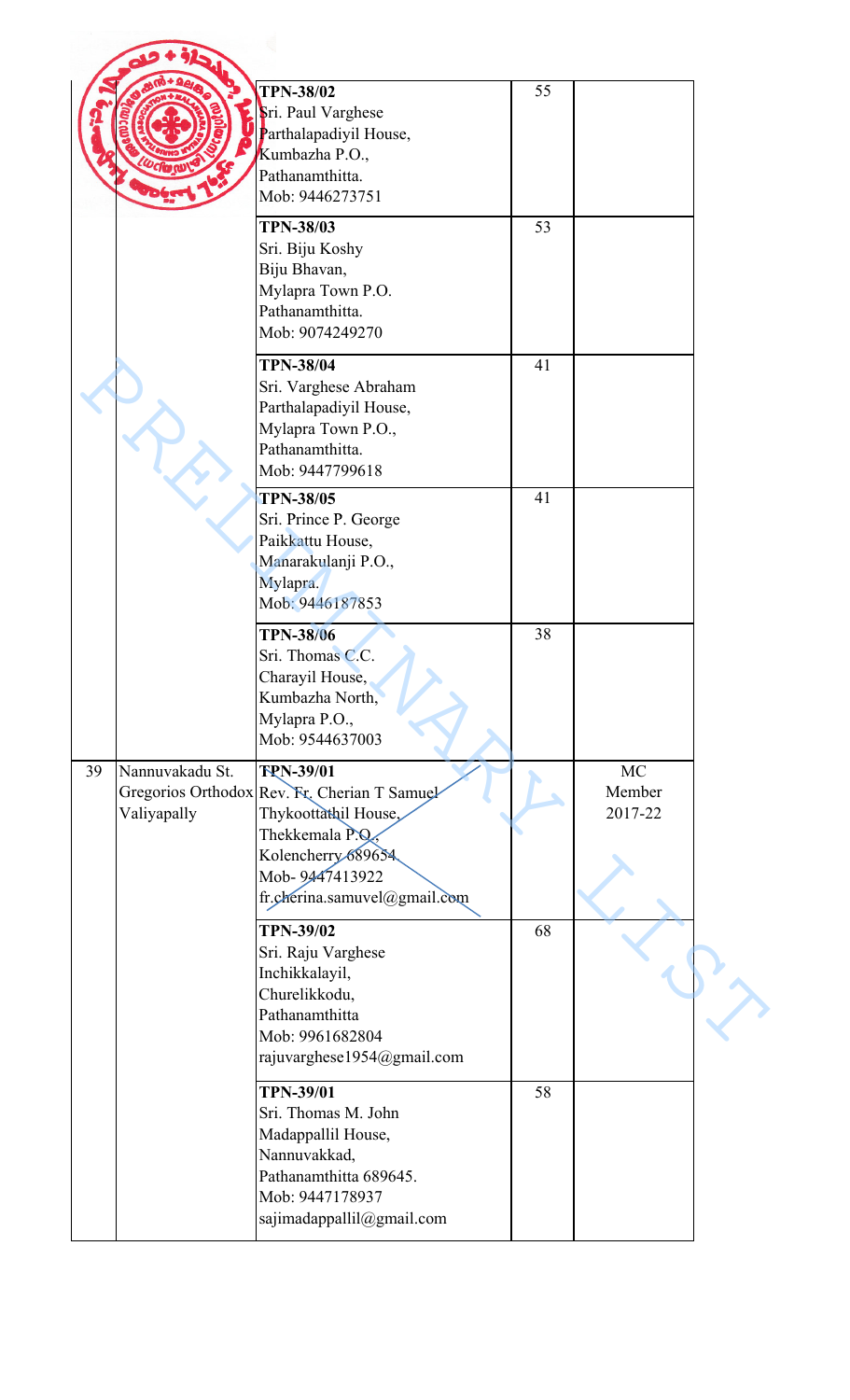|     | 915                                                 |                                                                                                                                                                              |    |  |
|-----|-----------------------------------------------------|------------------------------------------------------------------------------------------------------------------------------------------------------------------------------|----|--|
| TPN | Naranganam<br>Mar Oslos<br><b>Orthodox Church</b>   | <b>TPN-40/01</b><br>Rev. Fr. Ajin P Thomas<br>Palanilkunnathil House,<br>Elanthoor East P.O., Pathanamthitta<br>689643.                                                      | 33 |  |
|     |                                                     | Mob-9846360197                                                                                                                                                               |    |  |
|     |                                                     | <b>TPN-40/02</b><br>Sri. K.M. Abraham<br>Chakkumkal House,<br>Kozhencherry East P.O.,<br>Pathanamthitta 689641.<br>Mob: 9846085277                                           | 69 |  |
|     |                                                     | <b>TPN-40/03</b><br>Sri. K. Thomas<br>Abin Villa, Naranganam P.O.<br>Kozhencherry,<br>Parthanamthitta 689642.<br>Mob: 9446031644<br>thomasskakkaniyil@gmail.com              | 63 |  |
|     |                                                     | <b>TPN-40/04</b><br>Sri. Salu Varghese<br>Karikkal Memuriyil House,<br>Naranganam West P.O.,<br>Kozhencherry,<br>Pathanamthitta 689642.                                      | 54 |  |
| 41  | Nariyapuram<br>Immanuel<br>Orthodox Valiya<br>Pally | <b>TPN-41/01</b><br>Rev. Fr. Roy M Joy<br>Parvelil Jyothis,<br>Mallassery P.O.,<br>Pathanamthitta 689646.<br>Mob-9961040491                                                  | 49 |  |
|     |                                                     | <b>TPN-41/02</b><br>Sri. Wilson Varghese<br>Parayil Puthenveedu,<br>Kaipattoor P.O.,<br>Pathanamthitta 689648<br>Mob: 9995722173<br>wilsonvtg@yahoo.com                      | 45 |  |
|     |                                                     | <b>TPN-41/03</b><br>Sri. Reji M. John<br>Madathilath Kottakkakathu<br>Johney Villa,<br>Nariyapuram P.O.,<br>Pathanamthitta 689513.<br>Mob: 9946823589<br>rejimjohn@gmail.com | 53 |  |
|     |                                                     | <b>TPN-41/04</b><br>Sri. Saji Samuvel<br>Kollasseril House,<br>Nariyapuram P.O.,<br>Pathanamthitta 689513.<br>Mob: 9846243031<br>sajikolla78@gmail.com                       | 43 |  |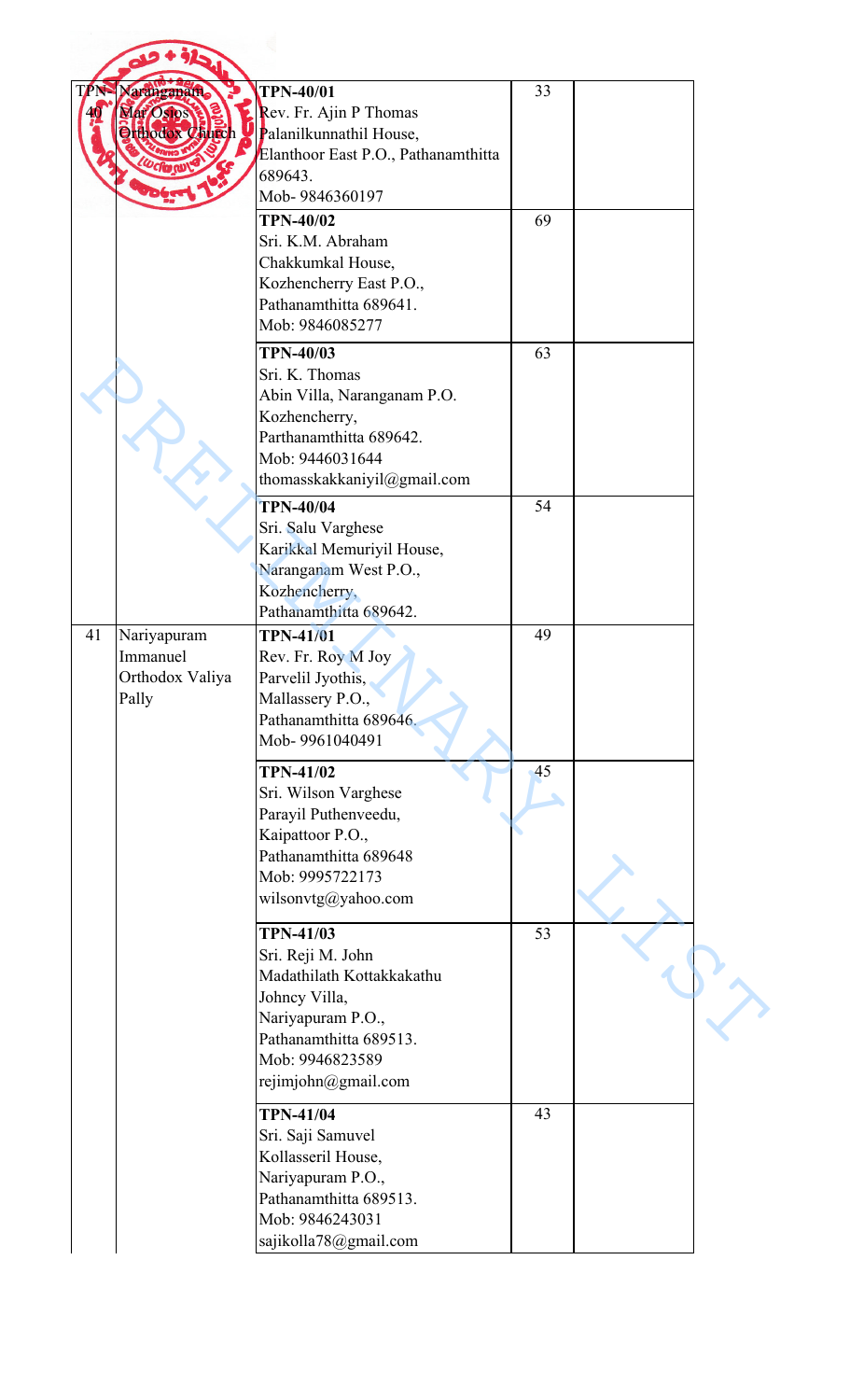|    |                 | <b>TPN-41/05</b>                          | 32 |  |
|----|-----------------|-------------------------------------------|----|--|
|    |                 | Sri. Shibu Samuvel                        |    |  |
|    |                 | Nedumannil House,                         |    |  |
|    |                 | Nariyapuram P.O.,                         |    |  |
|    |                 | Pathanamthitta 689513.                    |    |  |
|    |                 | Mob: 9447705057                           |    |  |
|    |                 | nathansholidays@gmail.com                 |    |  |
|    |                 |                                           |    |  |
|    |                 | TPN-41/06                                 | 49 |  |
|    |                 | Sri. Sabu Varghese                        |    |  |
|    |                 | Padenilackal Kizhakkethil,                |    |  |
|    |                 | Nariyapuram P.O.,                         |    |  |
|    |                 | Pathanamthitta 689513.<br>Mob: 8593908271 |    |  |
|    |                 |                                           |    |  |
|    |                 | sabuv113@gmail.com                        |    |  |
| 42 | Nedumonkavu St. | <b>TPN-42/01</b>                          | 60 |  |
|    | Thomas Orthodox | Rev. Fr. Mathew M Samuel                  |    |  |
|    | Church          | Achenveedu                                |    |  |
|    |                 | Kodumon P.O.,                             |    |  |
|    |                 | Pathanamthitta 691555.                    |    |  |
|    |                 | Mob-9447564227                            |    |  |
|    |                 | frmathewmsamuel@gmail.com                 |    |  |
|    |                 | <b>TPN-42/02</b>                          | 49 |  |
|    |                 | Sri. Lalan Varghese                       |    |  |
|    |                 | Nampolathil House,                        |    |  |
|    |                 | Nedumoncave P.O.,                         |    |  |
|    |                 | Koodal, Pathanamthitta 689693.            |    |  |
|    |                 | Mob: 9645870344                           |    |  |
|    |                 | lalanvarghese1973@gmail.com               |    |  |
|    |                 | <b>TPN-42/03</b>                          | 55 |  |
|    |                 | Sri. Jacob Daniel                         |    |  |
|    |                 | Mavelil House,                            |    |  |
|    |                 | Nedumoncave P.O.,                         |    |  |
|    |                 | Pathanamthitta 689693                     |    |  |
|    |                 | Mob: 9526523521                           |    |  |
|    |                 | josemavelil67@gmail.com                   |    |  |
| 43 | Njakkukavu St.  | <b>TPN-43/01</b>                          | 52 |  |
|    | Marys Orthodox  | Rev. Fr. Bahanam Joseph                   |    |  |
|    | Church          | Mount Seenai,                             |    |  |
|    |                 | Kizhakkupuram P.O.,                       |    |  |
|    |                 | Kumbazha,                                 |    |  |
|    |                 | Pathanamthitta 689653.                    |    |  |
|    |                 | Mob: 9447256644                           |    |  |
|    |                 | <b>TPN-43/02</b>                          | 67 |  |
|    |                 | Sri. K.G. Joy                             |    |  |
|    |                 | Kidangil Pathen Veedu,                    |    |  |
|    |                 | Vellappara P.O.,                          |    |  |
|    |                 | Konni 689691.                             |    |  |
|    |                 | Mob: 9061190907                           |    |  |
|    |                 | <b>TPN-43/03</b>                          | 67 |  |
|    |                 | Sri. P.V. Thankachan                      |    |  |
|    |                 | Puthuvelil House,                         |    |  |
|    |                 | Vellappara P.O.,                          |    |  |
|    |                 | Konni 689691.                             |    |  |
|    |                 | Mob: 9496551941                           |    |  |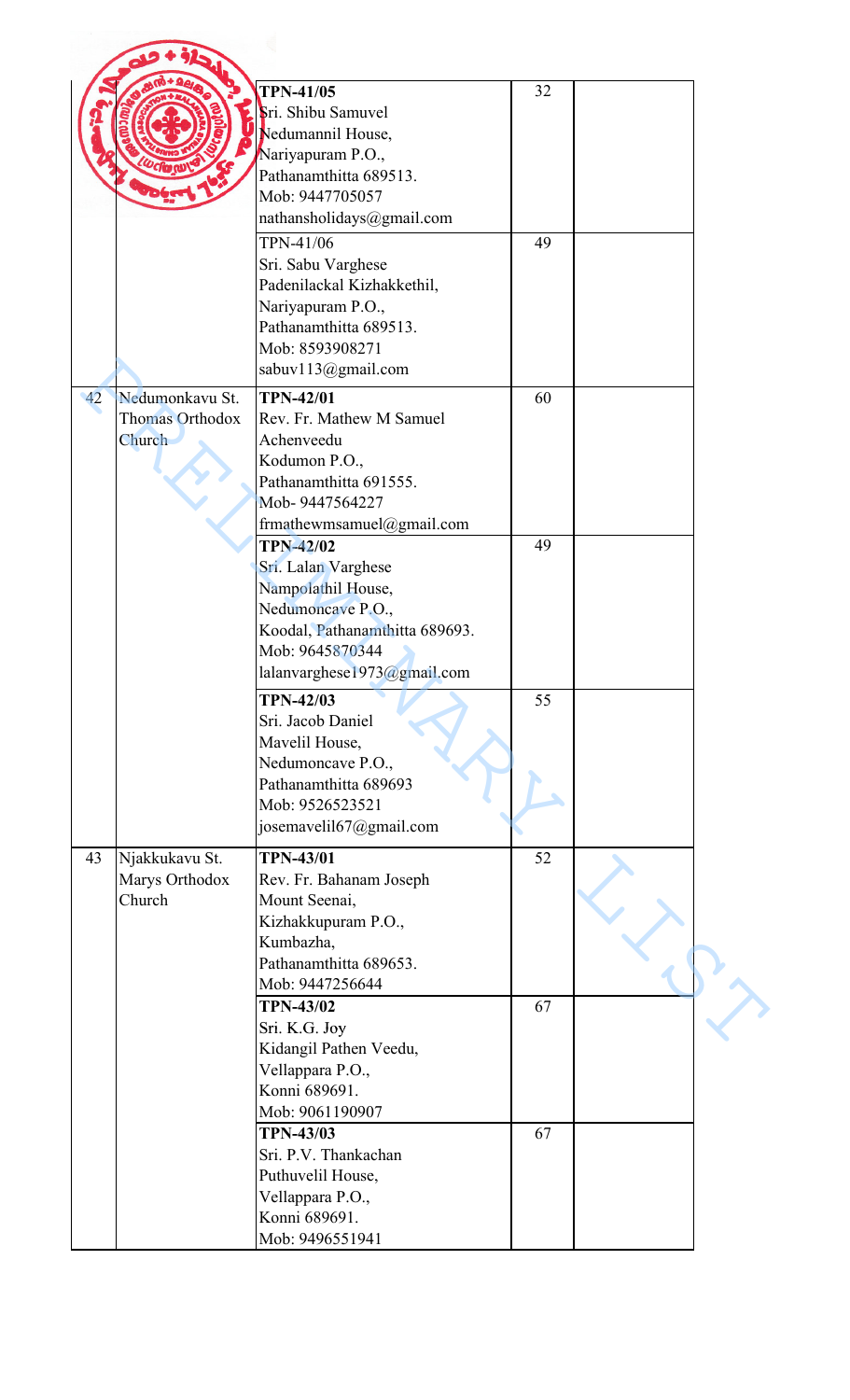|    | malloor         | <b>TPN-44/01</b>              |    |  |
|----|-----------------|-------------------------------|----|--|
|    | <b>Phonas</b>   | Rev. Fr. P J Joseph           |    |  |
|    | <b>Tthodox</b>  | Vettikkottathil House,        |    |  |
|    |                 | Muttathukonam P.O.,           |    |  |
|    |                 | Elavumthitta,                 |    |  |
|    |                 | Pathanamthitta 689625.        |    |  |
|    |                 | Mob-9446387991                |    |  |
|    |                 | fr.pjjoe@gmail.com            | 59 |  |
|    |                 | <b>TPN-44/02</b>              | 59 |  |
|    |                 | Sri. Wiliam George            |    |  |
|    |                 | Kulangara House,              |    |  |
|    |                 | Omalloor P.O.,                |    |  |
|    |                 | Pathanamthitta 689645.        |    |  |
|    |                 | Mob: 9497100882               |    |  |
|    |                 | williamgeorgepta@gmail.com    |    |  |
|    |                 | <b>TPN-44/03</b>              |    |  |
|    |                 |                               | 59 |  |
|    |                 | Sri. George Philip            |    |  |
|    |                 | Kaduvinal Poothethu,          |    |  |
|    |                 | Omalloor P.O.,                |    |  |
|    |                 | Pathanamthitta 689647.        |    |  |
|    |                 | Mob: 8547892859               |    |  |
|    |                 | gophilip61@gmail.com          |    |  |
|    |                 | <b>TPN-44/04</b>              | 58 |  |
|    |                 | Adv. Jose Thomas              |    |  |
|    |                 | Palalil Tharayil Field View,  |    |  |
|    |                 | Cheekkanal, Omalloor P.O.,    |    |  |
|    |                 | Pathanamthitta 689647.        |    |  |
|    |                 | Mob: 9495204438               |    |  |
|    |                 | josethomasfieldview@gmail.com |    |  |
|    |                 |                               |    |  |
|    |                 | <b>TPN-44/05</b>              | 46 |  |
|    |                 | Sri. Aji Mathew               |    |  |
|    |                 | Koduvinal House,              |    |  |
|    |                 | Omalloor P.O.,                |    |  |
|    |                 | Pathanamthitta 689647.        |    |  |
|    |                 | Mob: 9605643042               |    |  |
|    |                 |                               |    |  |
|    |                 | suryaneflink@yahoo.com        |    |  |
|    |                 | <b>TPN-44/06</b>              | 69 |  |
|    |                 | Sri. K.V. Jacob               |    |  |
|    |                 | Kanjiraplavil Sony Villa,     |    |  |
|    |                 | Omalloor P.O.,                |    |  |
|    |                 | Pathanamthitta 689647.        |    |  |
|    |                 | Mob: 9895779202               |    |  |
|    |                 | kvjacobmts@yahoo.com          |    |  |
|    |                 |                               |    |  |
| 45 | Oonnukal St.    | <b>TPN-45/01</b>              | 57 |  |
|    | George Orthodox | Rev. Fr. P S George           |    |  |
|    | Church          | Padinjattinkara House,        |    |  |
|    |                 | Mannramala,                   |    |  |
|    |                 | Pathanamthitta 689645.        |    |  |
|    |                 | Mob-9495112706                |    |  |
|    |                 |                               |    |  |
|    |                 | <b>TPN-45/02</b>              | 57 |  |
|    |                 | Sri. Wilson P.V.              |    |  |
|    |                 | Poothethu Padinjattekara,     |    |  |
|    |                 | Oonnukal P.O.,                |    |  |
|    |                 | Pathanamthitta 689647.        |    |  |
|    |                 | Mob: 9495435238               |    |  |
|    |                 |                               |    |  |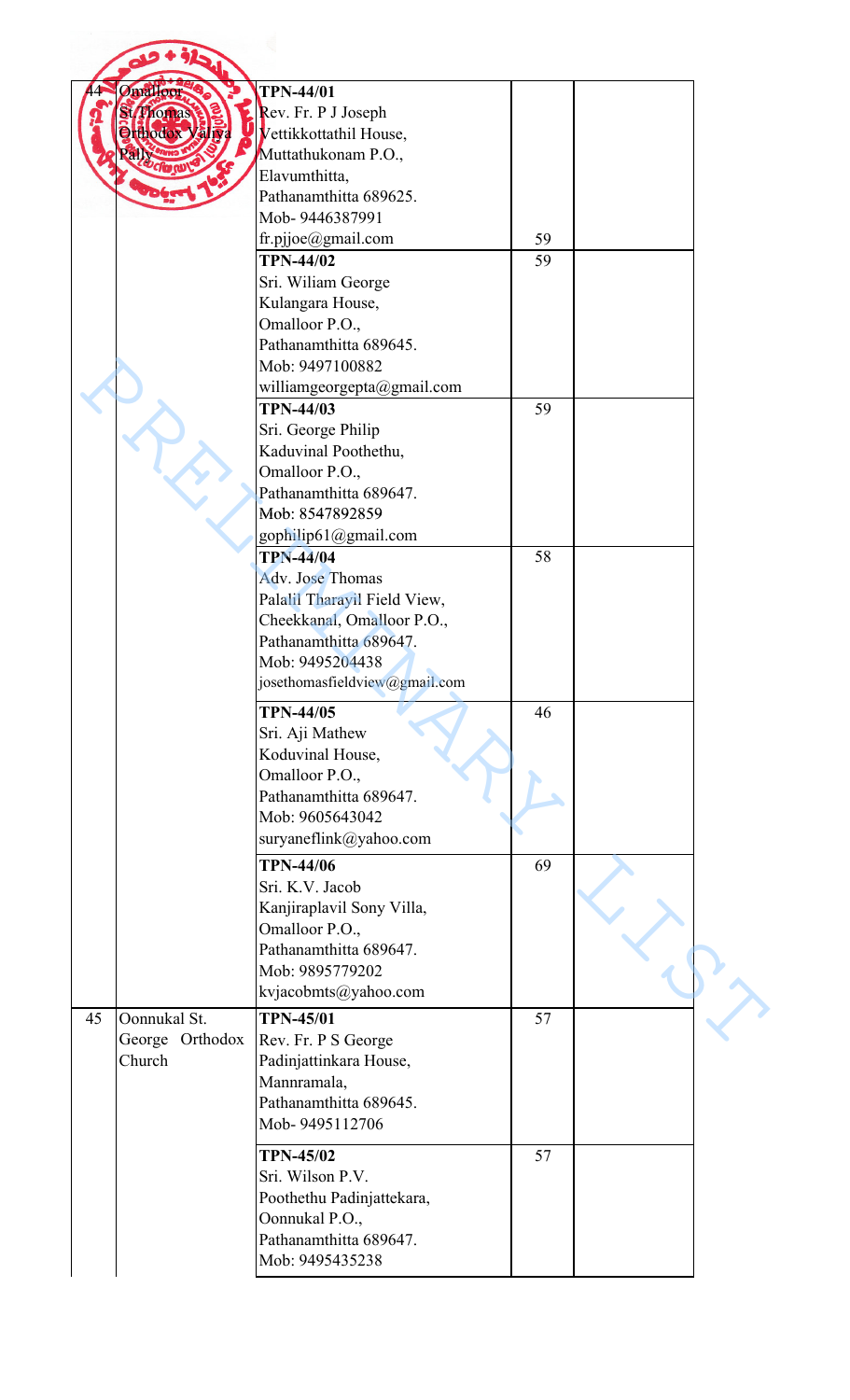|            |                                                    | <b>TPN-45/03</b><br>Sri. Mathai T.<br>Thadathil Malayil House,<br>Oonnukal P.O.,<br>Pathanamthitta 689647.<br>Mob: 9947684889                                          | 58 |  |
|------------|----------------------------------------------------|------------------------------------------------------------------------------------------------------------------------------------------------------------------------|----|--|
| 46         | Palamoode Mar<br>Kuriakose<br>Orthodox Church      | <b>TPN-46/01</b><br>Rev. Fr. Varghese Kaleekal<br>Jyothis, Chittoor Ward,<br>Pathanamthitta 689645.<br>Mob-.9446185959                                                 | 60 |  |
|            |                                                    | <b>TPN-46/02</b><br>Sri. Cherian Abraham<br>Chembothra House,<br>Kumbazha P.O.,<br>Pathanamthitta.<br>Mob: 8547516117                                                  | 54 |  |
|            |                                                    | <b>TPN-46/03</b><br>Sri. Sanu Thomas<br>Panikkanethu House,<br>Kumbazha P.O.,<br>Pathanamthitta.<br>Mob: 8921825702                                                    | 53 |  |
| TPN-<br>47 | Panakkal Mar<br><b>Bursouma</b><br>Orthodox Church | <b>TPN-47/01</b><br>Rev. Fr. Abey A. Thomas<br>Muruppel House,<br>Thengumkavu PO,<br>Mallassery,<br>Pathanamthitta 689646<br>Mob-9539452992<br>thomasabey589@gmail.com | 31 |  |
|            |                                                    | <b>TPN-47/02</b><br>Sri. Roy Thomas<br>Thrayil House,<br>Oonnukal P.O.,<br>Pathanamthitta 689647.<br>Mob: 9495548447<br>roythomastharayil@gmail.com                    | 51 |  |
|            |                                                    | <b>TPN-47/03</b><br>Sri. Varghese K.<br>Kallumkkottathil House,<br>Prakkanam P.O.,<br>Pathanamthitta 689643.<br>Mob: 9446811728<br>babkaimoottil@gmail.com             | 49 |  |
| 48         | Parakulam Mar<br>Church                            | <b>TPN-48/01</b><br>Gregorios Orthodox Rev. Fr. Lijo T Joseph<br>Thookkanal House,<br>Thekkuthodu PO.<br>Pathanamthitta 689699<br>Mob-9446984765                       | 34 |  |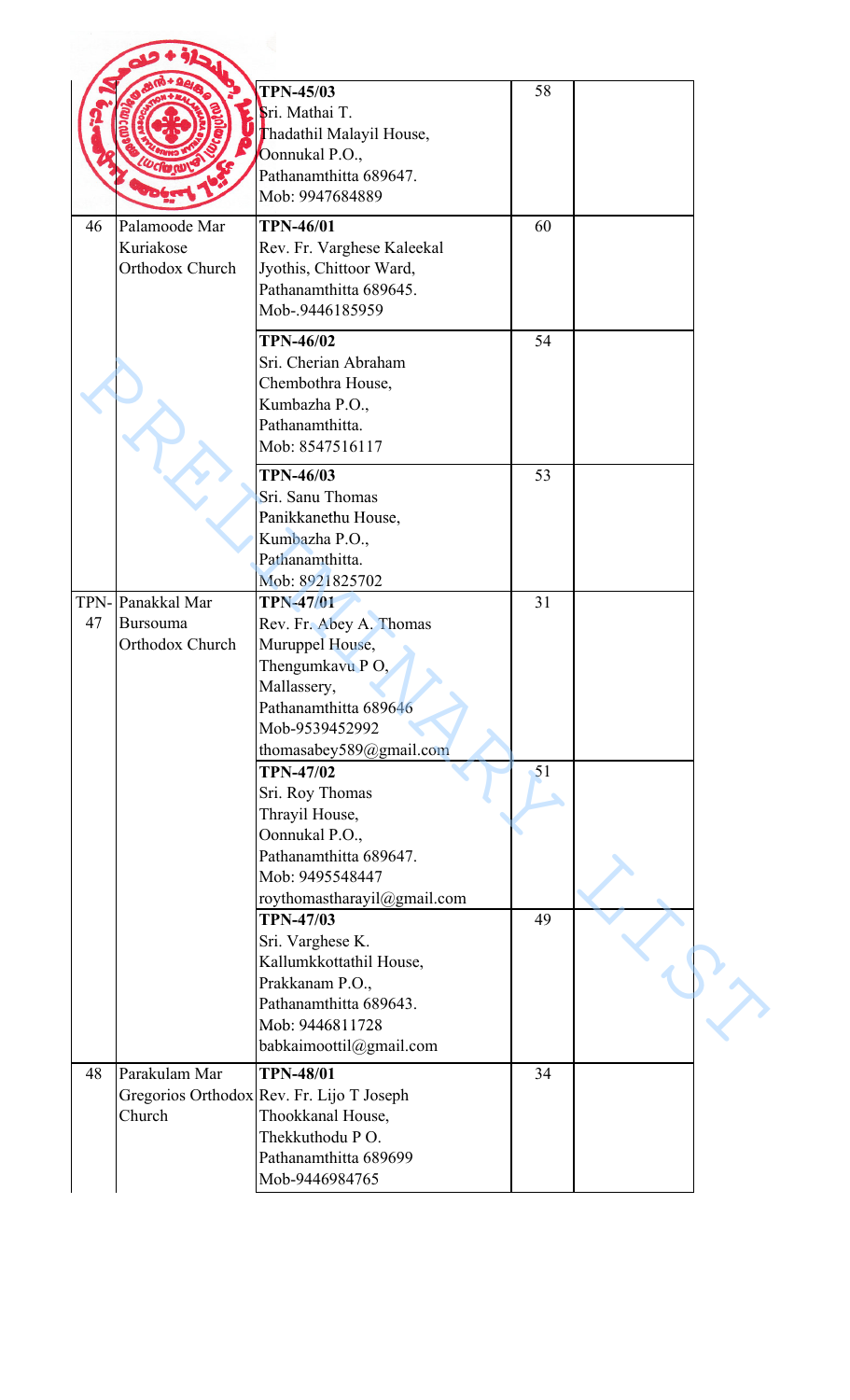|            |                                                | <b>TPN-48/02</b><br>Sri. P.M. Cheriyan<br>Pangattu House,<br>K.K.P., Thannithode P.O.,<br>Pathanamthitta 689699.<br>Mob: 9497252600                         | 76 |  |
|------------|------------------------------------------------|-------------------------------------------------------------------------------------------------------------------------------------------------------------|----|--|
| 49         | Pathanamthitta Mar TPN-49/01<br>Church         | Gregorios Orthodox Rev. Fr. Yohannan Sankarathil<br>Sankarathil House,<br>Kumbazha PO<br>Pathanamthitta.689653<br>Mah: 0116202022                           | 57 |  |
|            |                                                | <b>TPN-49/02</b><br>Sri. Bibin Baby<br>Poothapparackal House,<br>Pathanamthtitta 689645.<br>Mob: 8921786082, 9037141573                                     | 33 |  |
|            |                                                | TPN-49/03<br>Sri. Varghese K.S.<br>Kizhakkekkara House,<br>Mylappara, Pathanamthitta.<br>Mob: 9495542752                                                    | 51 |  |
| 50         | Ponnambi<br>St. George<br>Orthodox Church      | <b>TPN-50/01</b><br>Rev.Fr. Sinoy T. Thomas<br>Kripabhavanam,<br>Thannithodu P.O.,<br>Pathanamthitta 689699.<br>Mob: 9496324367                             | 43 |  |
|            |                                                | <b>TPN-50/02</b><br>Sri. Moni K. Ggeorge<br>Kadampattu House,<br>Kizhakupuram P.O.,<br>Pathanamthitta 689653.<br>Mob: 9426540646<br>moni.george59@gmail.com | 61 |  |
|            |                                                | <b>TPN-50/03</b><br>Sri. P.J. Varughese<br>Panarayil House,<br>Kizhakupuram P.O.,<br>Pathanamthitta 689653.<br>Mob: +91 8590535151<br>estgpty@gmail.com     | 52 |  |
| TPN-<br>51 | Prakkanam St.<br>Marys Orthodox<br>Valiyapally | <b>TPN-51/01</b><br>Rev. Fr. Jacob Baby<br>Kallittathil House,<br>Chandanapally P.O. 689648.<br>Mob-9447249010<br>shibachenchandanappally@gmail.co<br>m     | 55 |  |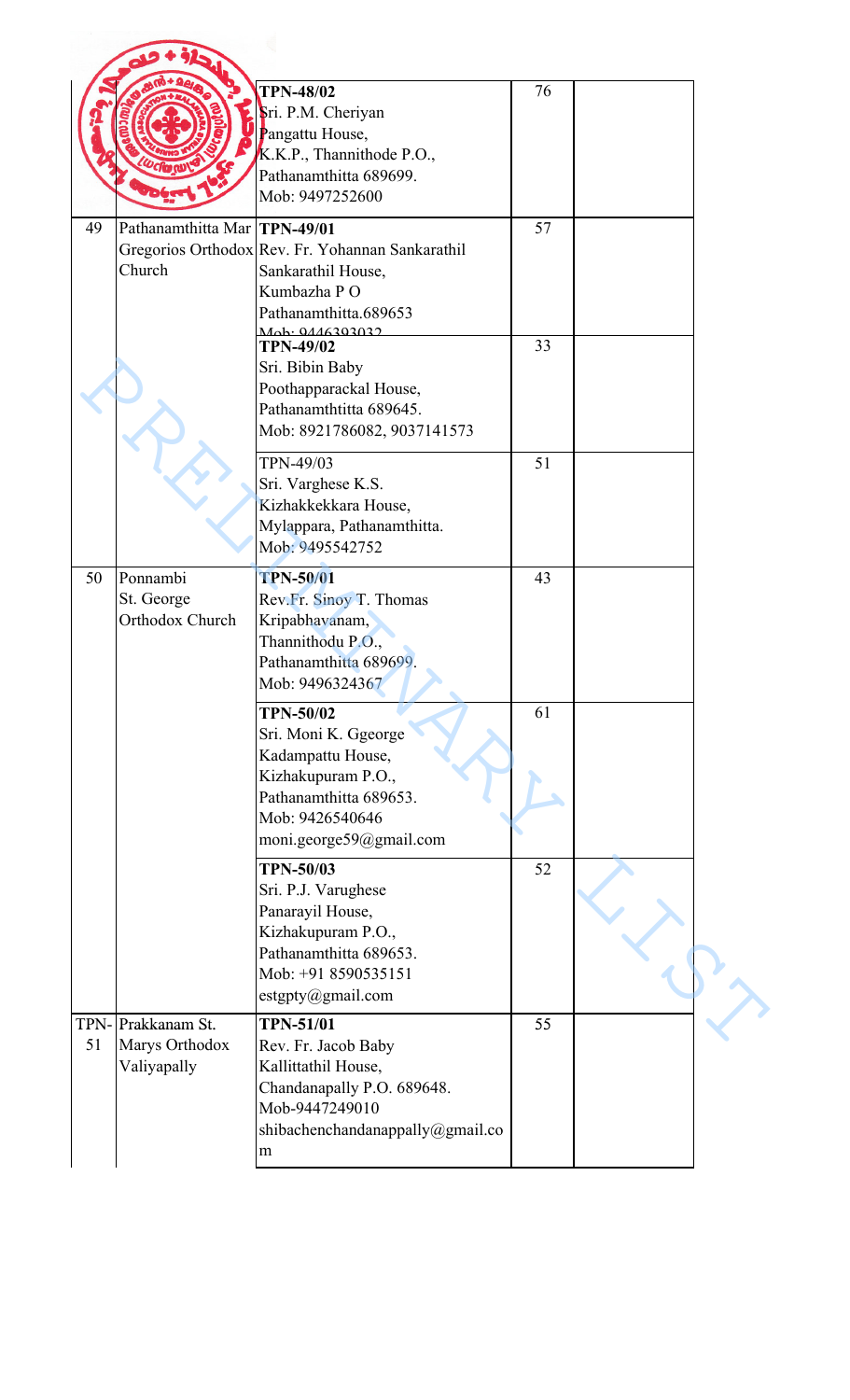|                                                               | <b>TPN-51/02</b><br>Adv. Jayan Mathew<br>Mannil Memuriyil,<br>Prakkanam P.O.,<br>Pathanamthitta 689643.<br>Mob: 9447710338<br>adv.jayanmathew@gmail.com              | 57 |  |
|---------------------------------------------------------------|----------------------------------------------------------------------------------------------------------------------------------------------------------------------|----|--|
|                                                               | <b>TPN-51/03</b><br>Sri. Samuvel P. Thomas<br>Purathoot House,<br>Prakkanam P.O.,<br>Pathanamthitta 689643.<br>Mob: 9447866264<br>samuelthomas53@gmail.com           | 69 |  |
|                                                               | <b>TPN-51/04</b><br>Sri. Louis Mathew<br>Ettinilkkunathil Lovele Vilasam,<br>Prakkanam P.O.,<br>Pathanamthitta 689643.<br>Mob: 9447933455<br>anugrahalouis@gmail.com | 42 |  |
|                                                               | <b>TPN-51/05</b><br>Sri. Jibi John<br>Valiyath House,<br>Prakkanam P.O.,<br>Pathanamthitta 689643.                                                                   | 33 |  |
| TPN-Puthenpeedika<br>52<br>North St. Marys<br>Orthodox Church | <b>TPN-52/01</b><br>Rev. Fr. Idiculla Daniel<br>Panthaplavil House,<br>Chandanapally P.O. 689648.<br>Mob-9447118390                                                  | 63 |  |
|                                                               | <b>TPN-52/02</b><br>Sri. George Thomas<br>Elavumthara Kumbazhath,<br>Puthenpeedika,<br>Omalloor P.O. 689647                                                          | 64 |  |
|                                                               | <b>TPN-52/03</b><br>Sri. V.G. Joy<br>Vazhakkalayil House,<br>Makkamkunnu,<br>Pathanamthitta 689645.<br>Mob: 9048418808                                               | 70 |  |
| 53<br>Puthenpeedika St.<br>Marys Orthodox<br>Valiayapally     | <b>TPN-53/01</b><br>Rev. Fr. Wilson P Abraham<br>Basil Aramana,<br>Makkamkunnu,<br>Pathanamthitta 689645<br>Mob-8078934402<br>frwilsonpa@gmail.com                   | 45 |  |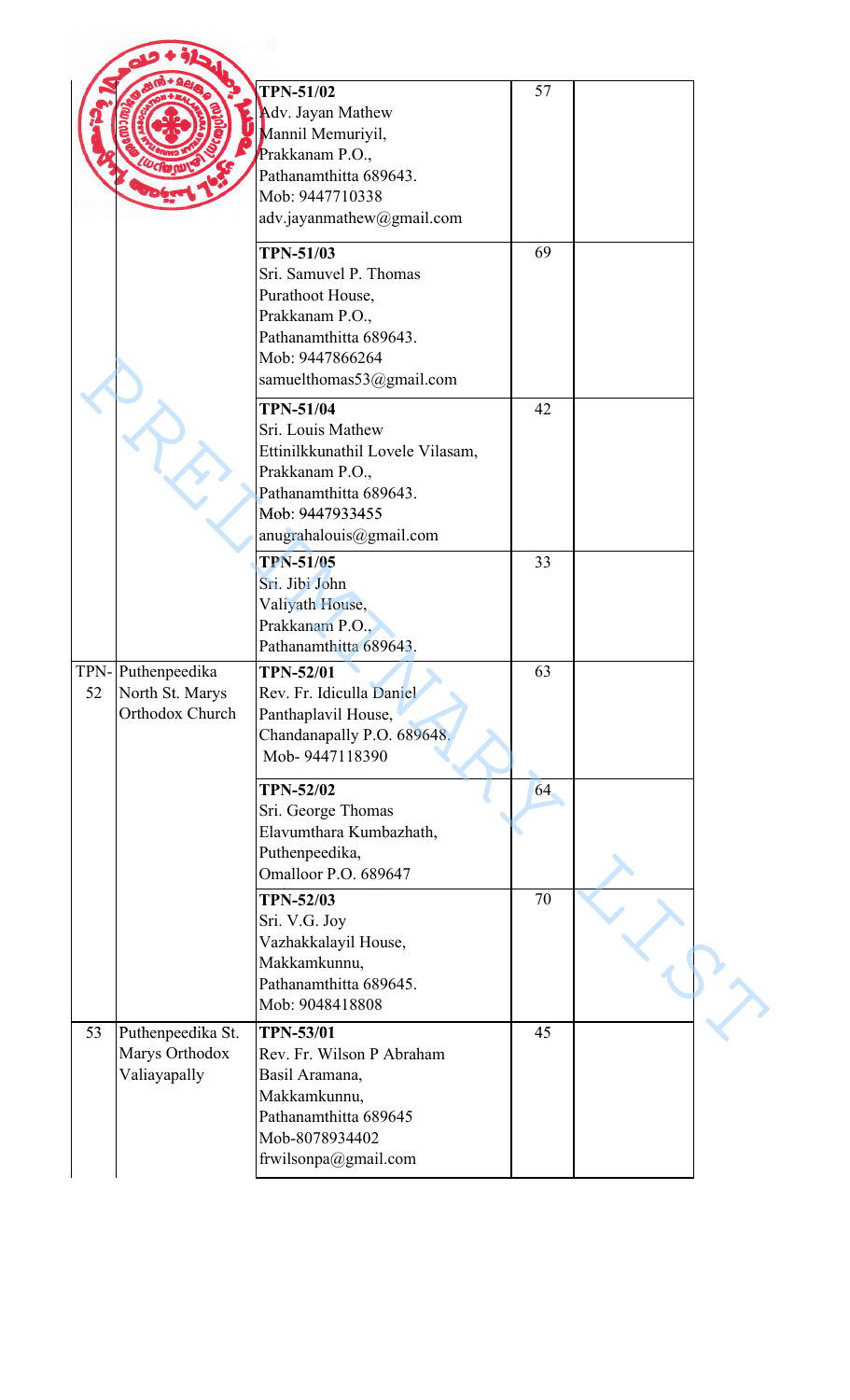|    |                                                     | <b>TPN-53/02</b><br>Sri. John Varghese<br>Thykoottathil House,<br>Churulikodu P.O.<br>Pathanamthitta.<br>Mob: 9445219947<br>johnvarughese09@gmail.com                                       | 58 |  |
|----|-----------------------------------------------------|---------------------------------------------------------------------------------------------------------------------------------------------------------------------------------------------|----|--|
|    |                                                     | <b>TPN-53/03</b><br>Sri. Thomas Varghese<br>Kurungattu House,<br>Santhosh Junction,<br>Pathanamthitta P.O. 689645.<br>Mob: 9961328923<br>thomasvarghesekurungadan@gmail.<br>com             | 48 |  |
|    |                                                     | <b>TPN-53/04</b><br>Sri. Sunish Varghese<br>Kochumuruppel House,<br>Puthenpeedika, Omalloor P.O.<br>Pathanamthitta 689647.<br>Mob: 9995026987<br>sunish772@gmail.com                        | 41 |  |
| 54 | Thalachira Yeldo<br>Mar Baselios<br>Orthodox Church | <b>TPN-54/01</b><br>Rev.Fr. Shinu P. Paul<br>Paickkattu House,<br>Attachackal P.O.<br>Konnithazham,<br>Pathanamthitta 689692.<br>Mob: 7025314756                                            | 33 |  |
|    |                                                     | <b>TPN-54/02</b><br>Sri. Abinash T. Antony<br>Tripanikkara,<br>Konnappara,<br>Kumplampoika 689661.<br>Mob: 9656691833                                                                       | 26 |  |
| 55 | Thannithode St.<br>Valiyapally                      | <b>TPN-55/01</b><br>Antonys Orthodox Rev.Fr. Aji Thomas Philip<br>Vazhayil Aji Bhavan,<br>Attachakal P.O., Konni,<br>Pathanamthitta 689692.<br>Mob: 9961330229<br>ajithomasphilip@gmail.com | 49 |  |
|    |                                                     | <b>TPN-55/02</b><br>Sri. M.K. Thankachan<br>Charivuparayidathil,<br>Thannithode P.O., Konni,<br>Pathanamthitta 689699.<br>Mob: 9447593680<br>mkthankachan39@gmail.com                       | 66 |  |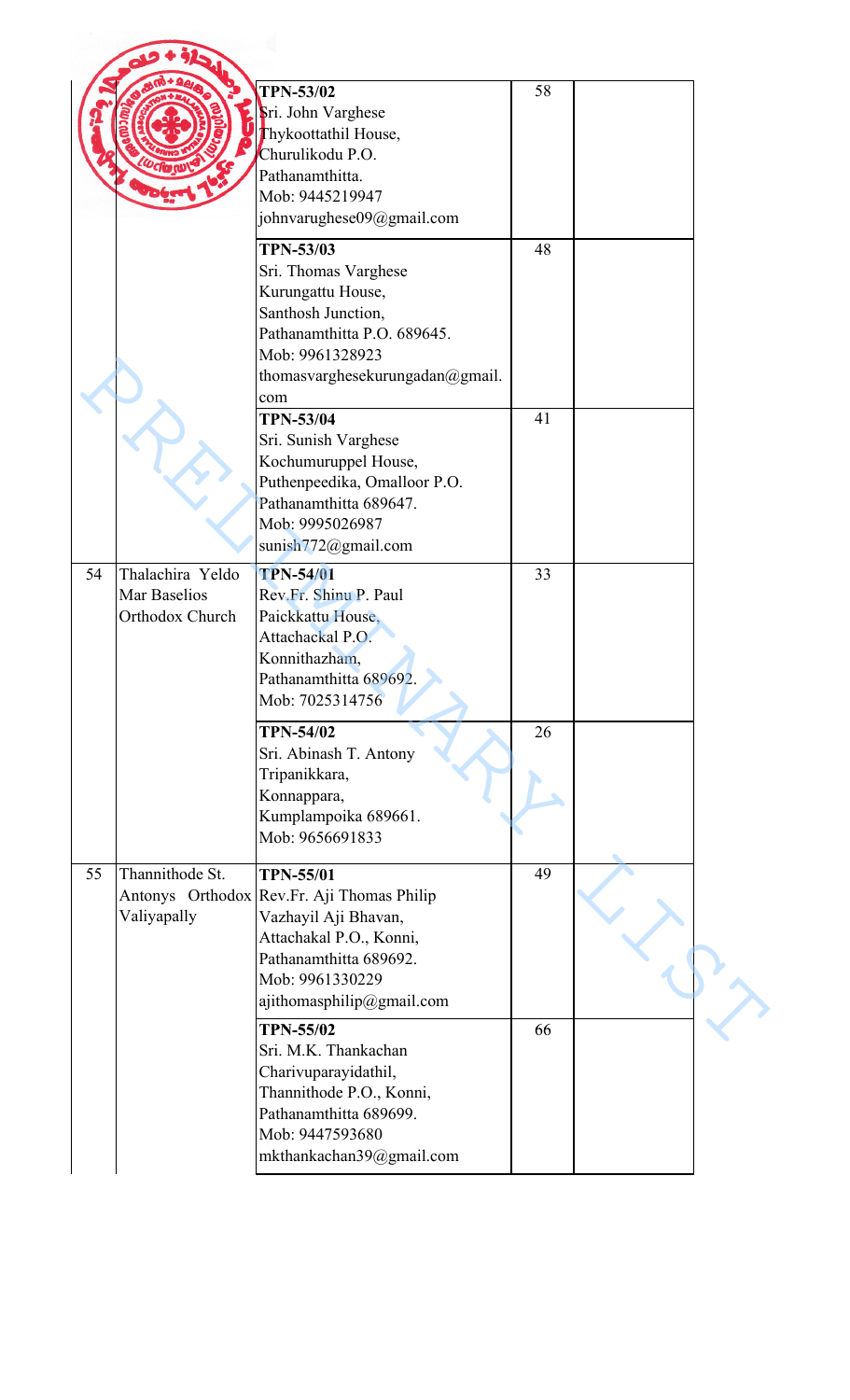|    |                                                                    | <b>TPN-55/03</b><br>Sri. Tomin T. Varghese<br>Kudiyirippurayidom,<br>Thannithode P.O.,<br>Pathanamthitta 689699.<br>Mob: 9497898808<br>tomintvarghese@hotmail.com              | 31 |  |
|----|--------------------------------------------------------------------|--------------------------------------------------------------------------------------------------------------------------------------------------------------------------------|----|--|
|    |                                                                    | <b>TPN-55/04</b><br>Sri. Linto Raj<br>Sadanathil House,<br>Thannithode P.O.,<br>Pathanamthitta 689699.<br>Mob: 8547579687<br>lintoraj94@gmail.com                              | 28 |  |
|    |                                                                    | <b>TPN-55/05</b><br>Sri. Jestin John<br>Adukkolil House,<br>Thannithode P.O., Konni,<br>Pathanamthitta 689699.<br>Mob: 8281216068, 8590464426<br>jestinadukkolil2000@gmail.com | 22 |  |
| 56 | TPN-Thatta St.George<br>Orthodox<br>Catholicate<br>Simhasana Pally | <b>TPN-56/01</b><br>Rev. Fr. Binu Thomas Yohannan<br>Vadakkedathu Grace Villa,<br>Ulanad P.O.,<br>Via. Kulakkada 689503.<br>Mob-9447268950<br>binuthomas404@gmail.com          | 47 |  |
|    |                                                                    | <b>TPN-56/02</b><br>Sri. Tobby Thomas<br>Rosalint, Keerikuzhi P.O.,<br>Thumpamon 689502.<br>Mob: 9447379500                                                                    | 56 |  |
|    |                                                                    | <b>TPN-56/03</b><br>Sri. Litty Samuvel<br>Njavarakkal Padinjattathil,<br>Keerikuzhi P.O.,<br>Thumpamon 689502.<br>Mob: 9946456932<br>littysamuvel259@gmail.com                 | 41 |  |
|    |                                                                    | <b>TPN-56/04</b><br>Sri. Daniel Mathai<br>Panavelil Kizhakkethil,<br>Keerikuzhi P.O.,<br>Thumpamon 689502.<br>Mob: 7902962991<br>danielmathai-10@yahoo.com                     | 64 |  |
|    |                                                                    | <b>TPN-56/05</b><br>Sri. Rajan George<br>Kanicheril Christoi Vivlla,<br>Mallika, Thattayil P.O. 691525<br>Mob: 9447118898<br>rajangeorge61@gmail.com                           | 61 |  |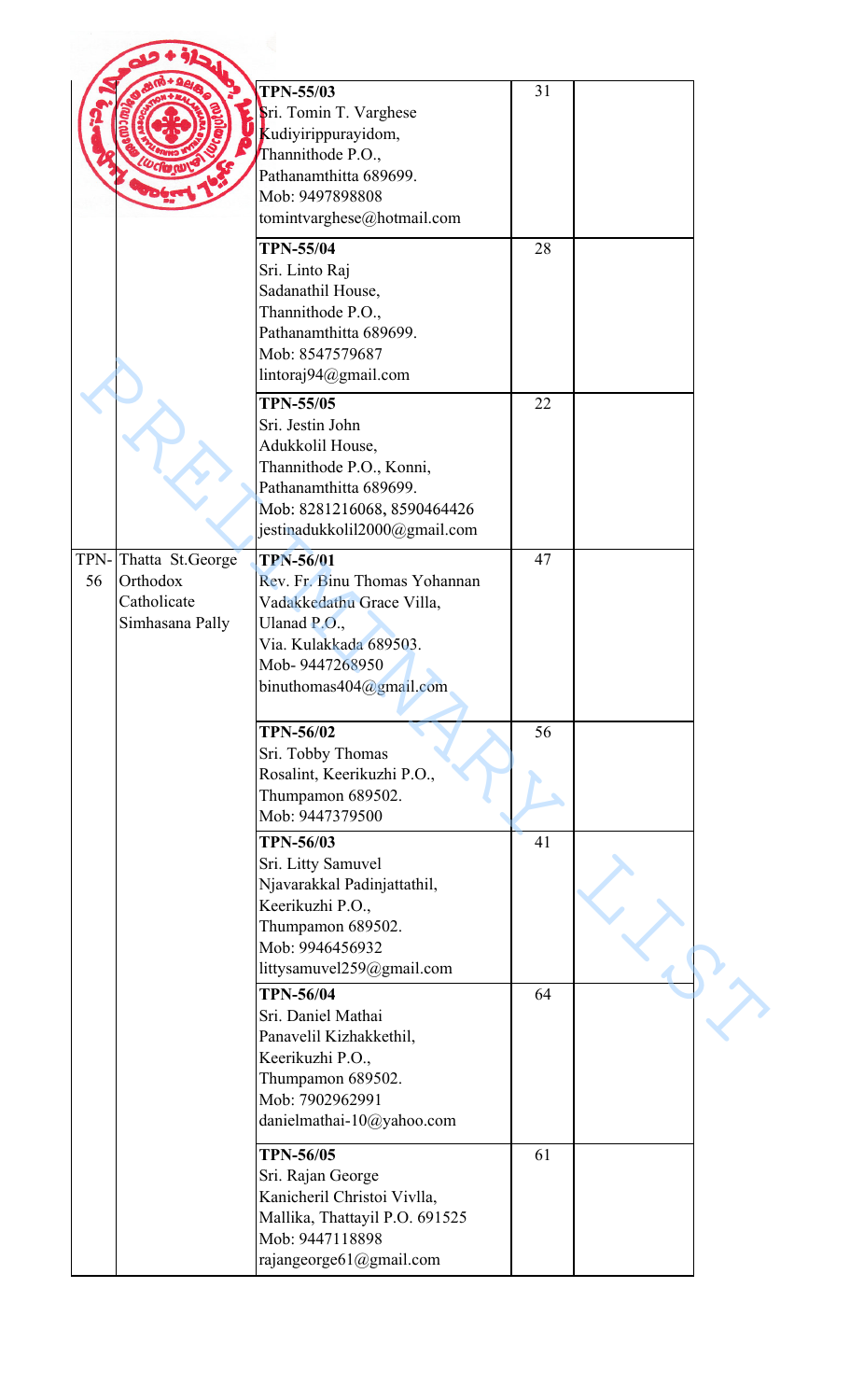|    | haita-St. Marys                                     | <b>TPN-57/01</b><br>Orthodox Church 2 Rev.Fr. Jibu C. Joy<br>Cheruvilayil House,<br>Kodumon P.O. 691555.<br>Mob: 9495287583                                                                                    | 36       |  |
|----|-----------------------------------------------------|----------------------------------------------------------------------------------------------------------------------------------------------------------------------------------------------------------------|----------|--|
|    |                                                     | <b>TPN-57/02</b><br>Sri. Renji John<br>Vadasseril Puthenveedu,<br>Pandalam Thekkekara P.O.<br>Adoor. Mob: 9497532660                                                                                           | 51       |  |
| 58 | Thekkuthode<br>St. George<br><b>Orthodox Church</b> | <b>TPN-57/01</b><br>Rev. Fr. Akhil Varghese<br>Kizhakkekkara Edamuriyil Mylapra<br>PO,<br>Thazhe Vettipuram PO 689671<br>Mob-9447556054                                                                        |          |  |
|    |                                                     | akhilvarghesepta@gmail.com                                                                                                                                                                                     | 30       |  |
|    |                                                     | <b>TPN-57/02</b><br>Sri. Skariah A.M.<br>Anakallumkal House,<br>Thekkuthodu P.O.,<br>Karimanthodu 689699.<br>Mob: 9497520314<br>libinskariah996@gmail.com                                                      | 61       |  |
|    |                                                     | <b>TPN-57/03</b><br>Sri. Alex P. Mathew<br>Pathiyathu Veedu,<br>Thekkuthode P.O.,<br>Thoompakulam 689699.<br>Mob: 8304065367<br>alexpmathew76@gmail.com                                                        | 24       |  |
| 59 | Thekkuthode<br>St. Thomas<br>Orthodox Church        | <b>TPN-59/01</b><br>Rev. Fr. Jobin Yohannan<br>Sankarathil House,<br>Kizhakkupuram P.O. 689653.<br>Mob-9946245144<br>jobin.yohannan144@gmail.com<br><b>TPN-59/02</b><br>Sri. C.G. Joykutty<br>Chediyath House, | 29<br>58 |  |
|    |                                                     | Thekkuthode P.O.,<br>Pathanamthitta.<br><b>TPN-59/03</b>                                                                                                                                                       | 27       |  |
|    |                                                     | Sri. Libin Peter Sam<br>Padinjattethil House,<br>Thekkuthode.<br>Mob: 9495874319<br>samlibinpeter@gmail.com                                                                                                    |          |  |
| 60 | Thonniyamala<br>St.George<br>Orthodox Church        | <b>TPN-60/01</b><br>Rev. Fr. Abraham George<br>Anakallil House, Nannuvakkadu,<br>Pathanamthitta P O,689645<br>Mob-9446115065.                                                                                  | 62       |  |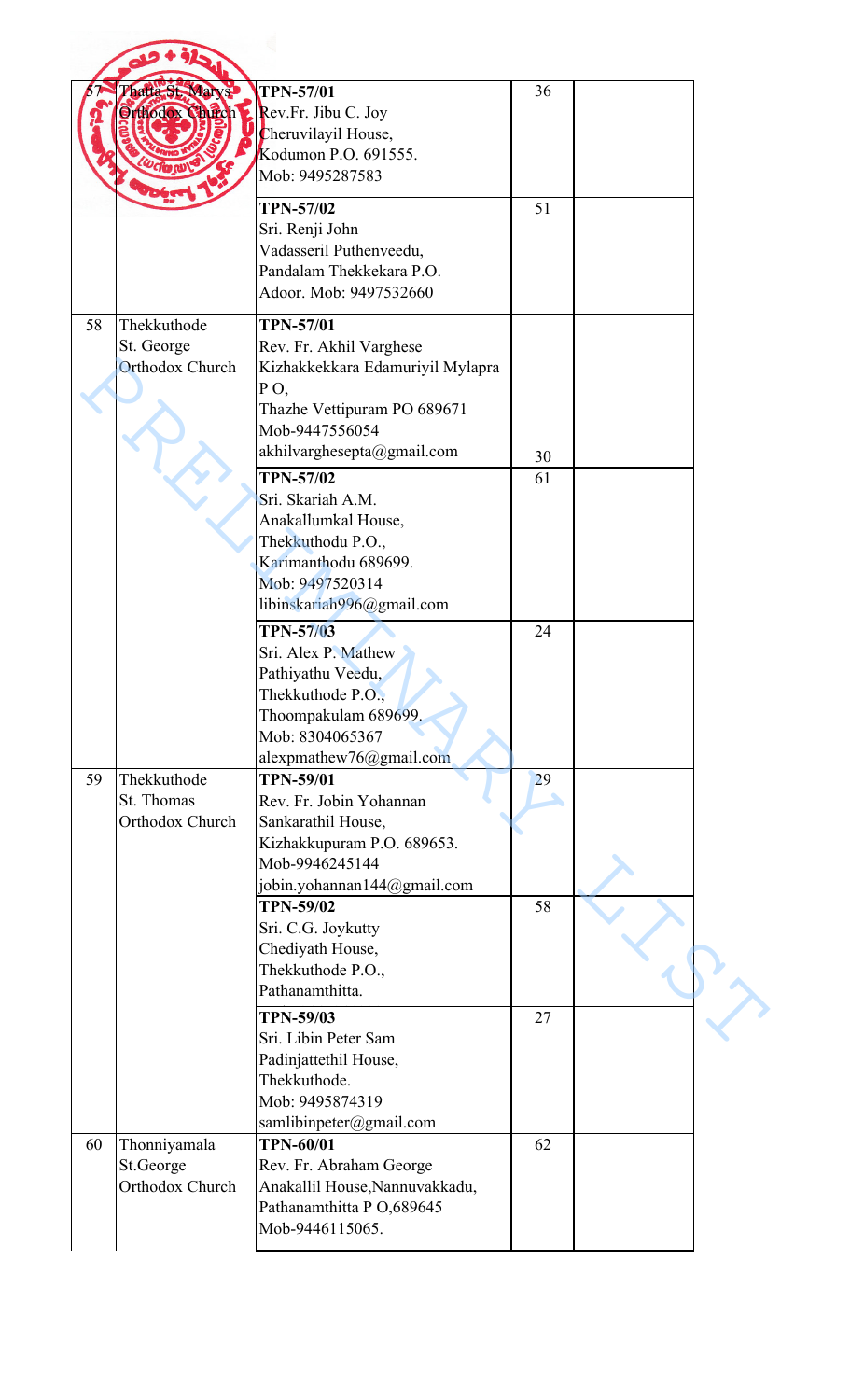|    |                                              | <b>TPN-60/02</b><br>Sri. Ani T. Thomas<br>Kadavupadieal House,<br>Thonniamala P.O.,<br>Pathanamthitta 689668.<br>Mob: 9495236040                                                | 53       |  |
|----|----------------------------------------------|---------------------------------------------------------------------------------------------------------------------------------------------------------------------------------|----------|--|
| 61 | Thoompakulam<br>St.Mary's<br>Orthodox Church | <b>TPN-61/01</b><br>Rev. Fr. Bipin P<br>CharuvilaThekkethil<br>Mamoodu PO,<br>Kudamukku 689513<br>Mob-9496871299<br>bipinpappachan299@gmail.com                                 | 30       |  |
|    |                                              | <b>TPN-61/02</b><br>Sri. Geevarghese K.S.<br>Kalluvelil House,<br>Thekkuthode P.O.,<br>Thoompakulam 689699.<br>Mob: 8547932158                                                  | 62       |  |
| 62 | Thottupuram<br>St.Mary's<br>Orthodox Church  | <b>TPN-62/01</b><br>Rev. Fr. Thomas K Chacko<br>Alens Villa,<br>Nariyapuram P.O.,<br>Pathanamthitta 689513<br>Mob-9495184974                                                    | 55       |  |
|    |                                              | <b>TPN-62/02</b><br>Sri. Jose Mathew<br>Palakkunnel House,<br>Thottupuram,<br>Prakkanam 689643<br>Mob: 9495112516                                                               | 61       |  |
|    |                                              | <b>TPN-62/03</b><br>Sri. Saji George<br>Kizhakkemuriyil House,<br>Thottupuram,<br>Prakkanam 689643<br>Mob: 9656257954<br><b>TPN-62/04</b>                                       | 48<br>31 |  |
|    |                                              | Sri. Alvin Easow Koshy<br>Palakkunnil House,<br>Prakkanam 689643.<br>Mob: 9188164599                                                                                            |          |  |
| 63 | Thumpamon<br>Cathedral                       | <b>TPN-63/01</b><br>St.Mary's Orthodox V. Rev. George Varghese<br>Vattaparampil Cor Episcopa<br>Vattaparampil House,<br>Nannuvakkadu<br>Pathanamthitta 689645<br>Mob-9447278080 |          |  |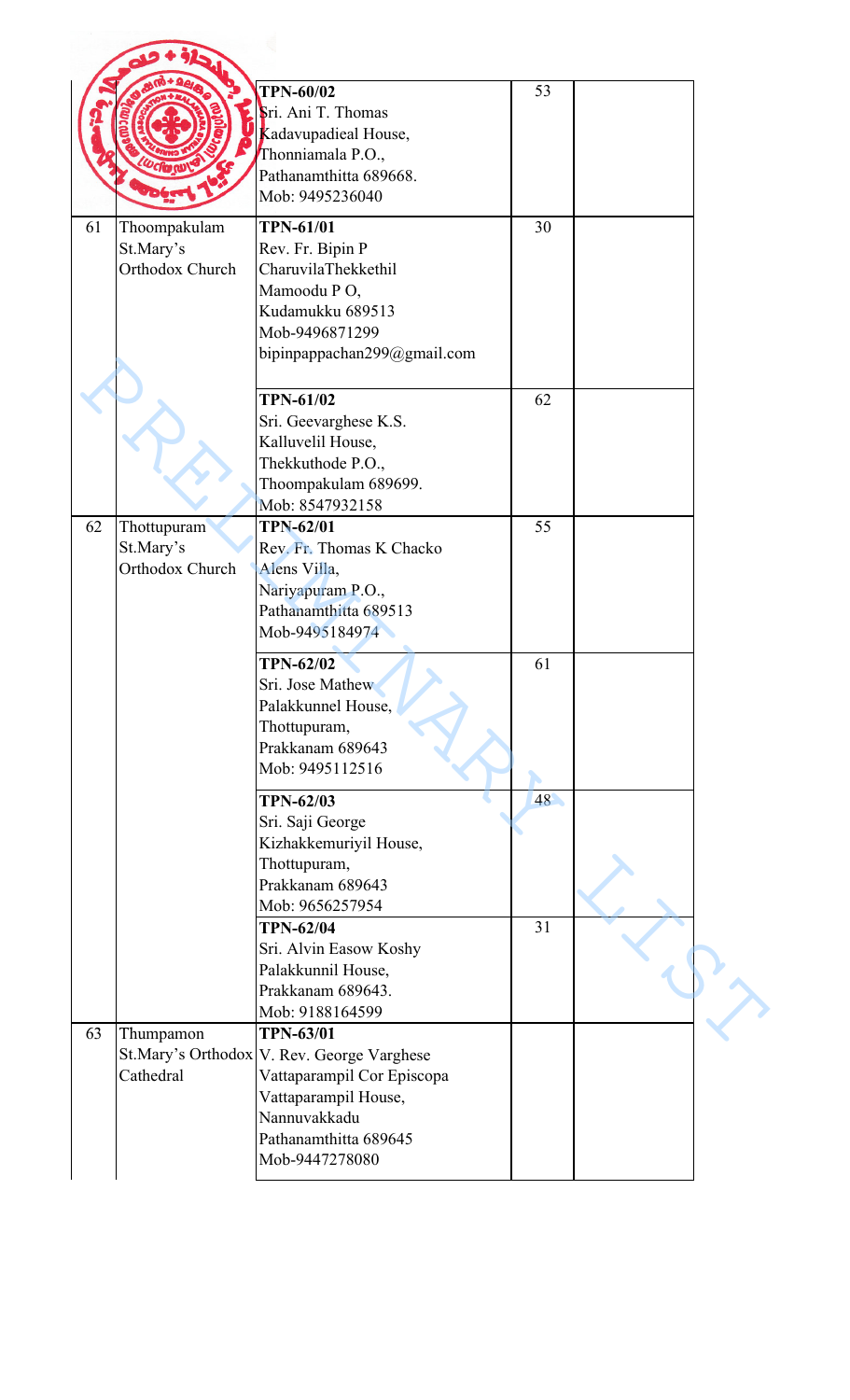| <b>TPN-63/02</b>                          | 50 |  |
|-------------------------------------------|----|--|
| Sri. Shibu K. Abraham                     |    |  |
| Merry Cottage,                            |    |  |
| Thumpamon P.O.,                           |    |  |
| Pathanamthitta 689502.                    |    |  |
| Mob: 9447118665                           |    |  |
|                                           |    |  |
| shibumgm@gmail.com                        |    |  |
| <b>TPN-63/03</b>                          | 52 |  |
| Sri. Aji T. George                        |    |  |
| Thekkputhangattil,                        |    |  |
| Thumpamon P.O.,                           |    |  |
| Pathanamthitta 689502.                    |    |  |
| Mob: 9446116419                           |    |  |
| <b>TPN-63/04</b>                          | 36 |  |
|                                           |    |  |
| Sri. Baiju M. Thomas                      |    |  |
| Modiyil Puthenpurackal,                   |    |  |
| Thumpamon P.O.,                           |    |  |
| Pathanamthitta 689502.                    |    |  |
| Mob: 9645613489                           |    |  |
| <b>TPN-63/05</b>                          | 32 |  |
| Sri. Renju M. J.                          |    |  |
|                                           |    |  |
| Maniyil House,                            |    |  |
| Thumpamon P.O.,                           |    |  |
| Pathanamthitta 689502.                    |    |  |
| Mob: 9946035765                           |    |  |
| <b>TPN-63/06</b>                          | 45 |  |
| Sri. Jacob Koshy                          |    |  |
| Nilackal House,                           |    |  |
| Thumpamon P.O.,                           |    |  |
|                                           |    |  |
| Pathanamthitta 689502.                    |    |  |
| <b>TPN-63/07</b>                          | 62 |  |
| Sri. Thomaskutty M.K.                     |    |  |
| Neduvelil Vadakkeppura,                   |    |  |
| Thumpamon P.O.,                           |    |  |
| Pathanamthitta 689502.                    |    |  |
| Mob: 9446708062                           |    |  |
|                                           |    |  |
| <b>TPN-63/08</b>                          | 43 |  |
| Sri. Aji Thomas Philip                    |    |  |
| Marottymoottil House,                     |    |  |
|                                           |    |  |
| Muttom P.O., Thumpamon                    |    |  |
| Pathanamthitta 689502.                    |    |  |
| Mob: 7907072373                           |    |  |
|                                           |    |  |
| <b>TPN-63/09</b>                          | 23 |  |
| Sri. Alan John                            |    |  |
| Pulithitta House,                         |    |  |
| Thumpamon P.O.,                           |    |  |
| Pathanamthitta 689502.                    |    |  |
| Mob: 9744039971                           |    |  |
|                                           |    |  |
| <b>TPN-63/10</b>                          | 52 |  |
| Sri. Roy John                             |    |  |
| Chelkkavil House,                         |    |  |
|                                           |    |  |
|                                           |    |  |
| Muttom P.O., Thumpamon,                   |    |  |
| Pathanamthitta 689502.<br>Mob: 9447564485 |    |  |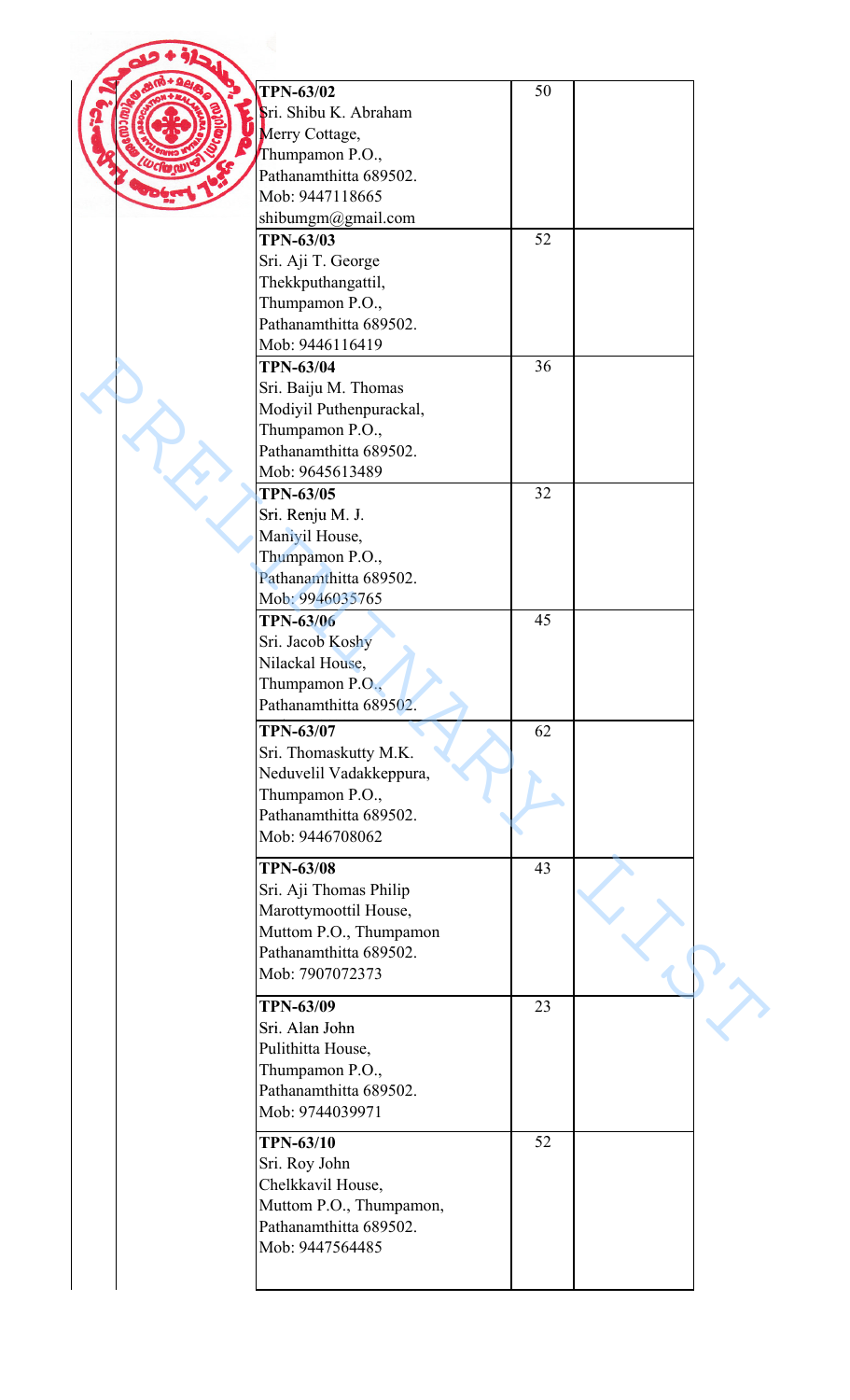|    |                                                     | <b>TPN-63/11</b><br>Sri. Roykutty George<br>Poothakkuzhil Kizhakkethil<br>Kreekuzhi P.O., Thumpamon<br>Pathanamthitta 689502.<br>Mob: 8547158326                    | 67 |  |
|----|-----------------------------------------------------|---------------------------------------------------------------------------------------------------------------------------------------------------------------------|----|--|
| 64 | Thumpamon                                           | <b>TPN-64/01</b>                                                                                                                                                    | 61 |  |
|    | Bethany St. Mary's<br>Orthodox Church               | Rev. Fr. Varghese Thomas<br>Mulamoottil Kizhakkedathu,<br>Muttom P.O., Thumpamon<br>Pathanamthitta 689502.<br>Mob-9496211707<br>moncyvarghese19@gmail.com           |    |  |
|    |                                                     | <b>TPN-64/02</b><br>Sri. Jacob C. George<br>Cheriyath House,<br>Cheneerkkara P.O.,<br>Thumpamon.<br>Mob: 9605258512<br>jacobcg651@gmail.com                         | 57 |  |
| 65 | Thumpamon Eram                                      | <b>TPN-67/01</b>                                                                                                                                                    | 43 |  |
|    | St. George<br>Orthodox<br>Valiayapally              | Rev. Fr. Linu M Babu<br>Mankottu House,<br>Kumbazha P.O.,<br>Pathanamthitta 689653.<br>Mob-9495914746                                                               |    |  |
|    |                                                     | <b>TPN-67/02</b><br>Prof.Dr. Sam V. Daniel<br>Vadakkekottayil House,<br>Mathoor P.O.,<br>Pathanamthitta 689647.<br>Mob: 9495300773<br>samvdaniel18@gmail.com        | 59 |  |
|    |                                                     | <b>TPN-67/03</b><br>Sri. Joby Varghese<br>Vettathethu House,<br>Mathoor P.O.,<br>Pathanamthitta 689647.<br>Mob: 9447073916                                          | 48 |  |
|    |                                                     | <b>TPN-67/04</b><br>Sri. P.O. Thomas<br>Puthuparambil House,<br>Prakkanam P.O.,<br>Pathanamthitta 689643.<br>Mob: 9846679850<br>pthomas6@rediffmail.com             | 51 |  |
| 66 | Thumpamon St.<br>Marys Kadeestha<br>Orthodox Church | <b>TPN-66/01</b><br>Rev. Fr. Roy M. Philip<br>Cherikkirelathu Muruppel<br>Elanthoor East P.O.,<br>Pathanamthitta 689643.<br>Mob-9446359391<br>frroymathew@gmail.com | 45 |  |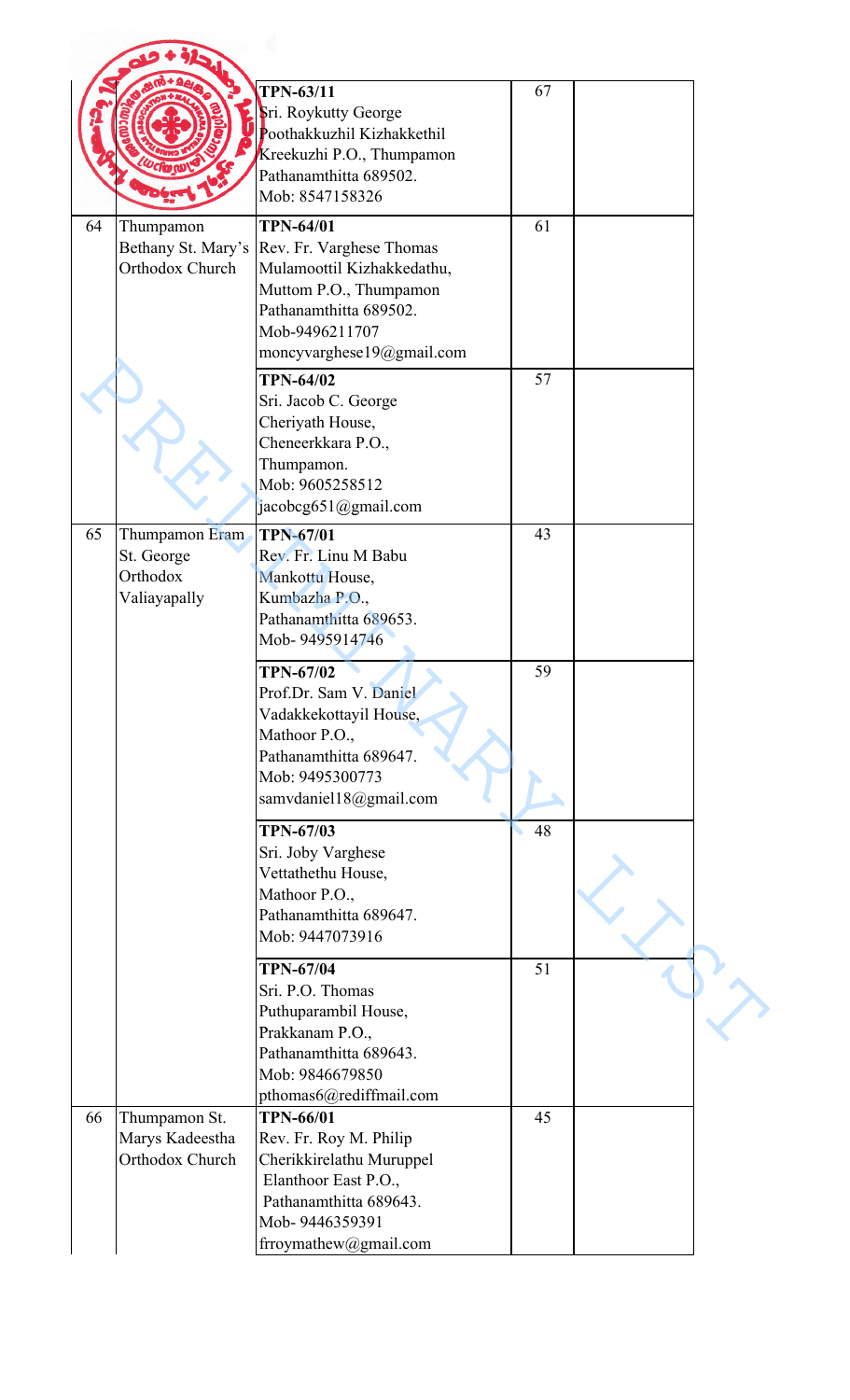|                         | <b>TPN-66/02</b>               | 63 |  |
|-------------------------|--------------------------------|----|--|
|                         | Sri. Jose Koshy                |    |  |
|                         |                                |    |  |
|                         | Palathumthalackal,             |    |  |
|                         | Chneerkkara P.O.,              |    |  |
|                         | Pathanamthitta 689503.         |    |  |
|                         | Mob: 8078715659                |    |  |
|                         | joselyk57@gmail.com            |    |  |
|                         | <b>TPN-66/03</b>               | 41 |  |
|                         | Sri. Priji Koshy               |    |  |
|                         | Malayampallil Kizhakkethil,    |    |  |
|                         | Chneerkkara P.O.,              |    |  |
|                         | Pathanamthitta 689503.         |    |  |
|                         | Mob: 9567408046                |    |  |
|                         | prijikoshy@gmail.com           |    |  |
|                         | <b>TPN-66/04</b>               | 30 |  |
|                         |                                |    |  |
|                         | Sri. Sijo Stephen              |    |  |
|                         | Thiruvinal Sijo Villa,         |    |  |
|                         | Chneerkkara P.O.,              |    |  |
|                         | Pathanamthitta 689503.         |    |  |
|                         | Mob: 9539000079                |    |  |
|                         | cijos $619$ @gmail.com         |    |  |
| Thumpamon               | <b>TPN-67/01</b>               | 31 |  |
| St.Thomas               | Rev. Fr. Abin Mathew Zachariah |    |  |
| Orthodox Church         | Njavarackal House,             |    |  |
| Vayalinum               | Chennerkara P.O.,              |    |  |
| padinjaru               | Pathanamthitta 689503          |    |  |
|                         | Mob-9495757273                 |    |  |
|                         | abinmzachariah@gmail.com       |    |  |
|                         | <b>TPN-67/02</b>               | 66 |  |
|                         |                                |    |  |
|                         | Sri. Romeo Varghese            |    |  |
|                         | Mithun Cottage,                |    |  |
|                         | Keerukuzhi P.O.,               |    |  |
|                         | Thumpamon 689502.              |    |  |
|                         | Mob: 8281236918                |    |  |
|                         | iromeo.v@gmail.com             |    |  |
| 68<br>Ulanadu St. Johns | <b>TPN-68/01</b>               |    |  |
| Orthodox                | Rev. Fr. Liju Yohannan         |    |  |
| Valiayapally            | Bezalel, Nariyapuram P.O.,     |    |  |
|                         | Thumpamon 689513.              |    |  |
|                         | Mob-9447775669                 |    |  |
|                         | liju10527@gmail.com            |    |  |
|                         |                                | 39 |  |
|                         | <b>TPN-68/02</b>               | 67 |  |
|                         | Sri. Jacob Thomas              |    |  |
|                         | Pannikuzhiyil Kanavil,         |    |  |
|                         | Ulanadu P.O.,                  |    |  |
|                         | Pathanamthitta 689503.         |    |  |
|                         | Mob: 9446187474                |    |  |
|                         |                                |    |  |
|                         | <b>TPN-68/03</b>               | 63 |  |
|                         | Sri. K.C. Rajan                |    |  |
|                         | Kochu Thundil, Ulanadu P.O.,   |    |  |
|                         | Pathanamthitta 689503.         |    |  |
|                         | Mob: 9447027839                |    |  |
|                         | <b>TPN-68/04</b>               | 48 |  |
|                         | Sri. Shibu John                |    |  |
|                         |                                |    |  |
|                         | Mukadikizhakkethil,            |    |  |
|                         | Ulanadu P.O.,                  |    |  |
|                         |                                |    |  |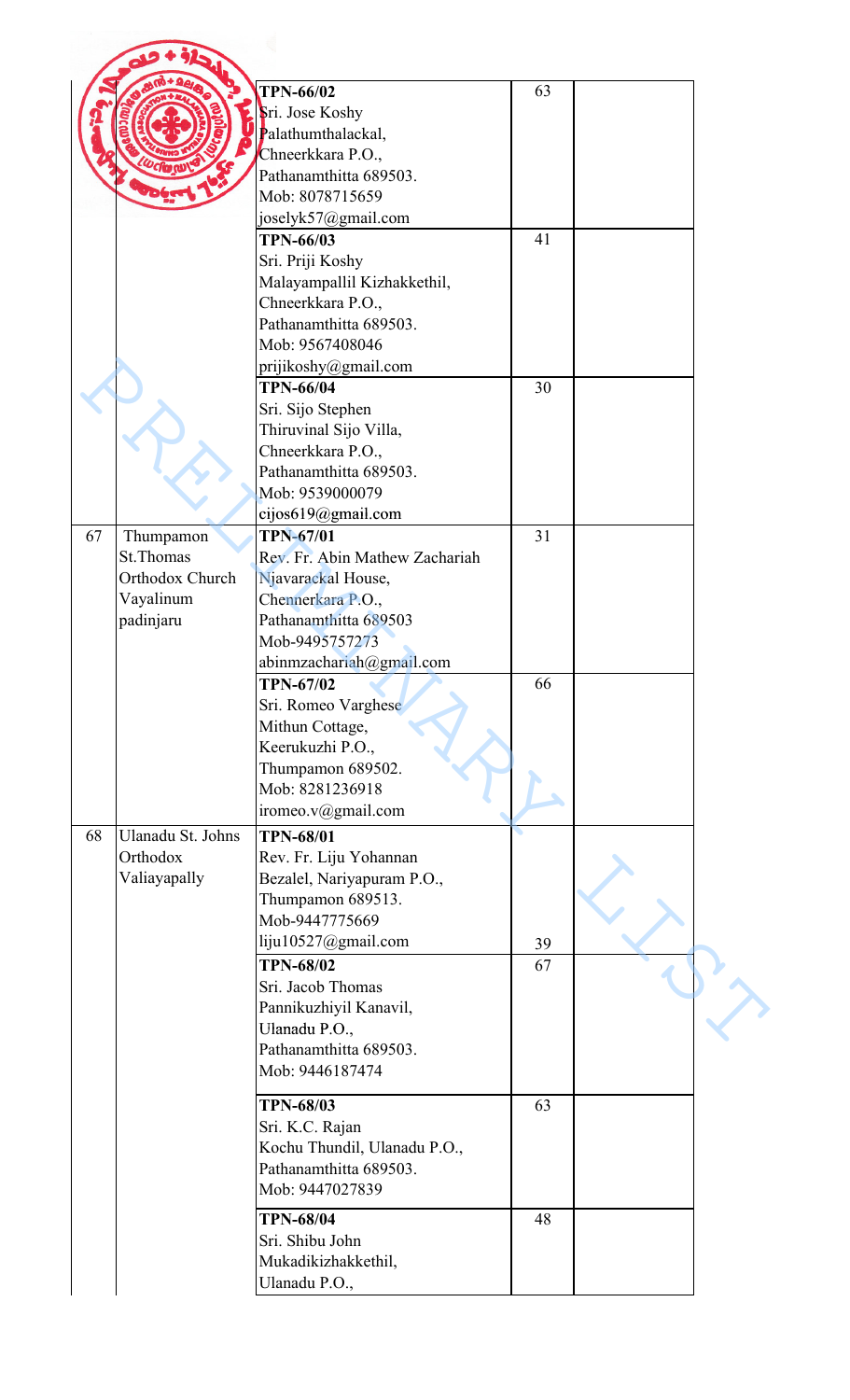|    |                                                    | <b>TPN-68/05</b><br>Sri. Sam John<br>Peedikayil Saji Bhavan,<br>Ulanadu P.O.,<br>Pathanamthitta 689503.<br>Mob: 8606135416                                             | 49 |  |
|----|----------------------------------------------------|------------------------------------------------------------------------------------------------------------------------------------------------------------------------|----|--|
| 69 | V. Kottayam St<br>Mary's Orthodox<br>Church        | <b>TPN-69/01</b><br>Rev. Fr. Roy Mathew<br>Thykoottathil House,<br>Santhosh Junction,<br>Makkamkunnu,<br>Pathanamthitta 689645.<br>Mob: 9446188383                     |    |  |
| 70 | V. Kottayam<br>St.George<br><b>Orthodox Church</b> | <b>TPN-70/01</b><br>Rev. Fr. Mathews John<br>Melekizhakkethil House,<br>Keerukuzhy P.O.,<br>Thatta, Pathanamthitta 689502.<br>Mob-9447365651<br>johnbinu2525@gmail.com | 49 |  |
|    |                                                    | <b>TPN-70/02</b><br>Sri. T.K. Thankachan<br>Saneesh Cottage,<br>V. Kottayam P.O.,<br>Pathanamthitta 689656.<br>Mob: 9961659574                                         | 68 |  |
|    |                                                    | <b>TPN-70/03</b><br>Sri. Tomin Padiyara<br>Padiyara House,<br>V. Kottayam P.O.,<br>Pathanamthitta 689656.<br>Mob: 9746705689                                           | 32 |  |
| 71 | Vadakkupuram St.<br>Marys Orthodox<br>Church       | <b>TPN-71/01</b><br>Rev.Fr. Thomas T.C.<br>Thattasseril House,<br>Chengara P.O.,<br>Malayalappuzha Eram,<br>Pathanamthitta 689664.<br>Mob: 9447068772                  |    |  |
|    |                                                    | <b>TPN-71/02</b><br>Sri. Kiran Joseph Suji<br>Anugraha House,<br>Kizhakkupuram P.O.,<br>Pathanamthitta 689653.<br>Mob: 9446220066<br>kiransulif@gmail.com              | 57 |  |
| 72 | Vakayar<br>St. Mary's<br>Orthodox<br>Valiyapally   | <b>TPN-72/01</b><br>V. Rev. K G Johnson<br>Cor Episcopa<br>Kallittathil House,<br>Edathitta PO.,<br>Pathanamthitta 691555.                                             | 57 |  |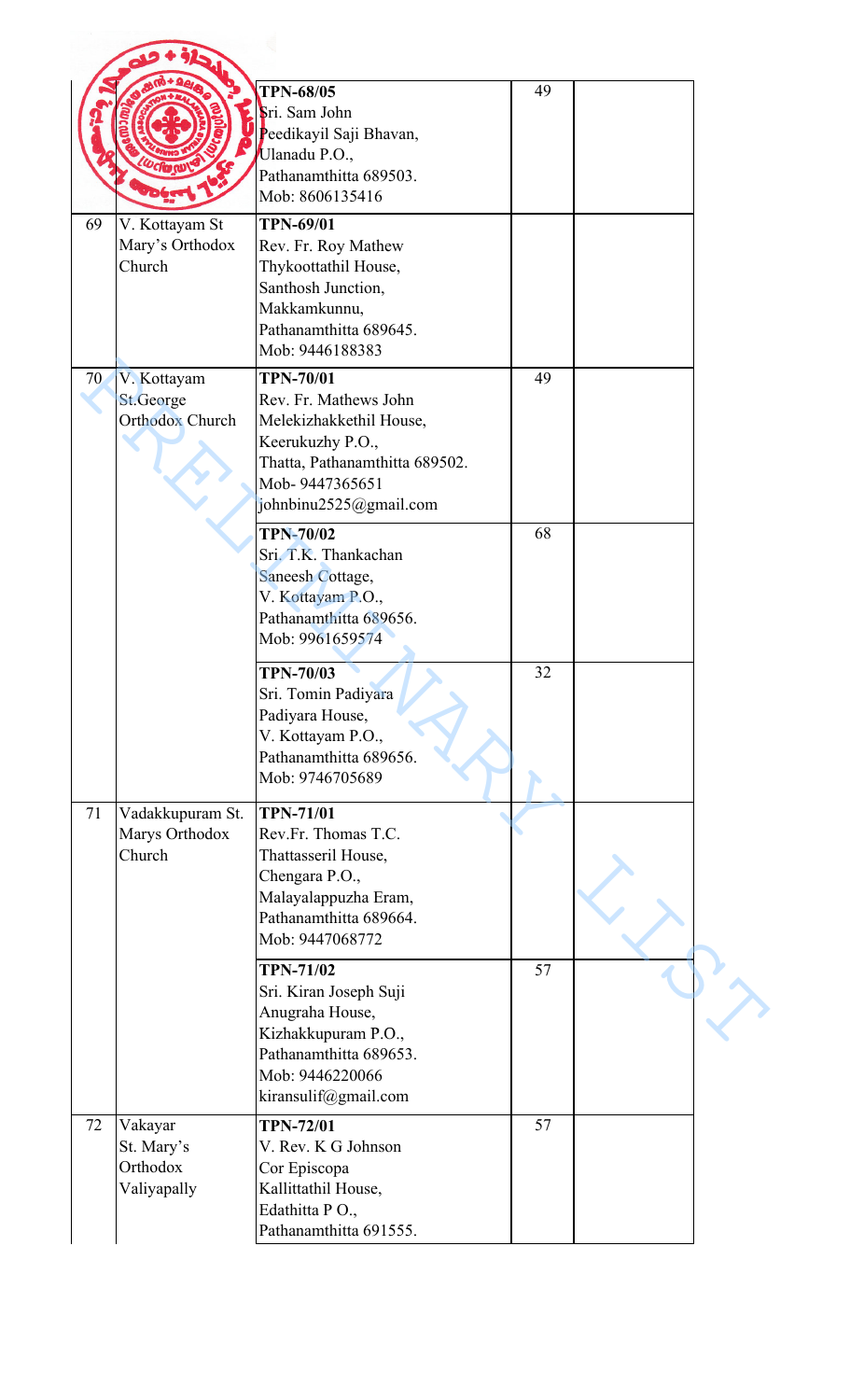|    |                                                          | <b>TPN-72/02</b><br>Sri. Mathai Joshua<br>Kottodiyil House,<br>Vakayar P.O., Kulathinkal,<br>Pathanamthitta Dist.<br>Mob: 9495238127<br>mathaijoshuaa@gmail.com | 63 |  |
|----|----------------------------------------------------------|-----------------------------------------------------------------------------------------------------------------------------------------------------------------|----|--|
|    |                                                          | <b>TPN-72/03</b><br>Sri. Roy Joshua<br>Edayadiyil House,<br>Poopara, Konny P.O.<br>Mob: 9446113417<br>joshua01@gmail.com                                        |    |  |
|    |                                                          | <b>TPN-72/04</b><br>Sri. Daniel K.G.<br>Kunnathukoickal,<br>Kulathinkal, Vakayar P.O.,<br>Konny.<br>Mob: 7025408307<br>danielkg2205@gmail.com                   | 61 |  |
|    |                                                          | <b>TPN-72/05</b><br>Sri. Shaji John<br>Kamukinpathil,<br>Kulathinkal, Vakayar P.O.,<br>Konny.<br>Mob: 9745593747<br>johnshaji61@yahoo.com                       | 60 |  |
| 73 | Vakayar<br>Kollenpady<br>St.Gregorios<br>Orthodox Church | <b>TPN-73/01</b><br>Rev. Fr. Biju Thomas<br>Mangattethu Sreyas,<br>Kodumon P.O.,<br>Aikad 691555.<br>Mob-9447505117<br>frbiju1807@gmail.com                     |    |  |
|    |                                                          | <b>TPN-73/02</b><br>Sri. Aju George<br>Chundamannil,<br>Vakayar P.O.,<br>Konni 689698.<br>Mob: 9447123321<br>ajuvakayar@gmail.com                               |    |  |
| 74 | Vanchithra<br>Mar Bes Hanania<br>Orthodox Church         | <b>TPN-74/01</b><br>Rev.Fr.Dr. Thomson Roby<br>Valiyaparambil House,<br>Kavumbhagom P.O.,<br>Thiruvalla 689102.<br>Mob: 9544316787<br>thomsonroby@gmail.com     | 49 |  |
|    |                                                          | <b>TPN-74/02</b><br>Sri. Thomas Mathew<br>Thaikkottathil Chaya Cottage<br>Thekkemala P.O.,<br>Kozhencherry 689654.<br>Mob: 9446113877                           | 73 |  |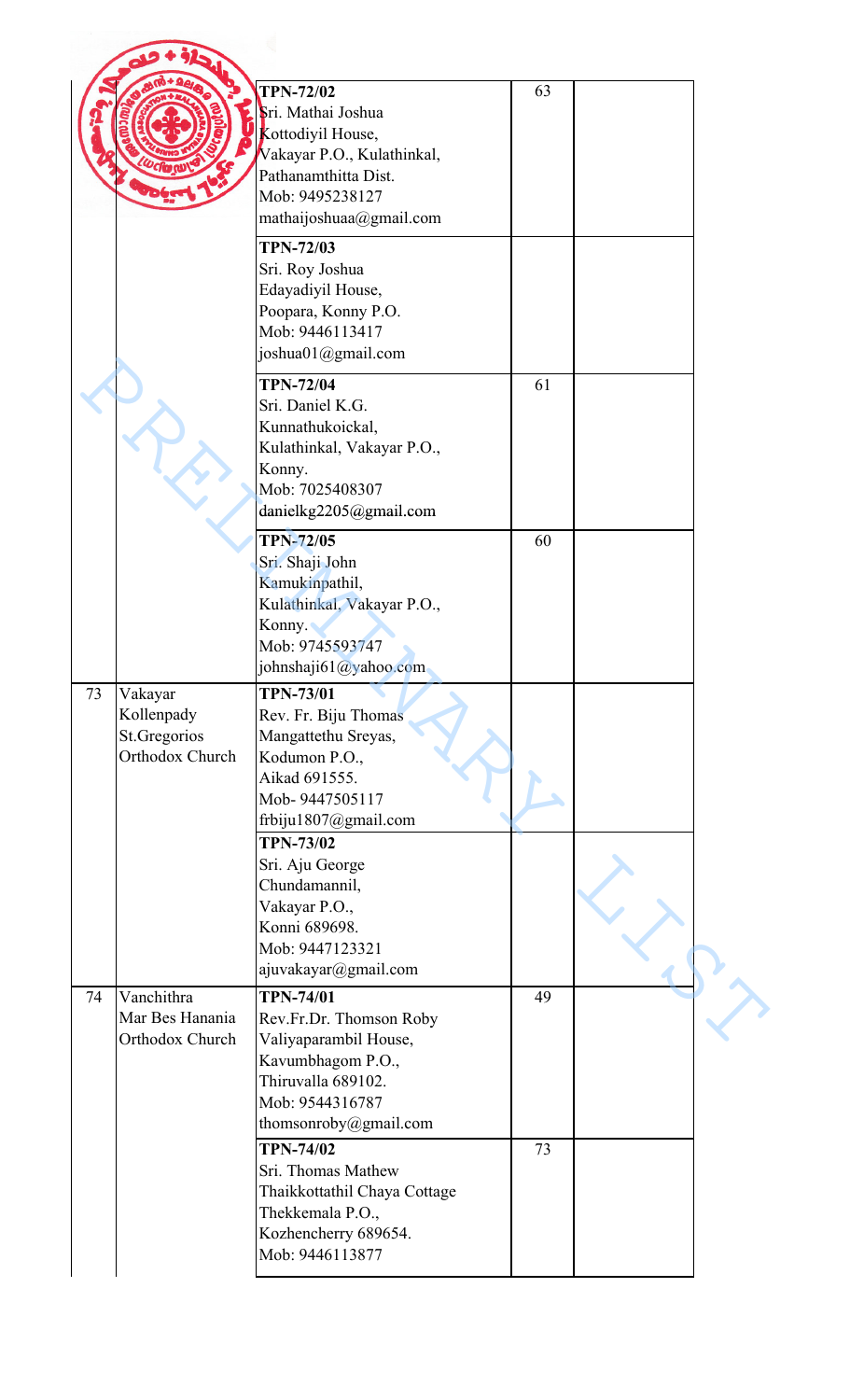|    |                                                          | <b>TPN-74/03</b><br>Sri. T.A. Samuvel<br>Thottathil House,<br>Maramon P.O.,<br>Kozhencherry 689549.<br>Mob: 9446708827                                          |    |  |
|----|----------------------------------------------------------|-----------------------------------------------------------------------------------------------------------------------------------------------------------------|----|--|
|    |                                                          | <b>TPN-74/04</b><br>Sri. Thomas Chacko (Sony)<br>Kochuthuniyil House,<br>Thekkemala P.O.,<br>Kozhencherry 689654.<br>Mob: 9847054209                            | 61 |  |
| 75 | Variyapuram<br>St. Gregorios<br><b>Orthodox Church</b>   | <b>TPN-75/01</b><br>Rev. Fr. Aju Philip Varghese<br>Thykkoottathil Malayil,<br>Thekkemala P.O.,<br>Kozhencherry 689654.<br>Mob-8281156846<br>aajjuu30@gmail.com | 34 |  |
|    |                                                          | <b>TPN-75/02</b><br>Sri. Jojy Thomas<br>Muthumarathil House,<br>Elanthoor East P.O.,<br>Veriyapuram 689643.<br>Mob: 9447116655<br>deltaedu5@gmail.com           | 43 |  |
| 76 | Vattakavu<br>St.Peter's &<br>St.Pauls Orthodox<br>Church | <b>TPN-76/01</b><br>Rev. Fr. George Varghese<br>Parampathethu (Charuvil) Thazhe,<br>Vettippuram,<br>Pathanamthitta P.O. 689645.<br>Mob: 9495112688              | 49 |  |
|    |                                                          | <b>TPN-76/02</b><br>Sri. K.Y. George<br>Kenkireth House,<br>ITC Padi, Kumbazha P.O.,<br>Pathanamthitta 689650.<br>Mob: 9446401079<br>kygeorge1946@gmail.com     | 76 |  |
|    |                                                          | <b>TPN-76/03</b><br>Sri. Jose Mathew<br>Charivupurayidathil,<br>Vellappara P.O.,<br>Vattakavu, Konni,<br>Pathanamthitta 689691.                                 | 54 |  |
|    |                                                          | Mob: 9446041623<br>binumathai47@yahoo.com                                                                                                                       |    |  |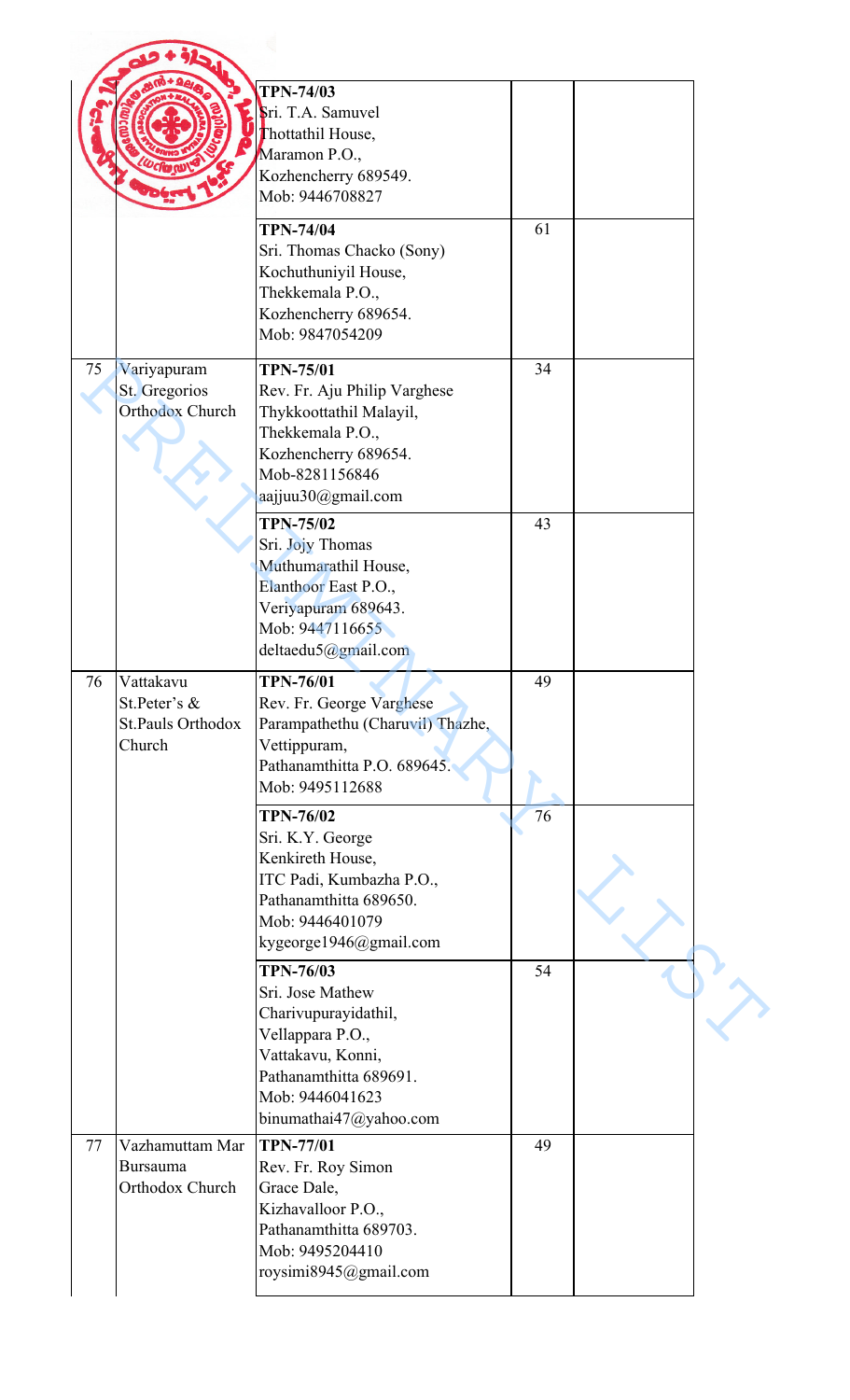|    |                                                                      | <b>TPN-77/02</b><br>Sri. Ajil David John<br>Kannimel Thekkedath,<br>Vazhamuttom East P.O.,<br>Mallassery,<br>Pathanamthitta 689646.<br>Mob: 9846853012                                                                                                 | 25  |  |
|----|----------------------------------------------------------------------|--------------------------------------------------------------------------------------------------------------------------------------------------------------------------------------------------------------------------------------------------------|-----|--|
|    |                                                                      | <b>TPN-77/03</b><br>Sri. Varghese Prasad<br>Paprayil Puthenveedu,<br>Vazhamuttom East P.O.<br>Pathanamthitta 689646.<br>Mob: 9645101942                                                                                                                | 64  |  |
| 78 | Vazhamuttom West TPN-78/01<br>Mar Bahanan<br>Orthodox<br>Valiyapally | Rev. Fr. Biju Mathew<br>Melpurathu House,<br>Prakkanam P.O.,<br>Pathanamthitta 689643.<br>Mob: 9447230871<br>bijuachens5@gmail.com<br><b>TPN-78/02</b><br>Sri. V.G. Abraham<br>Vadakkethadathil House,<br>Omalloor, Pathanamthitta.<br>Mob: 8304874299 | 52  |  |
|    |                                                                      | abrahamvgbb@hotmail.com<br><b>TPN-78/03</b><br>Sri. Raju Daniel<br>Palappamannil House,<br>Vazhamuttom P.O.,<br>Omalloor, Pathanamthitta.<br>Mob: 9447076698<br>sajanpalappamannil00@gmail.com                                                         | 67  |  |
|    |                                                                      | <b>TPN-78/04</b><br>Sri. George Varghese<br>Palappamannil House,<br>Vazhamuttom P.O.,<br>Omalloor, Pathanamthitta.<br>georgekanoo@hotmail.com                                                                                                          | 47  |  |
| 79 | Vettipuram St.<br>Marys<br>Orthodox<br>Church                        | <b>TPN-79/01</b><br>Rev. Fr. Liju P Jose<br>Panachitharayil House,<br>Mannarakulanji P.O.,<br>Pathanamthitta 689678.<br>Mob: 7025323262<br>frlijumanneera@gmail.com                                                                                    | 37  |  |
|    |                                                                      | <b>TPN-79/02</b><br>Sri. Anil Sam<br>Orikombil House,<br>Pathanamthitta 689645.<br>Mob: 9447230862                                                                                                                                                     | 47u |  |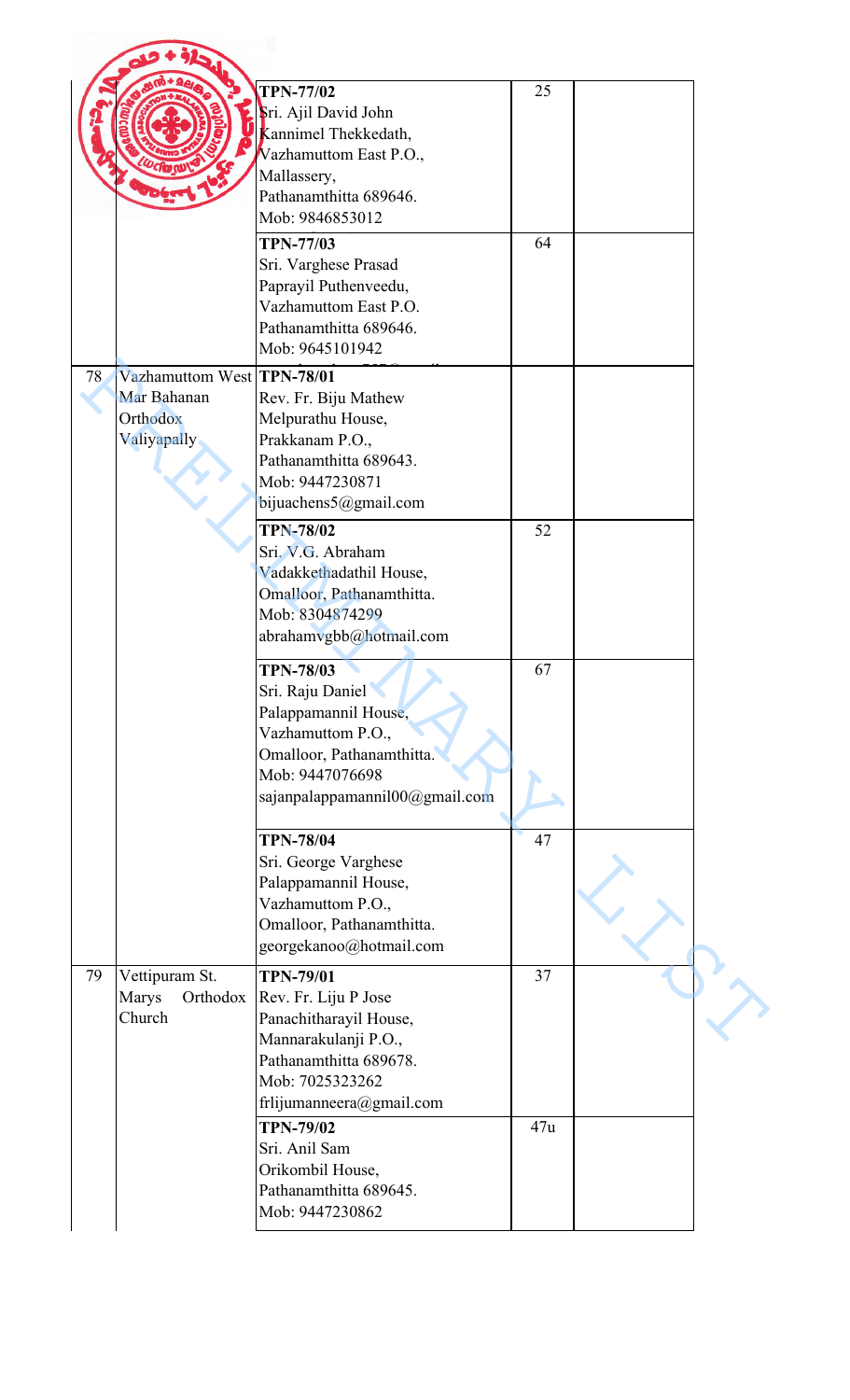|              |                                                  | <b>TPN-79/03</b><br>Sri. Nibu Mathew<br>Thannikuzhi Thekkethil,<br>Mundukottakkal P.O.,<br>Pathanamthitta 689649.                                                | 32 |  |
|--------------|--------------------------------------------------|------------------------------------------------------------------------------------------------------------------------------------------------------------------|----|--|
|              |                                                  | Mob: 9645359735                                                                                                                                                  |    |  |
| 80           | Vettipuram West<br>St. George<br>Orthodox Church | <b>TPN-80/01</b><br>Rev.Fr. Mathews Tharakan<br>Nellimoottil House,<br>Prakkanam P.O.,<br>Pathanamthitta 689645.<br>Mob: 9447248798                              | 59 |  |
|              |                                                  | <b>TPN-80/02</b><br>Sri. Abraham P. Varghese<br>Parackalputhenveedu,<br>Vettipuram,<br>Pathanamthitta 689645<br>Mob: 9747657459                                  | 56 |  |
| 81           | Vettoor<br>St. Mary's<br>Orthodox Church         | <b>TPN-81/01</b><br>Rev. Fr. Able George Mathai<br>Basil Aramana, Makkamkunnu<br>Pathanamthitta PO 689645<br>Mob-9846915051<br>ablegeorgemathai@gmail.com        | 32 |  |
|              |                                                  | <b>TPN-81/02</b><br>Sri. George Rajan<br>Thekkmuriyil House,<br>Thengumkavu P.O.,<br>Mallasseri, Pathanamthitta.<br>Mob: 9495554651                              | 59 |  |
| 82           | Kumplampoika,<br>Mount Moria,<br>St. George      | <b>TPN-82/01</b><br>Rev.Fr. Jibin James<br>Puthenchirayil.<br>Attachackal P.O<br>Pathanamthitta 689692.<br>Mob: 7012623042, 9446593954<br>jibinjames44@gmail.com | 55 |  |
|              |                                                  | <b>TPN-82/02</b><br>Sri. Thomas Samuel<br>Melethu House,<br>Mekozhoor P.O.,<br>Pathanamthiotta 689678.<br>Mob: 8075682737, 9447375804<br>thomas68587@gmail.com   | 55 |  |
|              |                                                  | <b>ELECTED MANAGING COMMITTEE MEMBERS 2017-22</b>                                                                                                                |    |  |
| $\mathbf{1}$ |                                                  | Rev.Fr. Roy P. Thomas<br>Plamkoottathil House,<br>Prakkanam P.O.,<br>Elanthoor 689643<br>Mob: 9446423513<br>royachen65@gmail.com                                 |    |  |